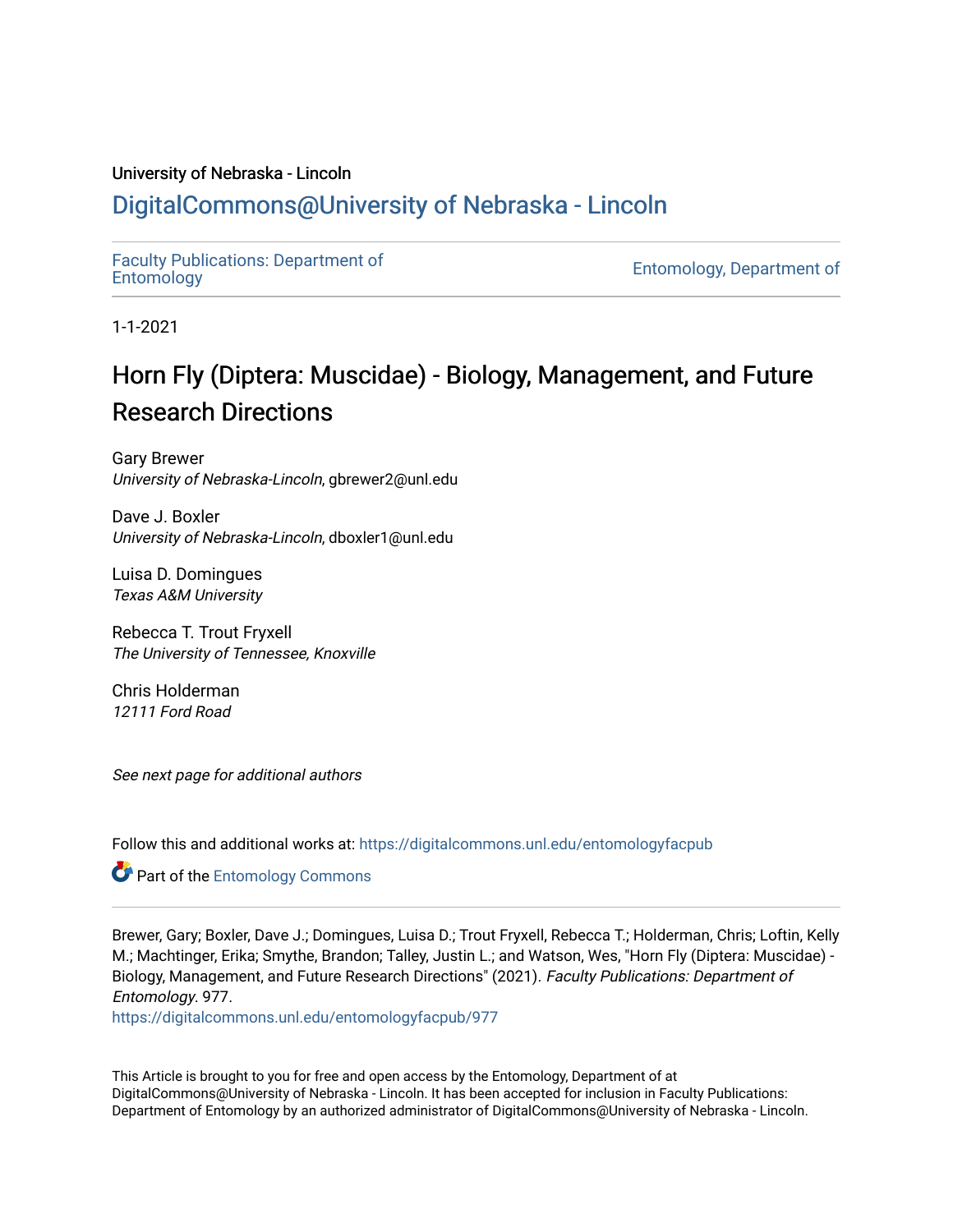# Authors

Gary Brewer, Dave J. Boxler, Luisa D. Domingues, Rebecca T. Trout Fryxell, Chris Holderman, Kelly M. Loftin, Erika Machtinger, Brandon Smythe, Justin L. Talley, and Wes Watson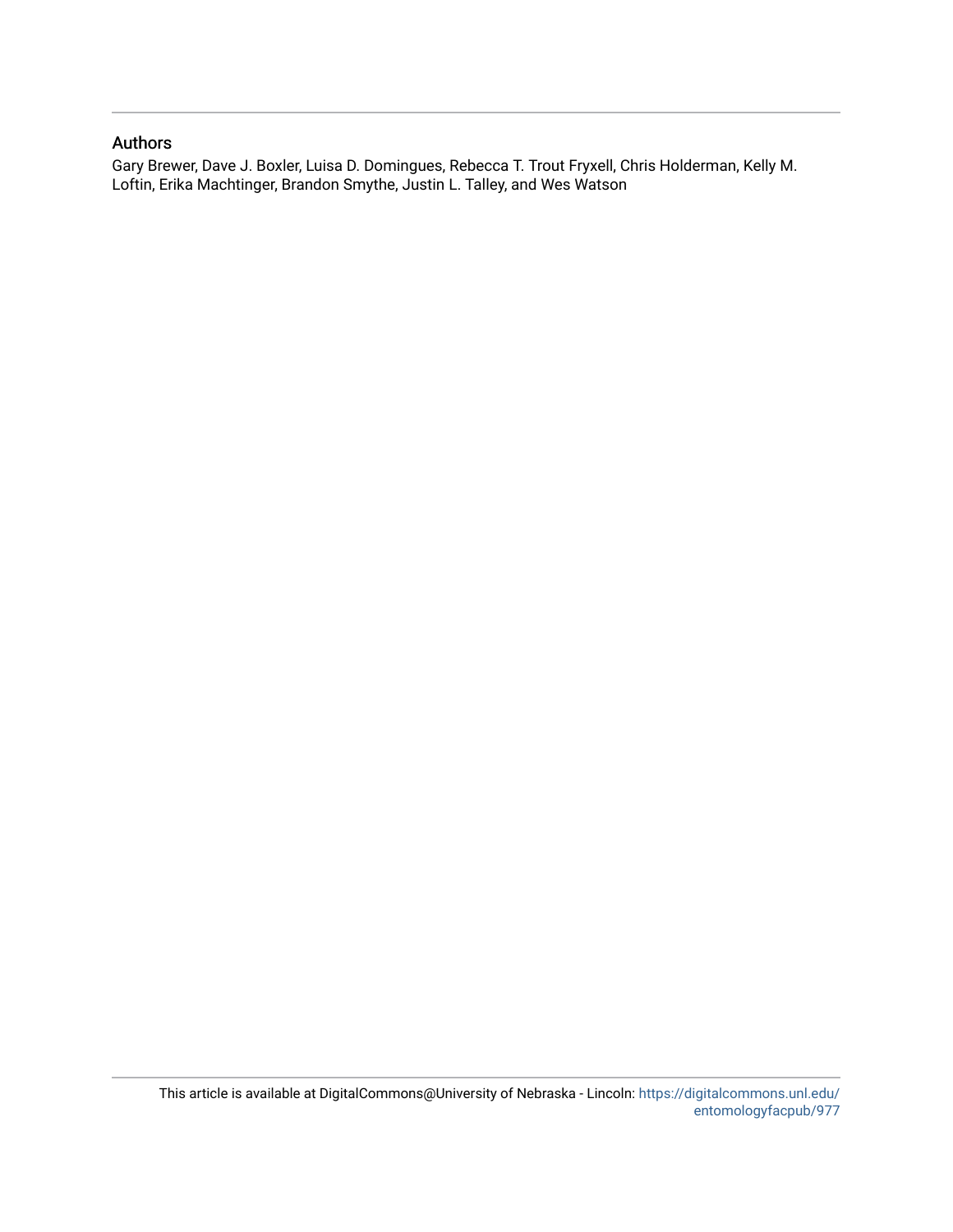

# **Horn Fly (Diptera: Muscidae)—Biology, Management, and Future Research Directions**

**Gary J. Brewer[,1](#page-2-0),[11](#page-2-1)[,](https://orcid.org/0000-0002-9176-6460) Dave J. Boxler[,2](#page-2-2) Luisa D. Domingues[,3](#page-2-3) Rebecca T. Trout Fryxell,[4](#page-2-4)[,](https://orcid.org/0000-0003-2133-0220) Chris Holderman,[5](#page-2-5)[,](https://orcid.org/0000-0003-4073-1994) Kelly M. Loftin,[6](#page-2-6) Erika Machtinger[,7](#page-2-7)[,](https://orcid.org/0000-0002-6492-0901) Brandon Smythe[,8](#page-2-8) Justin L. Talley[,9](#page-2-9) and Wes Watso[n10](#page-2-10)**

<span id="page-2-7"></span><span id="page-2-6"></span><span id="page-2-5"></span><span id="page-2-4"></span><span id="page-2-3"></span><span id="page-2-2"></span><span id="page-2-0"></span>1 Department of Entomology, University of Nebraska, 1700 E. Campus Mall, Lincoln, NE 68583, USA, 2 West Central Research and Extension Center, University of Nebraska, 402 West State Farm Road, North Platte, NE 69101, USA, <sup>3</sup>Department of Entomology, Texas A&M University, TAMU 2475, College Station, TX 77843-2475, USA, <sup>4</sup>Department of Entomology and Plant Pathology, University of Tennessee, 2505, 370 E J. Chapman Dr Plant Biotechnology Building, Knoxville, TN 37996, USA, <sup>5</sup>Central Life Sciences, 12111 Ford Road, Dallas, TX 75234, USA, <sup>6</sup>Department of Entomology and Plant Pathology, University of Arkansas, Cralley-Warren Research Center, 2601 N. Young Avenue, Fayetteville, AR 72704, USA, <sup>7</sup>Department of Entomology, Pennsylvania State University, 4 Chemical Ecology Laboratory, University Park, PA 16802, USA, <sup>8</sup>Center for Animal Health and Food Safety, New Mexico State University, MSC 3BF, PO Box 30003, Las Cruces, NM 88003, USA, <sup>9</sup> Department of Entomology and Plant Pathology, Oklahoma State University, Noble Research Center, 127 NRC, Stillwater, OK 74078, USA, <sup>10</sup>Department of Entomology and Plant Pathology, North Carolina State University, 1108 Grinnells Lab., Raleigh, NC 27695-7626, USA, and <sup>11</sup>Corresponding author, e-mail: [gbrewer2@unl.edu](mailto:gbrewer2@unl.edu?subject=)

<span id="page-2-10"></span><span id="page-2-9"></span><span id="page-2-8"></span><span id="page-2-1"></span>Subject Editor: Eric Hoffman

Received 5 March 2021; Editorial decision 18 May 2021

# **Abstract**

The horn fly, *Haematobia irritans irritans* (L.), is one of the most important external parasites of cattle in North America and elsewhere. Horn fly adults have an intimate association with cattle, their primary host. With their oftenhigh numbers and by feeding up to 38 times per day per fly, horn flies stress cattle. The resulting productivity loss is valued at more than 2.3 billion USD in the United States. Insecticides are commonly used to mitigate direct injury from feeding and indirect injury from disease transmission. This paper discusses horn fly biology, distribution, and management. Emphasis is on promising new approaches in novel insecticides, repellents, biological control, vaccines, animal genetics, and sterile insect technology that will lead to effective preventative tactics and the integration of smart technologies with horn fly management. We conclude with a discussion of research needs necessary to shift horn fly integrated pest management to an emphasis on preventative tactics and the precision use of reactive techniques.

**Key words:** *Haematobia irritans irritans*, pest profile, insecticide, resistance

The horn fly, *Haematobia irritans irritans* (L.), (Diptera: Muschide), is in a family with more than 4,000 fly species worldwide. Two closely related subspecies of *Haematobia*, the horn fly, *H. irritans irritans* and the buffalo fly, *H. irritans exigua* DeMeijere, have morphological and genetic differences ([Zumpt 1973,](#page-21-0) [Low et al. 2014\)](#page-17-0), and are pests of cattle in different regions of the world.

The horn fly was accidentally introduced into New Jersey, United States from Southern France prior to 1887 ([Bruce 1964](#page-14-0), [Lancaster](#page-17-1) [and Meisch 1986\)](#page-17-1). It was identified in the West Indies, Central America, and South America presumably from flies originating in the United States ([Zumpt 1973\)](#page-21-0). Current worldwide distribution includes much of the temperate, subtropical, and tropical regions of Europe, Asia Minor, and North Africa as well as the Americas ([Lancaster and Meisch 1986](#page-17-1), [Showler et al. 2014](#page-19-0)). The buffalo fly

is native to southeastern Asia and Indonesia and has been present in New Guinea and Australia before 1840 ([Moon 2002\)](#page-18-0). The horn fly is the most economically important fly pest of beef cattle in the United States [\(Kunz et al. 1991,](#page-17-2) [Byford et al. 1992](#page-14-1)). These hematophagous flies feed many times a day [\(Lancaster and Meisch 1986\)](#page-17-1), which results in annoyance causing animals to display fly combative behavior as well as disrupting grazing patterns of infested animals. Understanding the lifecycle of the horn fly is key to identifying new control options and better integrated pest management opportunities for producers. The objective of this manuscript is to review previous research on horn fly biology, distribution, and management; emphasize new approaches for management and provide a discussion of research necessity to shift management from reactive to preventative tactics and, when necessary, use of precision reactive techniques.

This is an Open Access article distributed under the terms of the Creative Commons Attribution License ([https://creativecommons.org/licenses/by/4.0/\)](https://creativecommons.org/licenses/by/4.0/),

which permits unrestricted reuse, distribution, and reproduction in any medium, provided the original work is properly cited.

<sup>©</sup> The Author(s) 2021. Published by Oxford University Press on behalf of Entomological Society of America.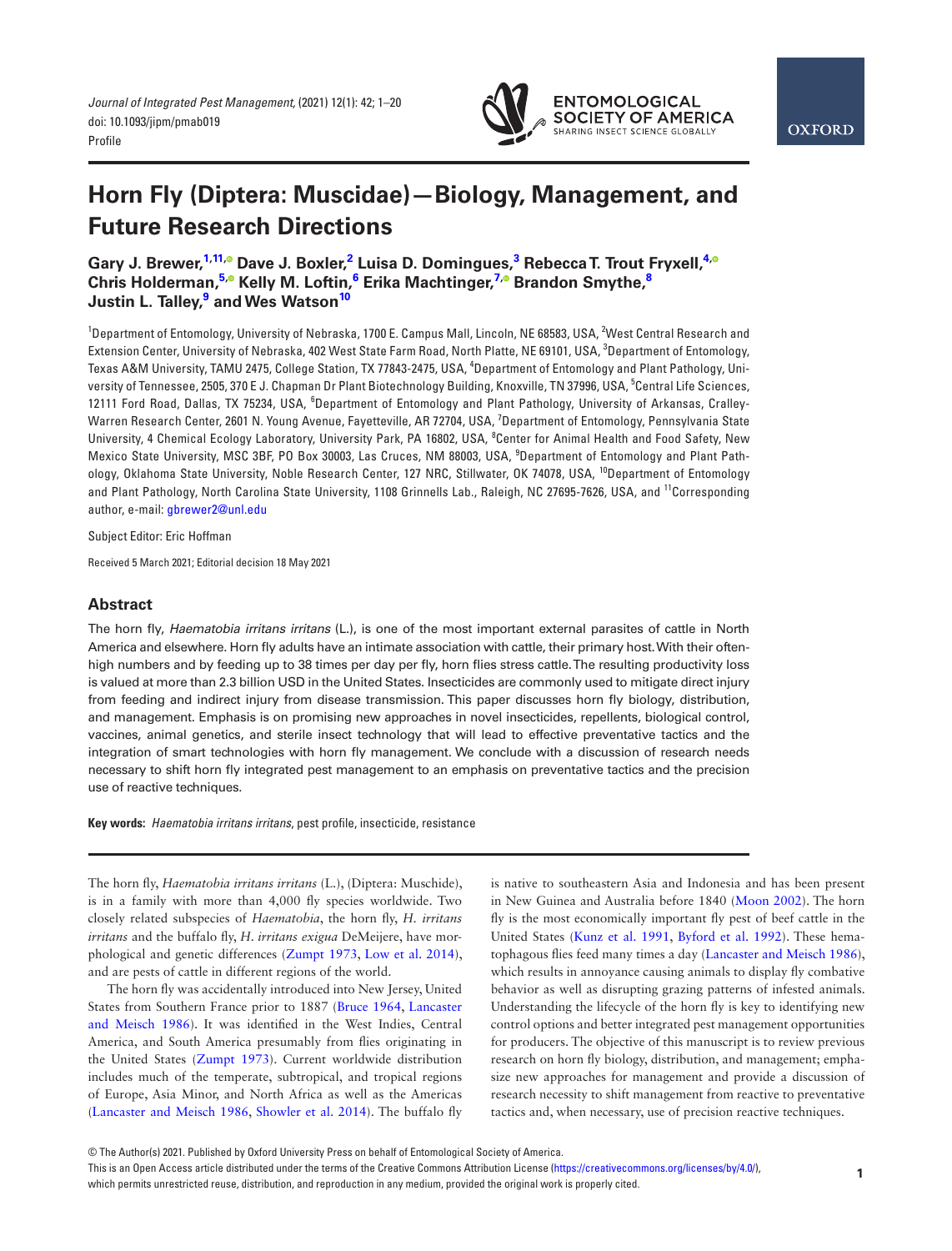# **Life Stages and Life Cycle**

Adult horn flies are 3–5 mm long ([Fig. 1](#page-3-0)) and have a piercing/sucking proboscis. The maxillary palps are held appressed and are almost as long as the proboscis. Wing vein m1 is gently curved forward. The compound eyes of the adult male are set close together with a single row of bristles on each side of the midline between the eyes, while the female's eyes are more widely spaced. The thorax is black, and the abdomen has a median brownish stripe with dark-colored, posterior margins. Legs are dark brown to black and the wings have a dark tinge due to microscopic pubescence. Female coloration is similar to that of males except their legs are more yellow in color ([Mclintock and Depner 1954](#page-18-1)).

Horn flies are holometabolous, with active larval and adult stages and inactive egg and pupal stages. Mating occurs on the host for several days after adult emergence with oviposition occurring as early as 3 d after emergence [\(Lancaster and Meisch 1986\)](#page-17-1). Female flies older than 5 d can oviposit daily [\(Krafsur et al. 1992](#page-17-3)). Oviposition occurs throughout the day with female flies leaving the host to lay eggs on fresh manure pats, with most oviposition occurring in the first 2 min, then immediately returning to the host [\(Sanders and Dobson 1969\)](#page-19-1). Eggs are approximately 1 mm in length [\(Fig. 2](#page-4-0)) and are deposited on the under and lower portions of cattle feces in batches of approximately 20 eggs each. During her lifetime a female horn can lay up to 400 eggs.

Horn fly eggs can hatch in as little as 11 h with an optimal egg hatching temperature of 30–32°C [\(McLintock and Depner 1954\)](#page-18-1). First-instar larvae are about 1.5 mm long and white in color with pointed heads. These larvae will immediately burrow into dung pats and molt through two additional instars within three to 5 d. The third and final instar is about  $7 \text{ mm}$  long [\(Fig. 3](#page-4-1)) and initiates pupariation inside of the dung pat or in the soil immediately beneath or around the dung pat [\(Lancaster and Meisch 1986\)](#page-17-1). Prepupal (egg through third instar) development is optimal at temperatures of approximately 25–27°C, with rates ranging between 3.5 and 8.9 d at 34.5 and 20.1°C, respectively ([Lysyk 1992](#page-17-4)). At high temperatures (44°C), moisture can be a limiting factor in larval survival following egg hatching [\(Lancaster and Meisch 1986](#page-17-1)). Optimal manure moisture content for larval development is between 84 and 90% ([Kuramochi 2000\)](#page-17-5). A laboratory study comparing horn fly development in standard larval diet with either horse (*Equus ferus* L. (Perissodactyla: Equidae)), sheep (*Ovis aries* L. (Artiodactyla: Bovidae)), bison (*Bison bison* L.), cow (*Bos taurus* L. (Artiodactyla: Bovidae)), or swine (*Sus scrofa* L. (Artiodactyla: Suidae)) feces indicated that only cattle feces supported horn fly larval development ([Bruce 1964](#page-14-0), [Greer and Butler 1973](#page-16-0)).

Horn fly puparia are capsule-shaped and 3–5 mm in length [\(Fig. 4\)](#page-4-2). Horn fly pupae require less moisture than prepupal stages with optimum emergence rates observed when developmental substrates maintain 7% moisture content ([Lancaster and Meisch 1986](#page-17-1)). The pupal period ranges from 3 to 5 d and the total period from egg to adult has been reported as 9–12 d [\(Lancaster and Meisch 1986\)](#page-17-1) and 7–11 d [\(Melo et al. 2020](#page-18-2)).

The horn fly mouthparts are adapted for skin piercing and blood sucking with both males and females being obligate blood feeders. Soon after adult emergence, horn flies search for a host to begin blood-feeding. Male and female flies tend to cluster on the back, sides, and withers except during the hottest times of the day when they tend to migrate to the belly of the host ([McLintock and Depner](#page-18-1) [1954\)](#page-18-1). Blood meal acquisition is necessary for general survival, sexual maturation, and egg production.

Horn flies feed as many as 20–38 times per day [\(Lancaster and](#page-17-1) [Meisch 1986](#page-17-1)) with each fly feeding for 96 and 163 min per day for males and females, respectively ([Harris et al. 1974a\)](#page-16-1). Blood meal size per feeding activity of colony horn flies of known age and sex ranged from 1.4 to 1.7 mg ([Harris and Frazar 1970\)](#page-16-2). [Kuramochi](#page-17-6) [and Nishijima \(1980\)](#page-17-6) tested field collected horn flies of mixed age and sex, and determined bloodmeal size was approximately 1.5 mg on average. [Mullens et al. \(2018a\)](#page-18-3), using field collected male and female horn flies, observed bloodmeal size averaged 0.5–1.0 mg for males and 2.0–2.7 mg for females. [Kuramochi \(1985\)](#page-17-7) found males averaged 0.6–1.0 mg of blood, while females consumed 1.7–2.7 mg and required 33 mg of blood to complete the development of the first batch of eggs.

The number of horn fly generations per year varies broadly with climate. Six to nine generations per year are typical of cool temperate regions while warm, subtropical zones can expect 12–14 generations per year ([Showler et al. 2014\)](#page-19-0). In northeastern Brazil, 30 generations were documented in a single year due to a life cycle of 7–11 d ([Melo](#page-18-2) [et al. 2020\)](#page-18-2); thus, in these regions horn flies consistently infest cattle year around ([Showler et al. 2014\)](#page-19-0).

In temperate areas such as northwest Arkansas and northern Texas, horn fly populations are seasonally bimodal with an initial peak in late spring/early summer and a second peak in late summer/ early fall [\(Lancaster and Meisch 1986\)](#page-17-1). At this latitude, populations tend to decline during the hot, dry months of summer then resurge following late summer/early fall rains and improved forage conditions ([Kunz 1980](#page-17-8)).

Horn fly overwintering, while extensively documented, remains poorly understood and may not be true diapause, although frequently described as diapause in the literature [\(Showler et al. 2014](#page-19-0) and citations

<span id="page-3-0"></span>

Fig. 1. The adult horn fly is 3–5 mm long and has a piercing/sucking proboscis. The maxillary palps are held appressed to the haustellum and are almost as long as the haustellum. The compound eyes of the male (left) have a narrow vertex with a single row of bristles on each side of the midline between the eyes. The female (right) has a wider vertex between the compound eyes. Both sexes have a curved M1 wing vein (arrows), characteristic of *Musca* spp. (Photograph by Matt Bertone, North Carolina State University).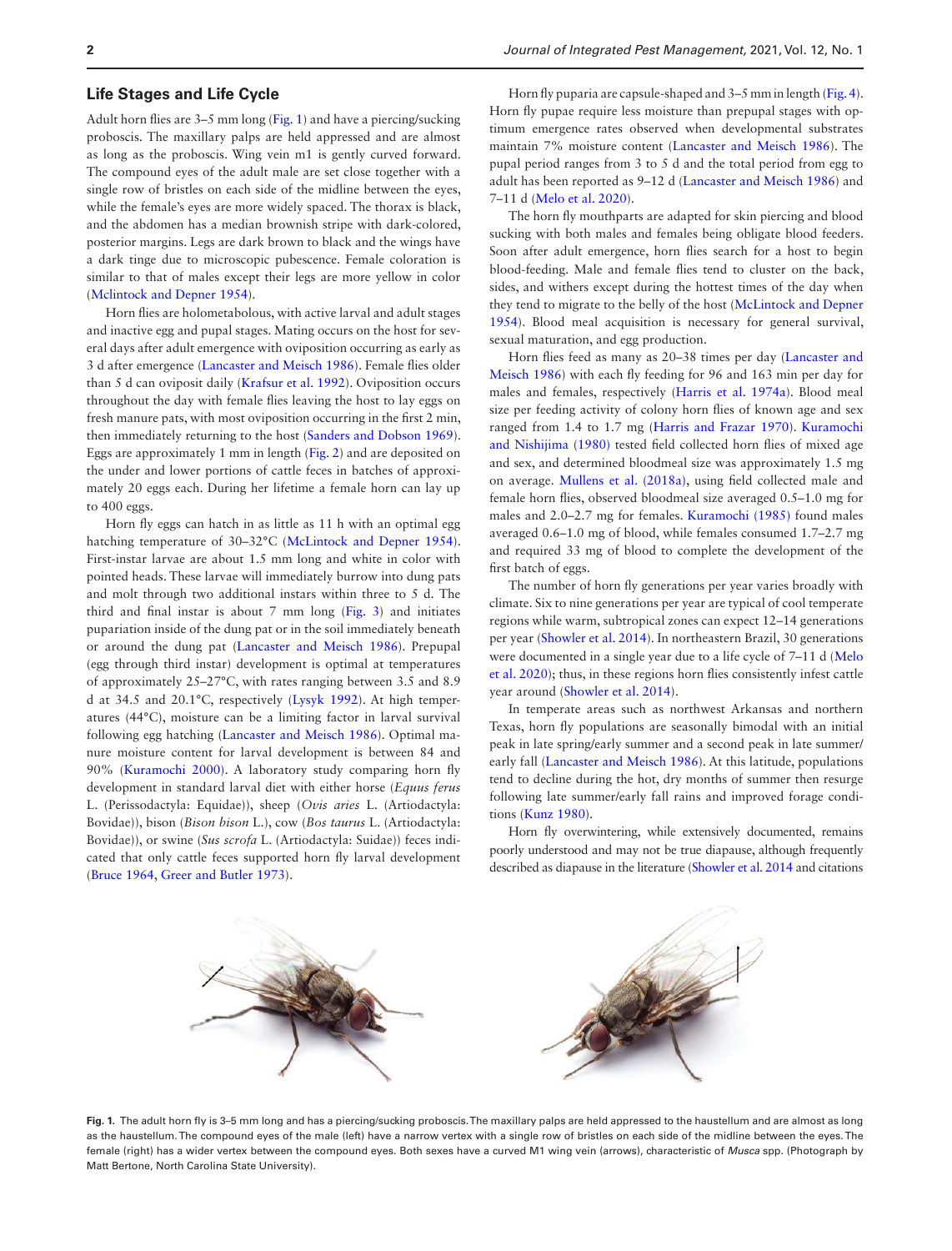<span id="page-4-0"></span>**Fig. 2.** Horn fly eggs are 1.0 mm. (Photograph by Dan Fitzpatrick, University of Florida).



<span id="page-4-1"></span>**Fig. 3.** Third instar horn fly larva (7 mm). (Photograph by Dan Fitzpatrick, University of Florida).

therein). In lower latitude areas such as the lower southeastern United States, horn flies overwinter as active adults though with reduced abundance, whereas, in higher latitude areas with colder winters, a portion of the horn fly population overwinters in a dormant state as pharate adults, a post-pupal stage inside the puparia [\(Thomas 1985](#page-20-0), [Showler](#page-19-0) [et al. 2014](#page-19-0)). Overwintering pupae are found under the manure pats or in the soil below manure pats ([Hoelscher et al. 1967](#page-16-3)). Early research suggested that horn fly overwintering is an interaction between shortening photoperiod and reduced temperatures ([Wright 1970\)](#page-20-1). A later report suggests that overwintering (diapause) does not appear related to photoperiod but rather, to the prolonged development time associated with lower temperatures ([Lysyk and Moon 1994\)](#page-17-9). The ability of horn flies to survive and overwinter at diverse latitudes and temperature conditions is a key survival trait associated with the horn fly as a global pest ([Showler et al. 2014](#page-19-0)).

# **Effects on Host Animals**

The horn fly is primarily a pest of cattle but populations are occasionally found on other domestic animals such as sheep, goats, horses, mules, and dogs, and in some situations are considered pests. For instance, horses pastured with or near cattle can be infested with horn flies and problematic populations require control ([Jones et al.](#page-16-4) [1988,](#page-16-4) [Loftin and Corder 2010\)](#page-17-10); fortunately, horses carry fewer flies than cattle kept in the same pasture ([Greer and Butler 1973](#page-16-0)). Horn flies are key pests for cattle in production systems where cattle graze in pastures [\(Byford et al. 1992\)](#page-14-1).

# Direct Effects

The economic impacts of horn fly infestations on cattle are manifested through effects on animal production. In general, decreased weight gain, feed efficiency, and milk production are the hallmarks of high horn fly populations causing animal distress that results in economic losses for cattle producers. In fact, yearling steers and heifers on which flies were controlled gained up to as much as 17.7% [\(Haufe 1982,](#page-16-5) [Kunz et al. 1984\)](#page-17-11) and 14% [\(DeRouen et al.](#page-15-0) [2003\)](#page-15-0) more weight, respectively, when compared with animals without horn fly control. Control of horn flies resulted in a 4.45-kg



<span id="page-4-2"></span>**Fig. 4.** Horn fly puparium. (Photograph by Dan Fitzpatrick, University of Florida).

weight gain advantage for steers ([Kinzer et al. 1984\)](#page-17-12) and a 15.44-kg weight gain for mature cows ([Smythe et al. 2019\)](#page-20-2). The overall economic impact of horn flies on cattle productivity in the United States has been estimated at more than \$2.3 billion USD ([Kunz et al. 1991](#page-17-2), [Byford et al. 1992](#page-14-1)).

### Indirect Effects

Horn fly effects on mature cows are often indirectly assessed through offspring performance. Calves paired with insecticide-treated cows had an increase in average daily weight gain up to 0.06 kg/d [\(Huston](#page-16-6) [et al. 1979](#page-16-6), [Kunz et al. 1984,](#page-17-11) [Quisenberry and Strohbehn 1984a](#page-19-2)), and an increase in weaning weight of 5.86–16.28 kg ([Campbell](#page-14-2) [1976,](#page-14-2) [Cocke et al. 1989,](#page-15-1) [Smythe et al. 2019\)](#page-20-2).

Mastitis is an inflammation of the mammary gland or udder caused by environmental bacteria found in the farm environment. Poor udder health or mastitis is a leading cause of reduced milk quality resulting in annual losses estimated to be ≥\$200 per cow ([Keown and Kononoff 2007\)](#page-17-13). The connection of horn flies and incidence of intramammary infection was established when a survey showed farms using some form of fly control displayed lower rates of *Staphylococcus aureus* Rosenbach (Bacillales: Staphylococcaceae) mastitis in heifers compared with herds using no fly control ([Nickerson et al. 1995](#page-18-4)). Additionally, animals from herds not using any fly control method had more scabs and lesions on their teats, which were associated with *S. aureus* colonization [\(Nickerson et al.](#page-18-4) [1995\)](#page-18-4). [Owens et al. \(1998\)](#page-19-3) used DNA fingerprinting to identify an isolate of *S. aureus* colonizing horn flies. The isolate was identical to isolates from the teat ends and mammary secretions of heifers exposed to these same flies [\(Gillespie et al. 1999](#page-16-7)). [Ryman et al. \(2013\)](#page-19-4) confirmed horn flies are important in the development of *S. aureus* mastitis among dairy heifers and suggested flies should be included in a mastitis management plan. Antibiotics can be used to control mastitis, while insecticides can significantly reduce the spread of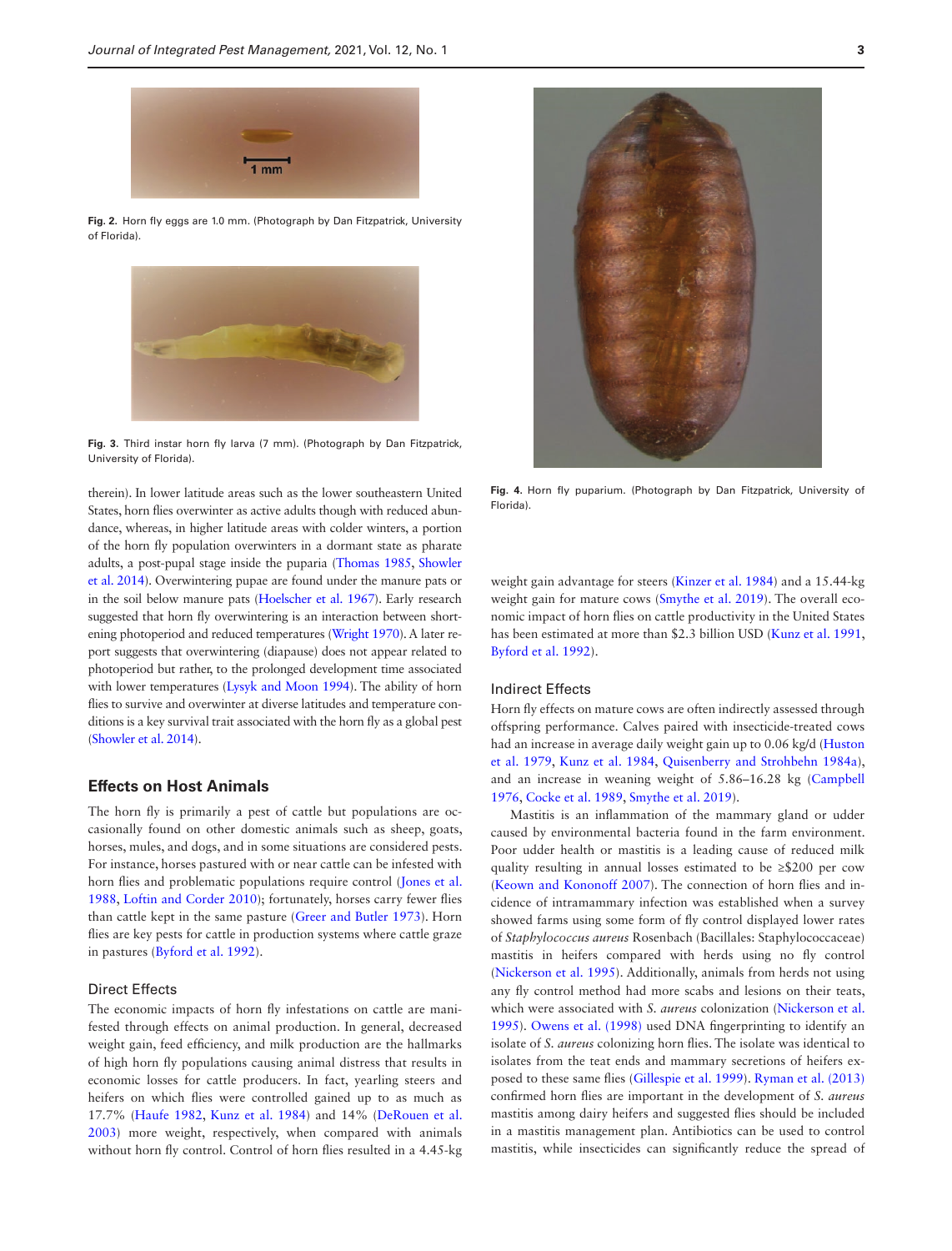*S. aureus* among cattle by controlling the horn flies ([Nickerson et al.](#page-18-4) [1995,](#page-18-4) [Oliver et al. 2005\)](#page-18-5).

# **Economic Injury Levels**

Insect economic injury levels are used to make informed decisions whether an insect management intervention is justified to protect commodity quality or to prevent economic losses and expenses ([Southwood and Norton 1973](#page-20-3)). [Campbell \(1976\)](#page-14-2) was one of the first to demonstrate the economic importance of horn fly control in cow–calf operations. Later, simple (nominal or static) thresholds of about 200 horn flies per animal were suggested ([Gordon et al. 1984](#page-16-8), [Kunz et al. 1984](#page-17-11), [Schreiber et al. 1987](#page-19-5)). However, static thresholds are limited in use since they only consider a single pest species and do not change regardless of production practices or other variables.

As early as 1974, Haufe listed criteria needed to develop dynamic thresholds for horn flies. In addition to pest and host interaction parameters, dynamic thresholds consider economic production variables and input costs of pest management to reflect current and local conditions ([Haufe 1974\)](#page-16-9). Parameters such as the population dynamics of multiple pests, abiotic stressors, nontarget impacts, and distributed environmental costs can be included to achieve a comprehensive threshold that considers a broader system perspective ([Pedigo and Rice 2009](#page-19-6)). Unfortunately, we still lack dynamic and comprehensive economic thresholds for horn flies and this topic remains a research priority, especially considering that the beef industry has undergone dramatic changes in practice such that animals are genetically different, the environment is changing with climatic shifts, consumers are indicating a preference for insecticide-free animals raised on pasture, and producers are facing limited choices for fly control.

### **Production Systems**

Horn flies can affect grazing beef animals and dairy animals with these being examples of extensive and intensive systems, respectively. Other production systems included organic and mixed.

#### Intensive

Production systems with high numbers of animals per unit area of land or barn space are considered intensive animal systems ([Gerry 2019,](#page-16-10) [Talley and Machtinger 2020\)](#page-20-4). Adult horn fly populations on cattle tend to be low in intensive production systems such as feedlots and confined dairy operations because crowding and routine movement of cattle for feeding and drinking disturbs cattle dung, making dung pats unsuitable or at least subpar, for horn fly development [\(Gerry 2019](#page-16-10)). Frequent cattle dung management and removal can play a role in disrupting immature development as well. However, horn fly abundance can be elevated in confined intensive systems when the operation is close or adjacent to pastured cattle.

Dairy farms are unique intensive systems with most production animals housed in small, confined spaces that may be paired with pastured areas for the dairy cows and heifers to graze. Where present, these grazing areas offer increased opportunity for horn fly population development in undisturbed cattle dung [\(Sjostrom et al.](#page-19-7) [2016\)](#page-19-7). Increasingly, dairies are moving toward a more intensive model with increased animal density and limited access of animals to pasture, or toward a less intensive model with increased grazing space. The latter of these two trends is particularly common for organic dairy production and the increased pasture at these dairies is conducive to increased abundance of the horn fly.

# Extensive

Animal systems that encompass large land areas with low densities are considered extensive systems [\(Gerry 2019](#page-16-10), [Talley and Machtinger 2020\)](#page-20-4), i.e., pastured cattle. Extensive beef cattle systems are in three main sectors: 1) cow–calf; 2) stockers; and 3) seed-stock producers. Each of these sectors of the beef industry rely upon pasture or native range areas as their main production site. Cow–calf production systems, designed to sustainably produce calves every year, are impacted by both direct and indirect horn fly stress [\(Talley and Machtinger](#page-20-4) [2020\)](#page-20-4). The beef stocker sector, also known as backgrounding, pastures weaned calves in forage-based areas for 75–300 d. Operators attempt to reduce any stress, including that caused by horn flies that can affect weight gain efficiency before the calves are sent to a beef feedlot ([Talley and Machtinger 2020\)](#page-20-4).

Another extensive production operation is the seed-stock system focused on improving the genetic background of animals to improve the larger cow–calf sector. This sector is a leader in promoting technologies to improve beef production including tactics and approaches to limit stress from external parasites such as horn flies. One priority for this sector is to develop genotypes of beef animals with increased tolerance or resistance to horn fly infestations ([McKay et al. 2019](#page-18-6)).

# **Organic**

Organic livestock production systems promote an integration of cultural, biological, and mechanical practices that foster a cycling of resources, promote an ecological balance, and conserve biological diversity. Within this system all ruminant livestock, for example cattle, are required to have access to pastures daily ([Rinehart and](#page-19-8) [Baier 2011](#page-19-8)). In addition, pastures must be maintained to provide sufficient quality and quantity of forage during the grazing season.

A survey conducted by [Roberts et al. \(2007\)](#page-19-9) reported the most common production challenges in organic livestock production were in controlling disease (such as mastitis) and parasites (such as horn flies).

In certified organic operations (dairy or livestock production) some synthesized and natural fly control products are allowed for use and are listed in the USDA Organic Regulations (7-CFR-205 document). Organic systems can use essential oils and botanicals such as natural pyrethrins applied as sprays, oiler/rubs, or wipes. Diatomaceous earth can be applied using dust bags in forced or free-choice arrangements. The protection of competitor species such as dung beetles is important to manage larval fly stages in dung pats. Larval management can appear ineffective if adult horn flies migrating to pastures from other locations sustain high on-animal horn fly numbers. Reports of horn fly dispersals of up to 1.3 km ([Eddy et al. 1962,](#page-15-2) [Tugwell et al. 1966](#page-20-5)) and 11.7 km [\(Kinzer and](#page-17-14) [Reeves 1974\)](#page-17-14) are based on the most distant sampling location from release points of each study.

#### Mixed

Mixed livestock management systems use a combination of pasture and dry lot venues ([Talley and Machtinger 2020\)](#page-20-4). Cattle grazing pastures adjacent to a semi-confined dry lot will deposit enough manure to produce horn flies through the fly season. The flies developing from manure in the pastures will provide a source population infesting cattle while they are grazing or in the dry lot. Dairy cattle in this setting could be subject to intramammary infection.

# **Horn Fly Management**

Management strategies for horn flies include nonchemical control methods such as biological control, pasture management, and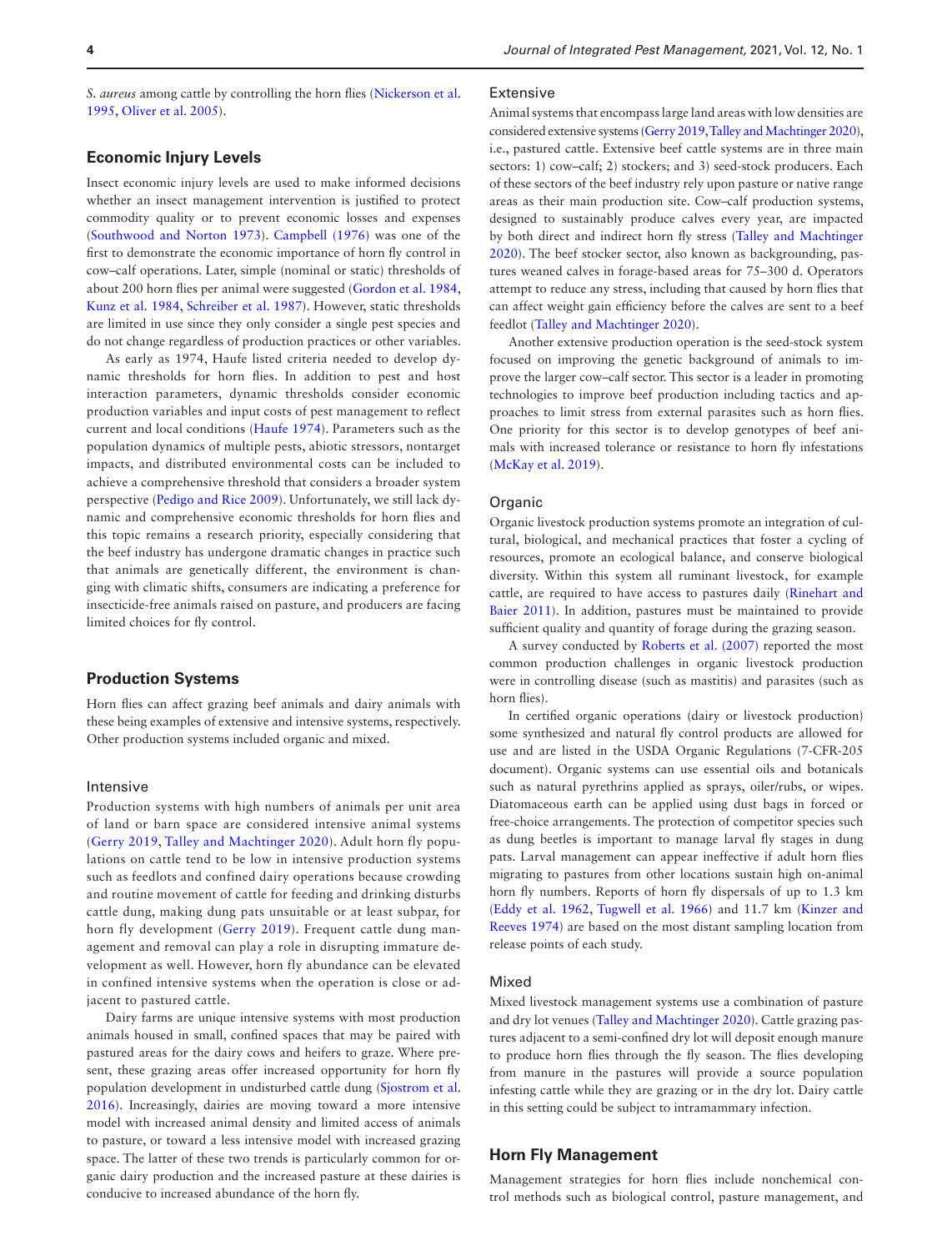trapping. However, conventional insecticides remain the mainstay of horn fly control and various registered chemistries and application methods are discussed. Biorational insecticides and their application to fly control are of increasing interest and are similarly covered. Because of advances in research methods the potential of tactics such as breeding for horn fly resistance, vaccines, and sterile insect techniques are considered.

# Monitoring

Monitoring horn fly numbers on cattle is an essential component of much applied research and in making treatment decisions. Visual observations have been used extensively to assess on-animal horn fly populations ([Morgan 1964,](#page-18-7) [Tugwell et al. 1969](#page-20-6), [Williams and](#page-20-7) [Westby 1980](#page-20-7), [Skoda et al. 1987\)](#page-19-10) and [Lysyk \(2000\)](#page-17-15) discussed the variety of visual observation techniques used. More recently, digital techniques have been used to overcome shortcomings of visual estimates of horn fly populations [\(Lima et al. 2002](#page-17-16), [Castro et al.](#page-14-3) [2005,](#page-14-3) [Mullens et al. 2016](#page-18-8)). However, digital images require timeconsuming manual annotation, and animal color and image quality can reduce accuracy ([Smythe et al. 2017\)](#page-19-11). [Smythe et al. \(2020\)](#page-20-8) contrasted visual and digital techniques to assess horn fly populations and discussed the potential of computer aided processing to facilitate accurate assessments. A neural network to automate the determination of horn fly population levels on cattle from digital images is discussed by [Psota et al. \(2021\).](#page-19-12)

# Pasture Management

Pasture design and grazing systems that promote diversity and richness of dung beetles are more likely to reduce populations of developing horn flies than pastures with low dung beetle diversity ([Nichols et al. 2008\)](#page-18-9). Silvopastoral systems with an integration of trees, forage, and grazing increased parasitoid biodiversity [\(Oliveira](#page-18-10) [et al. 2017](#page-18-10), [Gusmão et al. 2020](#page-16-11)) and abundance of dung beetles ([Oliveira et al. 2017\)](#page-18-10). Specifically, a silvopastoral system study found 1.4 times more dung removed per beetle and horn fly numbers were 40% lower on cattle compared to an open pasture system ([Broom](#page-14-4) [et al. 2013\)](#page-14-4). However, not all silvopastoral environments have shown the same benefits ([Alonso et al. 2020,](#page-13-0) [Lopes et al. 2020](#page-17-17)) suggesting more research is needed to understand the underlying complexity.

In a study comparing cattle breeds, rotational and continuous grazing systems, and insecticide treatments [Steelman et al. \(2003\)](#page-20-9) found cattle in the rotational grazing system had lower (but not statistically different) numbers of horn flies than cattle in the continuous grazing system. Their study suggests that rotational grazing, being adapted to improve grassland productivity and stocking rates ([Zhou](#page-20-10) [et al. 2019\)](#page-20-10), to increase soil quality [\(Galindo et al. 2020\)](#page-15-3), and to improve diversity of high forage value [\(Vecchio et al. 2019\)](#page-20-11) may also affect horn fly larval survival.

Forage type may affect larval survival. Some of the alkaloids occurring in endophyte-infested tall fescue reduced larval and adult survival ([Dougherty et al. 1998](#page-15-4); [Parra et al. 2013](#page-19-13), [2016](#page-19-14)). [Parra et.al.](#page-19-13) [\(2013\)](#page-19-13) found approximately 30% more larval mortality in manure pats and decreased adult horn fly abundance on cattle that grazed endophyte-infected tall fescue when compared to cattle grazing on endophyte-free fescue. Fly abundance decreased according to the increase in the percentage of endophyte present in the pastures. [Brown et al. \(1993\)](#page-14-5) studied cattle genotype (Angus, Brahman, and F1 crossbred heifer) impact on horn fly abundance in bermudagrass versus endophyte-infested tall fescue. Their findings suggest that cattle genotype can interact with endophyte-infected tall fescue to further decrease horn fly abundance. In some situations, pasture

burning can be used to reduce horn fly development. Pyric-herbivory, defined as fire-driven grazing, is a pasture management system that mimics evolutionary grazing patterns ([Fuhlendorf and Engle 2001](#page-15-5)). In tests of patch-burn systems, a type of pyric-herbivory, horn fly populations in Oklahoma were reduced by 41% at peak horn fly periods without the use of insecticides ([Scasta et al. 2012\)](#page-19-15). [Scasta](#page-19-16) [et al. \(2015\)](#page-19-16) concluded that the combination of burning with livestock preference to graze previously burned patches disrupts the horn fly life cycle, effectively reducing the size of subsequent generations. Patch-burning studies have been conducted on units as small as 40.5 ha up to areas greater than 8,000 ha ([Weir et al. 2013](#page-20-12)). Patch-burning management is a pre-emptive approach that when coupled with strategic applications of insecticides may be useful in some locations.

# Mechanical Controls

Mechanical control of horn flies such as physical traps and pasture dragging help reduce the need for application of insecticides and thus supports an integrated pest management approach to fly control. The original Bruce trap ([Bruce 1938](#page-14-6)) required cattle to walk through a darkened, building-like structure where brushes disturb flies off the animal. The dislodged flies are attracted to a light source and are passively captured. In Texas, [Bruce \(1938\)](#page-14-6) observed a 50% reduction in horn fly numbers on cattle using this trap. [Hall and](#page-16-12) [Doisy \(1989\)](#page-16-12) observed horn fly reductions of 54 and 73% during a 2-yr study in Missouri. [Tozer and Sutherst \(1996\)](#page-20-13) tested a variation of the Bruce trap for use in dairy systems that gave a 90% or greater reduction in horn fly numbers. [Miraballes et al. \(2017\)](#page-18-11) reported that a walk-through horn fly trap in dairy is an efficient tactic to manage horn flies; reducing numbers between 82 and 88% without the use of insecticides.

A recent alternative design is the commercially available Cow Vac (Spalding Laboratories, Reno, NV), which is a walk-through device that actively captures flies dislodged from cattle using a vacuum system. This vacuum system reduced flies by 72% over 17 wk of use compared to untreated cattle [\(Denning et al. 2014\)](#page-15-6). [Kienitz et al.](#page-17-18) [\(2018\)](#page-17-18) also tested the fly vacuum system and were able to reduce horn fly numbers by 44%. However, at present the Cow Vac requires access to electrical power and it is expensive which limits its utility.

Another mechanical method, suitable only for small pastures, is to drag pastures or otherwise physically break the cow pat apart to reduce larval development ([Bruce 1940](#page-14-7)). Breaking manure pats remains a recommended technique for limited situations; however, this method can also damage a pasture ([Wise and Waldron 2020\)](#page-20-14).

# Biological Control

Dung beetles (Coleoptera: Scarabaeidae) are generally considered biological control organisms for larval horn flies and compete with horn flies for nutritional resources. However, their modification of dung ecology, especially speeding dung drying, can reduce the effectiveness of some generalist predators that prey on horn fly eggs and larvae [\(Legner and Warkentin 1991,](#page-17-19) [Nichols et al. 2008](#page-18-9)). The dung beetle, *Digitonthophagus gazella* F., was introduced into Australia and the Americas from Asia to hasten dung breakdown and to help control cattle parasites developing in dung (see references in [Oyarzún et al. 2008](#page-19-17)). Controlled studies have reported that *D. gazella* decrease the emergence of *H. irritans* and *H. i. exigua* from buried dung [\(Bornemissza 1970](#page-14-8), [Blume et al. 1973\)](#page-14-9). However, despite *D. gazella* populations of 40–70 adult beetles per dung pat and an increase in larval horn fly mortality from 38 to 56%, horn fly levels on cattle remained at harmful levels. A contributing factor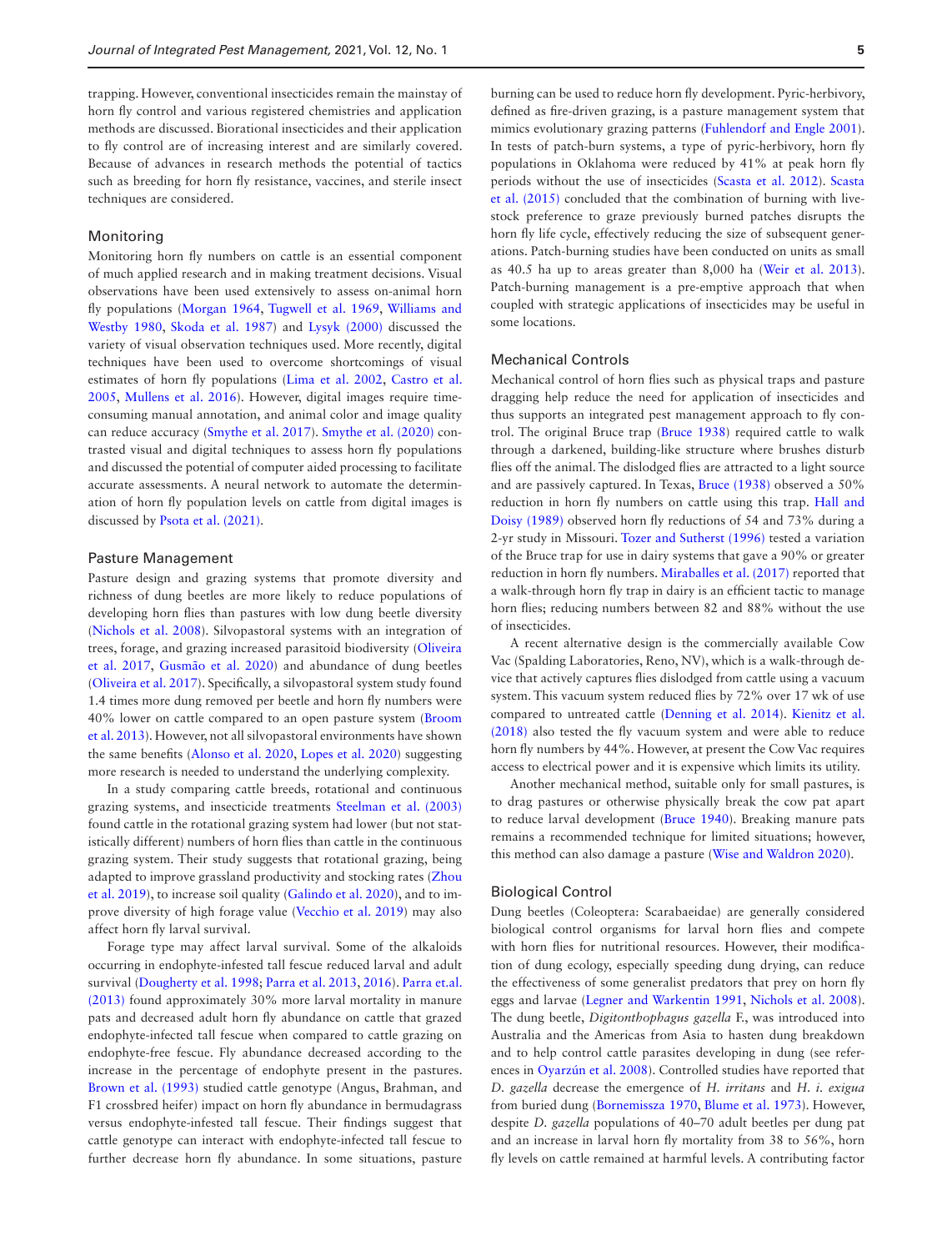is that when *D. gazella* densities were greater than 40 adult beetles per dung pat Staphylinidae beetle populations were reduced ([Legner and Warkentin 1991\)](#page-17-19). Besides Staphylinidae, Histeridae, and Hydrophilidae beetles interact with dung beetles and prey on immature horn flies in dung achieving mortality rates of about 93% ([Thomas and Morgan 1972\)](#page-20-15). Other important predators are Macrochelid mites that are phoretic with dung beetles and disperse within dung pats where they prey on fly eggs and larvae ([Krantz](#page-17-20) [1983,](#page-17-20) [Azevedo et al. 2015\)](#page-14-10).

Parasitoids in the genus *Spalangia* (Hymenoptera: Pteromalidae) have been associated with horn flies in Hawaii ([Marlatt 1910\)](#page-18-12), Denmark [\(Hammer 1941\)](#page-16-13), the United States [\(Peck 1974\)](#page-19-18), Canada ([Depner 1968\)](#page-15-7), and southeastern Brazil [\(Mendes and Linhares](#page-18-13) [1999\)](#page-18-13). In a field trial, [Watts and Combs \(1977\)](#page-20-16) recovered species of *Spalangia* and *Pseudeucoila Weld* (Hymenoptera: Cynipidae) from dung pats with *S. nigroaenea* (Curtis) and *S. cameroni* Perkins being the most abundant. In a lab study, *Muscidufurax raptor* Girualt and Sanders (Hymenoptera: Pteromalidae), *S. cameroni,* and *Spalangia endius* (Walker) readily attacked horn flies ([Geden et al. 2006\)](#page-16-14). Although parasitoids are widely distributed and associated with horn flies their use as an integrated pest management option needs further field study to be adapted.

Fungi in the order and families of Entomophthorales: Entomophthoraceae (*Entomophthora muscae* (Cohn) Fresen. and *Furia americana* (Thaxt.) Humber) [\(Steenberg et al. 2001](#page-20-17)), Hypocreales: Cordycipitaceae (Verticillium lecanii (*now Lecanicillium lecanii* (Zimm.) Zare & W.Gams), *Isaria farinose* (Holmsk.) Fr. and *I. fumosorosea* Wize) ([Steenberg et al.](#page-20-17) [2001,](#page-20-17) [Zimmerman 2008](#page-21-1)), and Hypocreales: Clavicipitaceae (*Metarhizium anisopliae* (Metsch.) Sor., *Beauveria bassiana*  (Bals.) Vuill. and *Paecilomyces fumosoroseus* (Wize) ([Steenberg](#page-20-17) [et al. 2001](#page-20-17), [Angel-Sahagún et al. 2005](#page-14-11), [Lohmeyer and Miller](#page-17-21) [2006,](#page-17-21) [Mochi et al. 2010a](#page-18-14), [Bawer et al. 2014](#page-14-12), and [Holderman et al.](#page-16-15) [2017\)](#page-16-15) have been found naturally occurring or tested for efficacy against horn flies.

Adult infections with *B. bassiana* and *M. anisopliae* had promising results although most applications were at relatively high concentrations ([Angel-Sahagun et al. 2005](#page-14-11), [Lohmeyer and](#page-17-21) [Miller 2006](#page-17-21), [Holderman et al. 2017](#page-16-15)). However, *B. bassiana* isolate selection is also important as specific strains are more efficacious against horn flies closely related to the original host population ([Holderman et al. 2017](#page-16-15)). Specificity may be result from differential germination or penetration factors or growth parameters ([Heale et al. 1989\)](#page-16-16).

In a lab study, artificial cowhide was dusted with conidia and blastospores of *B. bassiana*, *M. anisopliae*, and *P. fumosoroseus.* Horn flies were allowed to walk on the hide for 2 h, and then transferred to cages. Seven days post-treatment mortality was 100% with *B. bassiana*, 73% with *M. anisopliae* and 33% with *P. fumosoroseus* ([Lohmeyer and Miller 2006](#page-17-21)). In another lab study, [Mochi et al.](#page-18-15) [\(2010b\)](#page-18-15) assessed the entomopathogenic capacity of three fungi to horn fly eggs and larvae and found that infestations of *M. anisopliae* and *I. farinose* caused lethal egg, larval, and pupal infections. However, *B. bassiana* was ineffective. Applications of fungi as a feed-through to kill eggs and developing larvae or pupae in manure pats have occurred and showed a reduction in adult fly eclosion from treated animals ([Mochi et al. 2009](#page-18-16)). On-animal spray applications of strains of *M. anisopliae* and *I. fumosorosea* were done in the dry tropics, and both fungal strains reduced horn fly infestations 94–100% by day 13 post-treatment ([Galindo-Velasco et al. 2015\)](#page-15-8). It was concluded that on-animal applications of both *M. anisopliae*

and *I. fumosorosea* can provide effective biological control of the horn fly [\(Galindo-Velasco et al. 2015\)](#page-15-8).

*Bacillus thuringiensis* Berliner, (Bacillales: Bacillaceae) (BT) is arguably the most widely used biopesticide in agriculture and much of the success comes from the various BT products that are available to provide targeted pest control with limited adverse effects ([Bravo](#page-14-13) [et al. 2011\)](#page-14-13). BT specificity is due to a large range of Cry proteins with narrow binding affinity with host proteins ([Bravo and Soberón](#page-14-14) [2008,](#page-14-14) [Bravo et al. 2011](#page-14-13)).

[Lysyk et al. \(2010\)](#page-17-22) screened *B. thuringiensis* var. *israelensis* Barjac isolates for activity against immature horn flies and identified five with high toxicity. [Gough et al. \(2002\)](#page-16-17) tested 96 *B. thuringiensis* isolates for activity against the closely related Buffalo fly (*H. i. exigua*) and found 45 isolates that caused more than 90% larval mortality. They also tested whether the toxicity was caused by β-exotoxins by heat denaturing the labile proteinaceous δ-endotoxins because some locations will not register BT isolates producing non-specific β-exotoxins [\(Glare and O'Callaghan 2000\)](#page-16-18). Today, BT applications for fly control are usually applied as sprays or dusts, but [Gingrich](#page-16-19) [\(1965\)](#page-16-19) tested commercial BT products as feed-throughs and achieved effective control of horn fly and stable fly larvae in dung and manure-associated development sites. Based on work conducted by ([Lysyk et al. 2010\)](#page-17-22), feed-through or bolus delivery of BT isolates should be reassessed.

Another approach to bacterial control of the horn fly is to induce infection of flies with *Wolbachia* Hertig (Rickettsiales: Ehrlichiaceae), a maternally transmitted endosymbiotic bacteria that can cause reproductive distortions and reduced overall fitness of infected flies ([Madhav et al. 2020\)](#page-17-23). A horn fly cell line (HIE-18) has been successfully established and transinfected with three *Wolbachia* strains demonstrating the potential of *Wolbachia* as a novel biological control organism for horn fly management ([Madhav et al. 2020](#page-17-23)).

Currently, little is known about horn fly viruses, but potential and reduced cost of next generation DNA sequencing and metagenomic studies will likely increase our capacity for viral discovery. [Ribeiro et al. \(2019\)](#page-19-19) identified evidence of a Nora virus and a novel densovirus in the horn fly midgut transcriptome. The identified viruses may not be pathogenic but because they replicate in horn fly cell lines they may be useful to transform pathogenic dipteran viruses to infect and replicate in the horn fly.

# Insecticides

Present-day control of horn flies is reliant on insecticides with different modes of action [\(Table 1\)](#page-8-0), see also the VetPestX insecticide database ([Gerry 2020\)](#page-16-20). Insecticides are typically applied to cattle using air-projected capsules, dusts, feed-throughs, injections, insecticide impregnated ear tags, pour-ons, and sprays. Dust bags and oilers/ rubs can be placed in gate areas separating water stations or mineral stations and forcing animals to self-treat as they pass through the gate. Animal sprays can be applied using low pressure or mist blower sprayers. Spray applications need to be re-applied on a regular basis throughout the fly season to achieve adequate fly control. Pour-ons and air-projected capsules provide about 3 wk of horn fly control before reapplication is needed. Insecticide impregnated ear tags work by continuously applying a small amount of insecticide to the cattle hair coat as an animal moves its head. Typically, two insecticidetreated tags are applied to adult animals, but some formulations are effective when only a single tag is applied. To enhance ear tag performance, application should be delayed until horn fly numbers are near the economic injury level of 200 flies per animal. Depending on the tag, and if one or two tags are applied, control has been reported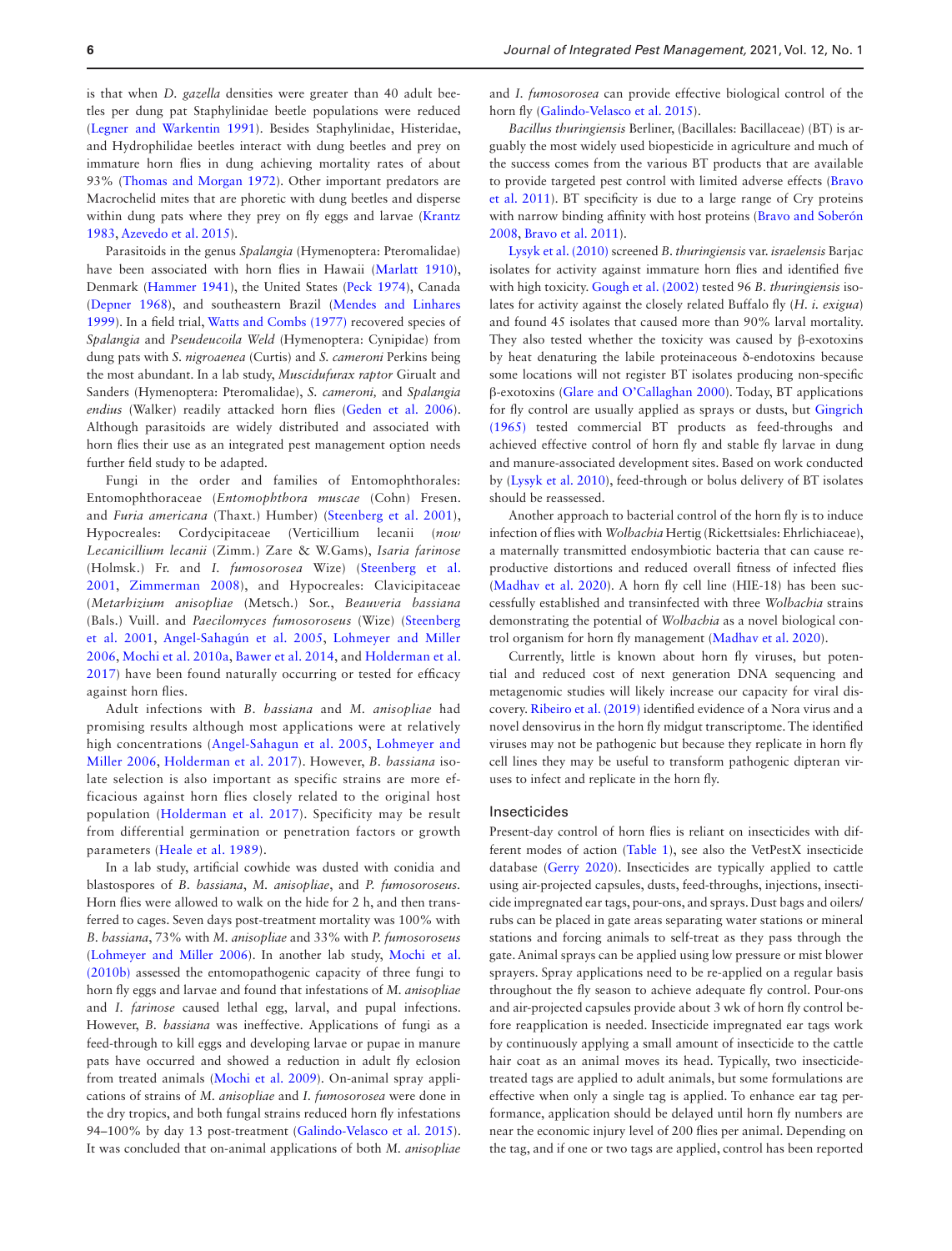| Insecticide and IRAC<br>Group No.<br>(www.irac-online.org) | Primary site of action                                                    | Target<br>life stage | Delivery methods                                                                 | References                                                                                                             |
|------------------------------------------------------------|---------------------------------------------------------------------------|----------------------|----------------------------------------------------------------------------------|------------------------------------------------------------------------------------------------------------------------|
| Organophosphates (1B)                                      | Acetylcholinesterase inhibitors                                           | Adult,<br>larva      | Dusts, ear tags, oil/<br>rub, feed-through                                       | Casida (1956), Kearns (1956), O'Brien<br>(1963), O'Brien (1966), Thompson (1999)                                       |
| Natural pyrethrum (3A)                                     | Sodium channel modulator                                                  | Adult                | Sprays                                                                           | Sun and Johnson (1960), Cox (2002),<br>Arnason et al. (2012), Singh (2014)                                             |
| Benzoylureas (15)                                          | Inhibitors of chitin biosyn-<br>thesis, type 0                            | Larva                | Feed-through                                                                     | Miura et al. (1976), Grosscurt (1977, 1978),<br>Grosscurt and Jongsma (1987)                                           |
| Synthetic pyrethroids (3A)                                 | Sodium channel modulator                                                  | Adult                | Dusts, ear tags, pour-<br>ons, sprays, oilers/<br>rubs, air-projected<br>capsule | Elliott and Janes (1978), Vijverberg et al.<br>(1982), Casida et al. (1983), Coats (1990)                              |
| Methoprene (7A)                                            | Juvenile hormone analogue                                                 | Larva                | Feed-through                                                                     | Sla'ma and Williams (1965, Bowers et al.<br>(1966), Bowers (1969), Manville (1975,<br>1976), Manville and Kritz (1977) |
| Avermectins (6)                                            | Chloride channel activator                                                | Adult                | Ear tag, pour-on, air-<br>projected capsule                                      | Campbell (1981), Bloomquist (1996), Martin<br>(1997)                                                                   |
| Pyrazoles (21A)                                            | Mitochondrial electron trans-<br>port inhibitor                           | Adult                | Ear tag                                                                          | Fukami (1985), Hollingworth and<br>Ahammadshib (1995), Hackler et al.<br>(1998), Lümmen (1998)                         |
| Fatty acids (not classified)                               | Acetylcholinesterase and<br>octopaminergic receptors                      | Adult                | Spray                                                                            | Don-Pedro (1990), Perumalsamy et al. (2015)                                                                            |
| Essential oils $b$ (not clas-<br>sified)                   | Neurotoxic, neuromodulator<br>octopamine, GABA-gated<br>chloride channels | Adult                | Sprays                                                                           | Isman et al. (2007), Cloyd et al. (2009),<br><b>Khater</b> (2012)                                                      |

<span id="page-8-0"></span>Table 1. Insecticides and modes of action currently labeled for adult and larval horn fly control, in historical order of appearance in the literature*<sup>a</sup>*

<sup>a</sup>See [Nauen et al. \(2019\)](#page-18-28) and VetPestX insecticide database [\(www.veterinaryentomology.org](http://www.veterinaryentomology.org)) for a list of labeled fly control products.

*b* Minimum risk pesticides exempt from Environmental Protection Agency registration under Section 25b of the Federal Insecticide Fungicide Rodenticide Act.

to remain effective for up to 16 wk [\(Swiger and Payne 2017\)](#page-20-18); however, tag removal and reapplication may be required in locations with longer fly seasons.

Feed additives and feed-throughs containing insect growth regulator insecticides reduce development of horn fly larvae in manure pats of treated animals. However, immigration of horn flies from untreated neighboring herds from distances of up to 11.7 km ([Kinzer and Reeves 1974\)](#page-17-14) can provide adults that maintain high fly populations on treated cattle.

### **Conventional Insecticides**

**Avermectins/milbemycins** (macrocyclic lactones) are closely related compounds produced through fermentation by soildwelling *Streptomyces* Waksman and Henrici (Streptomycetales: Streptomycetaceae). Commonly used macrocyclic lactones in veterinary medicine include abamectin, ivermectin, eprinomectin, doramectin, selamectin, and milbemycin oxime. Macrocyclic lactones can be applied to livestock for horn fly control as a pour-on, as insecticide impregnated ear tags, or as air-projected capsules. Ivermectin applied as a pour-on reduced horn fly numbers for 6 wk with efficacy exceeding 80% for 26 d ([Marley et al.](#page-18-17) [1993\)](#page-18-17). Similarly, a single application of doramectin as a pour-on provided 80% control of horn flies during the first 2 wk after treatment, with horn fly abundance reduced to <50 flies per cow for up to 8 wk and horn fly emergence from dung pats suppressed for 35 d [\(Andress et al. 2000\)](#page-13-1). Delivery of ivermectin via microspheres ([Miller et al. 1998](#page-18-18)) provided up to 10 wk of 98% control of horn fly larvae in manure after a single injection. Moxidectin given in daily doses to cattle gradually increases in the serum over time, at least up to 21 d and caused reductions in fly survival and egg production ([Miller et al. 1994](#page-18-19)).

Abamectin ear tags were introduced in the early 2000s and provided an alternative to organophosphate and synthetic pyrethroid insecticide ear tags. Field studies conducted by [Swiger and Payne](#page-20-18) [\(2017\)](#page-20-18) found herds treated with macrocyclic lactone products had higher percent reduction in horn fly numbers compared to herds utilizing organophosphate or synthetic pyrethroid ear tags.

**Insect growth regulators** accelerate or inhibit a physiological regulatory process essential to the normal development of the insect or it**s** progeny ([Siddall 1976](#page-19-20)). S-Methoprene (Altosid) is a juvenile hormone mimic that interferes with normal hormone levels at critical development periods (Sla'[ma 1971\)](#page-19-21). Methoprene in mineral blocks containing (0.94, 0.12, or 0.01%) or sustained released bolus (1%) inhibited horn fly development in manure of treated animals in the field by 87% and 10–12 wk on average, respectively ([Harris et al. 1974b](#page-16-21), [Miller et al. 1977](#page-18-20)). Diflubenzuron (Dimilin) is a chitin synthesis inhibitor which interferes with normal synthesis of insect exoskeletons during molting or at egg hatch. Diflubenzuron suppressed horn fly numbers by 75 and 83% in manure from cows provided mineral blocks with 0.05 and 0.1%, respectively ([Barker](#page-14-15) [and Jones 1976\)](#page-14-15).

Feed additives and feed-throughs containing insect growth regulator insecticides reduce development of horn fly larvae in manure pats of treated animals. However, immigration of horn flies from untreated neighboring herds from distances of up to 11.7 km [\(Kinzer](#page-17-14) [and Reeves 1974\)](#page-17-14) can provide adults that maintain high fly populations on treated cattle.

**Organophosphates** are applied as dusts, feed-throughs, insecticide impregnated ear tags, oilers/rubs, and sprays. Self-treatment devices such as dust bags and oilers/rubs are still commonly used by livestock producers and are often positioned near water stations or mineral feeders and used by cattle on a 'free-choice' or 'forced-use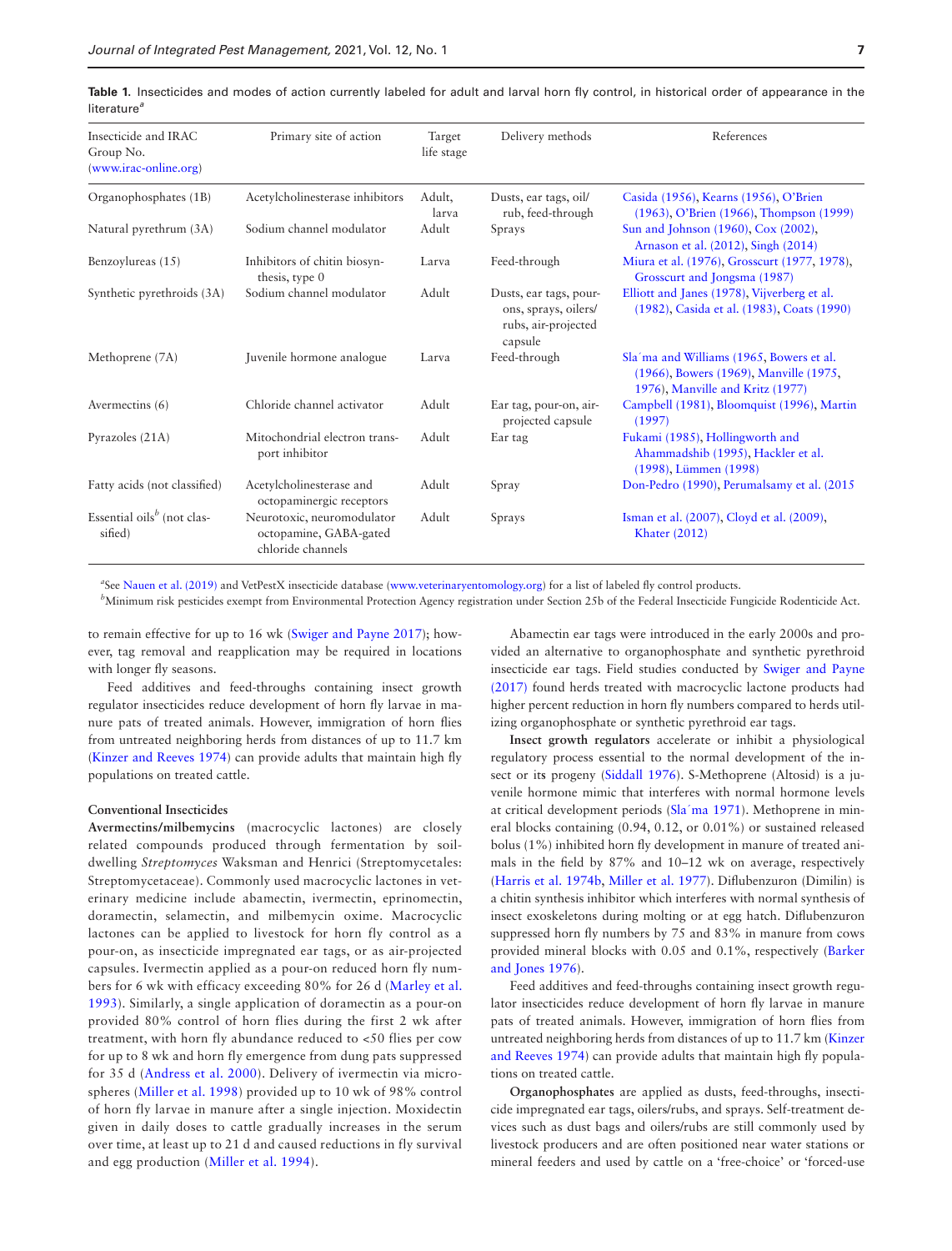basis'. Currently, there are four emulsifiable concentrate products coumaphos (Co-Ral), dichlorvos (Vapona), prolate (Prolate/ Lintox-HD), and tetrachlorvinphos + dichlorvos (Ravap) available. All four products carry age application restrictions. Vapona and Ravap are also restricted use pesticides.

Presently, there is one organophosphate (Rabon) used as a feed additive, which is typically incorporated into mineral blocks or added to mineral or feed. This product kills developing fly larvae in manure of treated cattle. Organophosphate ear tags have been available to livestock producers for many years. [Campbell et al. \(2006\)](#page-14-22) observed a 77% reduction in horn fly numbers with experimental formulations of diazinon and a combination ear tag containing diazinon and coumaphos compared to untreated cattle. [Swiger and](#page-20-18) [Payne \(2017\)](#page-20-18) found herds treated with organophosphate ear tags had 82% fewer horn flies throughout the study compared to untreated control herds. [Maciel et al. \(2015\)](#page-17-27) showed that treatment of calves with a single diazinon ear tag was efficacious in reducing fly numbers relative to flies on untreated calves and in increasing weight gain.

**Synthetic pyrethroids** are formulated as dusts, pour-ons, sprays, insecticide impregnated ear tags and air-projected capsules. Pyrethroid insecticides have been used by livestock producers beginning in the early 1980s [\(EPA 2006\)](#page-15-15). Early generation pyrethroid ear tags provided season long horn fly control. In response to horn fly resistance, industry began to combine classes of insecticides and to develop newer generations of synthetic pyrethroids for ear tag use. [Campbell et al. \(2006\)](#page-14-22) demonstrated an 86% reduction in horn fly numbers on cattle with pyrethroid ear tags compared to untreated cattle. In a 2-yr study, [Swiger and Payne \(2017\)](#page-20-18) showed a 74–83% reduction in horn fly numbers on cattle with pyrethroid tags. A multi-year insecticide ear tag study by [Boxler et al. \(2018\)](#page-14-23) indicated pyrethroid tags reduced horn fly numbers on average by 73%.

**The pyrazole insecticide class** are mitrochondrial complex I electron transport inhibitors [\(IRAC 2020](#page-16-28)) providing a new mode of action to manage insecticide resistance in horn fly populations. Tolfenpyrad is an example of a pyrazole insecticide and recently became available for horn fly control in an insecticide impregnated ear tag. [Boxler et al. \(2018\)](#page-14-23) evaluated tolfenpyrad ear tags against horn flies on Nebraska cattle and found an 88% reduction in horn fly numbers. In addition, horn fly abundance on the tolfenpyrad treated herd remained below the economic injury level for 11 wk.

#### **Biorational Insecticides**

A major group of biorationals are derived from plant essential oils. They are complex mixtures of volatile organic compounds produced as secondary metabolites in plants; included are hydrocarbons (terpenes and sesquiterpenes) and oxygenated compounds (alcohols, esters, ethers, aldehydes, ketones, lactones, phenols, and phenol ethers; [Maia and Moore 2011](#page-17-28)).

**Carapa oil** is obtained from Andiroba, *Carapa guianesis* Aublet (Sapindales: Meliaceae), a tree common in the Amazon rainforest ([Oliveira et al. 2018\)](#page-18-29). In vitro studies testing the toxicity of andiroba oil at 1 and 5% concentrations applied as a contact spray against horn flies had 100% mortality at 4 h post-treatment ([Klauck et al.](#page-17-29) [2014\)](#page-17-29). A companion, in vivo study using 5% andiroba oil applied at 30 ml per cow reduced horn fly numbers on dairy cattle by more than 50% for up to 24 h post-treatment compared to the untreated group, but by 48 h post-treatment there were no differences in fly numbers between groups [\(Klauck et al. 2014\)](#page-17-29).

**Catnip oil** is obtained from *Nepeta cataria* L. (Lamiales: Lamiaceae). Catnip oil reduced horn fly feeding and exhibited residual activity for up to 3 d in a laboratory study ([Zhu et al. 2015\)](#page-20-22) and on-animal applications reduced horn fly numbers for 24 h. A 2% concentration of catnip applied to cows provided significant suppression of horn fly numbers from 1 to 3 d [\(Mullens et al. 2017\)](#page-18-30).

*Eucalyptus* **oil** is from plants in the genus *Eucalyptus* L' Herit (Myrtales: Myrtaceae) with 700 species distributed throughout the world ([Batish et al. 2008\)](#page-14-24). [Galli et al. \(2018\)](#page-15-16) analyzed the repellent and insecticidal effects of *E. globulus* Labill oil nanoemulsion and nanocapsules against *Musca domestica* L. (Diptera: Muscidae) and *H. irritans* flies. The insecticidal effect was observed by counting the number of dead flies at intervals of 30, 60, 120, 360, and 750 min post-treatment. The nanoemulsion resulted in 100% mortality after 750 min and significantly reduced horn fly numbers (66.7%) after 24 h.

**Geraniol** is an acyclic isoprenoid monoterpene isolated from essential oils of aromatic plants including *Cinnamomum tenuipilum* J. Sugimoto (Lauraceae: Cinnamomum), *Valeriana officinalis* L. (Dipsacales: Caprifoliaceae), and other plants [\(Lei et al. 2019\)](#page-17-30). Pasture cattle treated with geranium essential oil in a 5% concentration of sunflower oil had 93% fewer horn flies than those on untreated control cattle at 24-h post-treatment ([Lachance and Grange](#page-17-31) [2014\)](#page-17-31). In a laboratory feeding deterrent study of 0.2, 2, and 20 mg concentrations of geraniol, horn fly feeding was reduced by 85–95% over a 24 h period [\(Zhu et al. 2015\)](#page-20-22). In a corresponding field study, 30% geraniol in light mineral oil applied to cattle provided residual activity against the horn fly for 24 h. The limited residual effectiveness may be due to the high volatility of geraniol [\(Zhu et al. 2015\)](#page-20-22). [Mullens et al. \(2017\)](#page-18-30) observed 2% geraniol in mineral oil applied at 125 ml per adult animal provided 1–3 d of horn fly control and reduced blood-feeding success and reproductive fitness of horn flies relative to untreated controls [\(Mullens et al. 2018a\)](#page-18-3).

**Lemongrass oil** is obtained from the aerial parts of *Cymbopogon citratus* (DC.) Stapf. (Poaceae: Panicoideae) ([Oyedele et al. 2002\)](#page-19-25). Pastured cattle treated with lemongrass oil diluted in 5% sunflower oil had fewer horn flies than the untreated control for a 24-h period ([Lachance and Grange 2014\)](#page-17-31). Organic dairy cows treated with 2.5% geranium oil and 2.5% lemongrass oil in 95% sunflower oil applied weekly, reduced horn fly numbers by 84.9% compared to an untreated control ([Woolley et al. 2018](#page-20-23)). In a laboratory study, contact exposure of horn flies to 5.8% laboratory grade limonene, a component of lemongrass oil, and 2.9% Orange Guard (d-Limonene), a commercially available product, provided up to 100 and 88% knockdown (immobilization), respectively [\(Showler et al. 2019\)](#page-19-26).

**Tea tree oil** is a complex mixture of terpene hydrocarbons and tertiary alcohols distilled from tea tree *Melaleuca alternifolia* (Maiden. and Betche.) Cheel. (Myrtales: *Myrtaceae*). Laboratory studies conducted by [Klauck et al. \(2014\)](#page-17-29) demonstrated that both 1 and 5% concentrations sprays of tea tree oil provided 100% horn fly mortality 3 h post-treatment. A 5% concentration of tea tree oil applied to cows reduced horn fly numbers for 24 h, but after 48 h horn fly numbers were equal to the control animals [\(Klauck et al. 2014\)](#page-17-29).

**Fatty acids** are abundant organic ingredients in nature such as oils from plants or fats from animals [\(Seo et al. 2015\)](#page-19-27). Equal mixtures of three medium chain fatty acids  $(C_8, C_9,$  and  $C_{10}$ ) patented as C8910 ([Reifenrath 2005](#page-19-28)) repelled horn flies for 3 d in a laboratory study ([Mullens et al. 2009](#page-18-31)). [Zhu et al. \(2015\)](#page-20-22) found that C8910 provided horn fly repellency and feeding deterrence for up to 3 d in the lab and for 24 h in the field. However, in another study C8910 in mineral oil provided 1–3 d of horn fly control in the field [\(Mullens et al. 2017\)](#page-18-30) and [Mullens et al. \(2018b\)](#page-18-32) documented reduced blood-feeding success and reproductive fitness of horn flies exposed to C8910 on pastured cattle. Another medium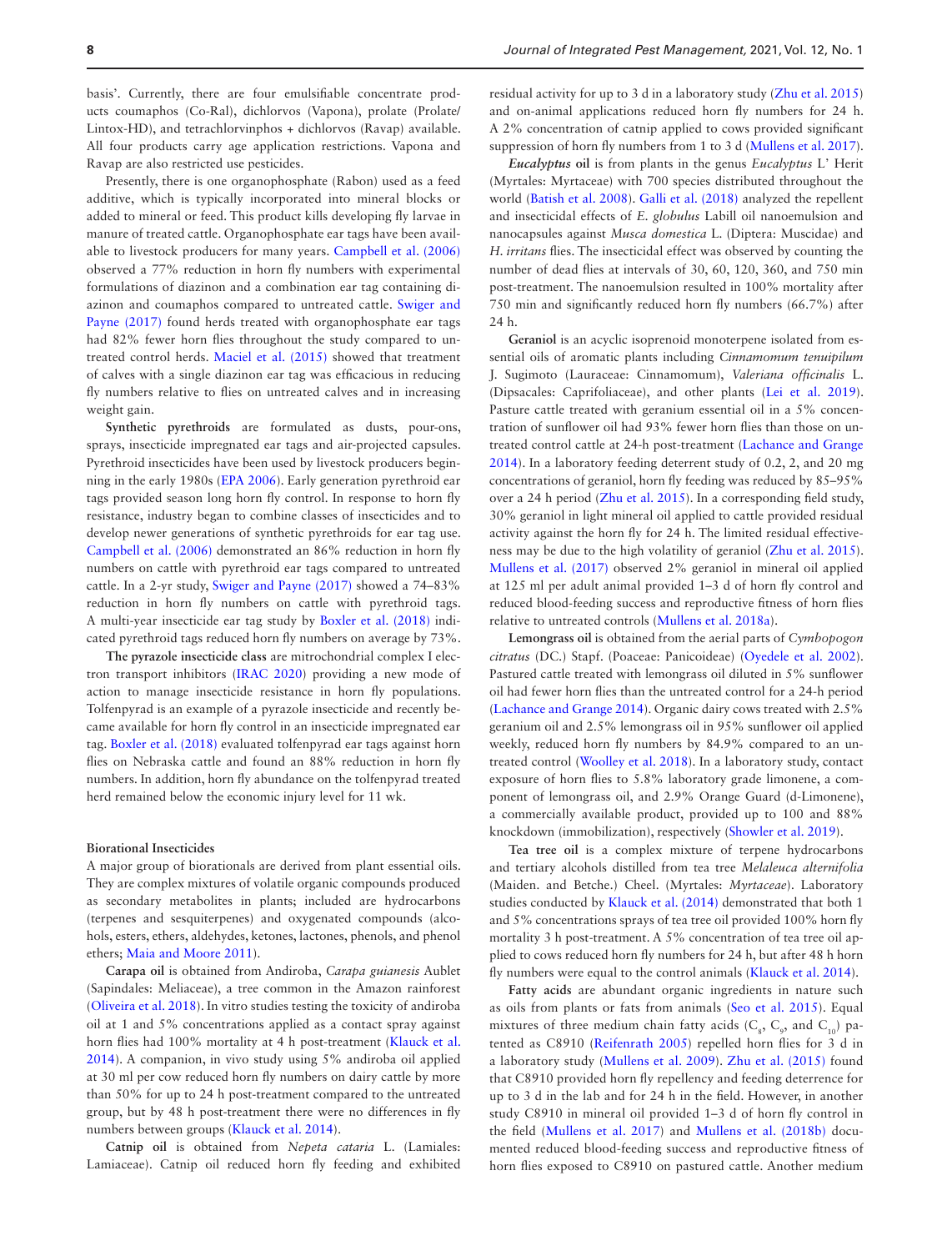chain fatty acid mixture, derived from coconut, repelled 90% of horn flies tested in a lab study compared to a 70% repellency rate for DEET ([Zhu et al. 2018](#page-21-2)).

#### **Nontarget Effects of Insecticides**

Insecticides are the primary pest management tactic for horn fly control; however, nontarget effects are observed and use of insecticides creates safety and sustainability challenges around food animal products. Specifically, [Lumaret et al. \(2012\)](#page-17-32) did a thorough literature review of nontarget effects of several feed-through active ingredients; while horn fly populations were controlled other invertebrates in terrestrial and aquatic environments were adversely affected. Other nontarget effects have been noted for many beneficial insects ([Khan et al. 2008,](#page-17-33) [Fishel 2019\)](#page-15-17) including pasture invertebrates such as dung beetles ([Fincher 1991,](#page-15-18) [Strong 1993\)](#page-20-24). Public concern about possible residue contaminants, including pesticide residues in animal products entering the human food chain, is encouraging practices and standards to lower or achieve zero tolerance of pesticide residues in food products [\(Lee et al. 2001](#page-17-34)).

# Resistance to Insecticides

The Food and Agriculture Organization of the United Nations ([FAO 2004\)](#page-15-19) defines resistance as 'a reduction in susceptibility of a parasite to the acaricide or insecticide when it is used at the recommended concentration and according to all of the recommendations for its use'.

The rate at which insecticide resistance develops is dependent on three factors: 1) Genetics (frequency of resistance gene, gene dominance, past selection, and fitness of genotypes), 2) Biological (generations per year, progeny per year, and behavior), and 3) Operational factors (insecticide, residual activity, application rate, and frequency of use; [Georghiou and Taylor 1977,](#page-16-29) [FAO 2004](#page-15-19)). Horn flies have a high potential to develop resistance to commonly used insecticides because they are highly host-specific to cattle, remain on the host almost constantly, have a high biotic potential (up to 400 eggs/female), and have a short life cycle (about 9–12 d) resulting in 6–30 generations per year depending on the climate.

#### **Horn Fly Resistance to Insecticides in the US**

The first report of horn fly resistance to insecticides in the United States was in 1960 to DDT and toxaphene ([McDuffie 1960](#page-18-33)). Resistance to organophosphates was first reported in 1962, after 3 yr of intense use of fenchlorphos in backrubbers in Louisiana [\(Burns](#page-14-25) [and Wilson 1963](#page-14-25)). In the late 1970s, [Sheppard \(1983\)](#page-19-29) reported that ear tags impregnated with tetrachlorvinphos (stirofos) failed to control horn fly on herds in Georgia and a similar report noted unsatisfactory control in Kansas ([Harvey et al. 1984](#page-16-30)). In Kentucky, resistance to tetrachlorvinphos was related to the use of a feedthrough for three consecutive years, while in Arkansas, resistance to diazinon was related to the use of organophosphates as sprays and/ or dust bags [\(Cilek et al. 1991](#page-15-20)). [Steelman et al. \(2003\)](#page-20-9) also reported resistance to diazinon-impregnated ear tags and coumaphos dusts, sprays, and impregnated ear tags in Arkansas. A low level of resistance to the organophosphates fenthion and diazinon was reported in Wyoming, consistent with low organophosphate use in the state ([Kaufman et al. 1999](#page-16-31)). The use of a 20% diazinon-impregnated ear tag for four consecutive years reduced horn fly control from >20 to 1 wk in Louisiana [\(Barros et al. 2001\)](#page-14-26). These authors also reported cross-resistance between organophosphate insecticides namely diazinon, ethion, fenthion, pirimiphos-methyl, tetrachlorvinphos, and fenthion ([Barros et al. 2001](#page-14-26)).

Pyrethroid-impregnated ear tags provided excellent control of horn flies when first introduced but effectiveness declined after 2–4 yr of use in many areas, particularly in the southeastern United States. This situation may have been accelerated by the cross-resistance between pyrethroids and DDT and the use of ear tags ([Sheppard](#page-19-30) [1984,](#page-19-30) [Byford et al. 1985](#page-14-27), [Bull et al. 1988\)](#page-14-28). Resistance to several pyrethroids (permethrin, fenvalerate, cypermethrin, flucythrinate, and deltamethrin) including cross-resistance to DDT was reported in Louisiana [\(Quisenberry et al. 1984b,](#page-19-31) [Byford et al. 1985](#page-14-27)). In Georgia, 8% fenvalerate ear tags failed to control horn flies after 3 yr of con-secutive use ([Sheppard 1984\)](#page-19-30) and lambda-cyhalothrin ear tags controlled horn fly for 14 wk or longer from 1986 to 1988, but for 4 wk or less in 1989 and 1990 because of high levels of pyrethroid resistance ([Sheppard and Joyce 1992\)](#page-19-32). Resistance to pyrethroids was reported in Kentucky ([Cilek et al. 1991\)](#page-15-20), Florida [\(Schmidt et al. 1985](#page-19-33), [Holderman et al. 2018](#page-16-32)), and Wyoming [\(Kaufman et al. 1999](#page-16-31)).

#### **Mechanisms of Resistance**

Insecticide resistance has been shown to evolve by two main genetic mechanisms, metabolic resistance or detoxification and target-site insensitivity ([Fournier and Mutero 1994,](#page-15-21) [Scott 1995,](#page-19-34) [Li et al. 2007a](#page-17-35), [Bass and Field 2011](#page-14-29), [Dong et al. 2014\)](#page-15-22). Metabolic resistance or detoxification is characterized as drug inactivation by detoxifying enzymes such as esterases, cytochrome P450 monooxygenases (P450s) and glutathione-S-transferase (GSTs; [Li et al. 2007a](#page-17-35), [Bass and Field](#page-14-29) [2011](#page-14-29)). Target-site insensitivity is the structural alteration of a drug's target site, which prevents the interaction between the drug and its target site and consequently reduces the drug's pharmacological effects ([Fournier and Mutero 1994](#page-15-21), [Scott 1995,](#page-19-34) [Dong et al.](#page-15-22) [2014](#page-15-22)). Behavioral resistance is another type of resistance mechanism that has been described in insects and it refers to avoidance of a treated area by the resistant organism ([Sparks et al. 1989](#page-20-25)). Although stimulus-dependent behavioral resistance, irritancy, and repellency have been demonstrated in pyrethroid-resistant horn flies in laboratory and field conditions, the genetic and molecular mechanisms related to this type of resistance have not been elucidated [\(Quisenberry et al. 1984b,](#page-19-31) [Lockwood et al. 1985](#page-17-36), [Byford](#page-14-30) [et al. 1987](#page-14-30), [Zyzak et al. 1996\)](#page-21-3).

In horn flies, resistance to organophosphates seems to be related to metabolic resistance due to enhanced esterase activity ([Guerrero](#page-16-33) [et al. 1999](#page-16-33), [Guerrero 2000,](#page-16-34) [Barros et al. 2001](#page-14-26), [Li et al. 2007b](#page-17-37)) and target-site insensitivity due to a point mutation in the structural gene encoding acetylcholinesterase (AChE), the target site of organophosphate insecticides [\(Temeyer et al. 2008](#page-20-26), [2012](#page-20-27); [Foil et al.](#page-15-23) [2010;](#page-15-23) [Holderman et al. 2018](#page-16-32)). A shift from glycine to alanine in the mature AChE amino acid sequence at position 262 (G262A) results in an altered enzyme with decreased inhibition by organophosphates ([Fournier and Mutero 1994,](#page-15-21) [Temeyer et al. 2008\)](#page-20-26). Although the G262A mutation contributes to organophosphate resistance in horn flies, this mutation alone did not fully explain the phenotypic resistance observed in bioassays with diazinon [\(Foil et al. 2010](#page-15-23)). The authors speculate additional amino acid substitutions in the AChE in combination with G262A and/or metabolic resistance mechanisms as provided by esterases may further increase resistance to organophosphates ([Foil et al. 2010,](#page-15-23) [Temeyer et al. 2012\)](#page-20-27).

For pyrethroids, target-site insensitivity known as knockdown resistance or '*kdr*', is thought to be the main cause of resistance, but metabolic resistance is also important. Due to the cross-resistance between DDT and pyrethroids and the lack of high levels of crossresistance to organophosphates and carbamates, the first studies concluded that *kdr* was the main mechanism of resistance to pyrethroid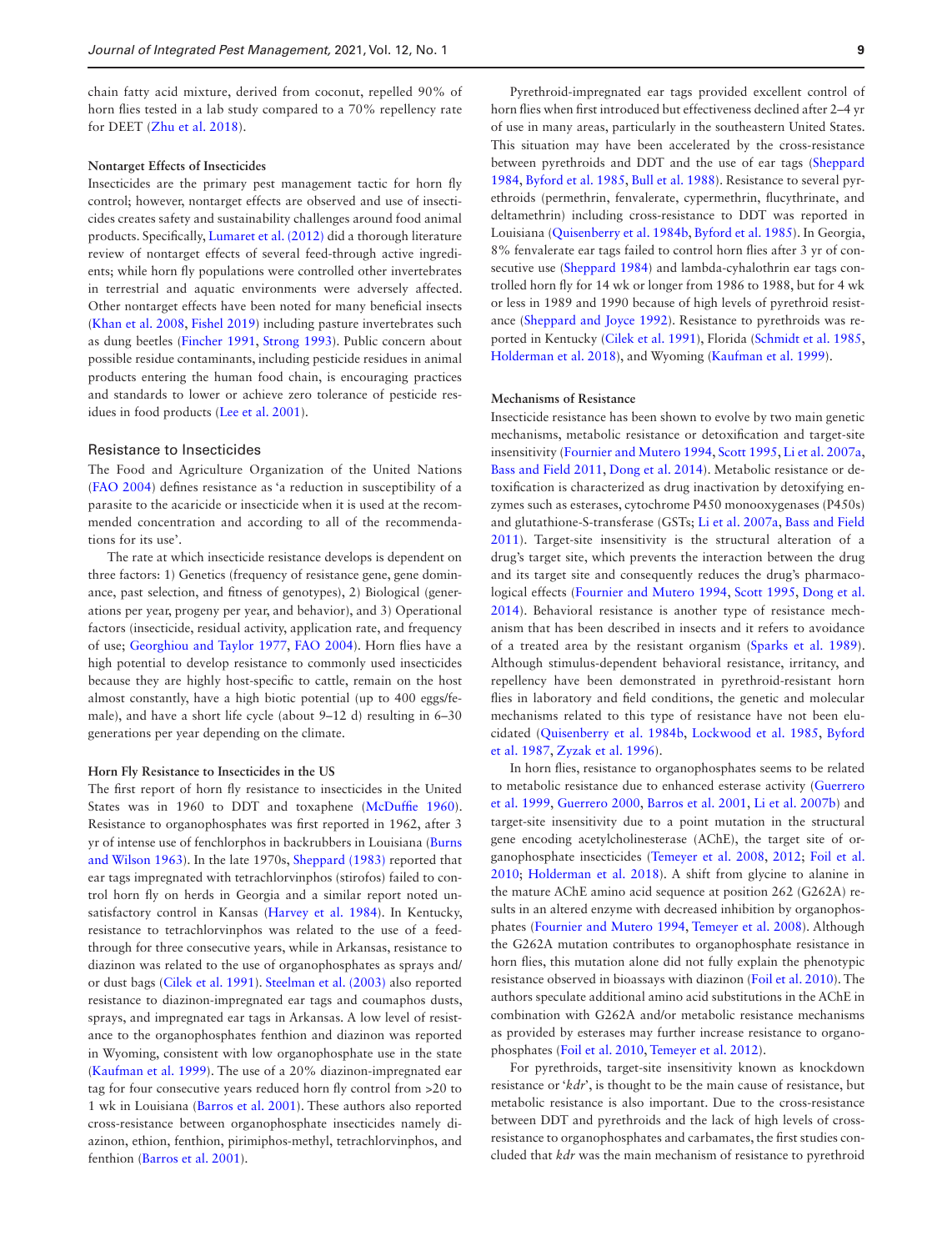in horn flies and that it was inherited as a single, incompletely recessive gene ([Byford et al. 1985](#page-14-27), [Roush et al. 1986,](#page-19-35) [McDonald and](#page-18-34) [Schmidt 1987](#page-18-34)). [Guerrero et al. \(1997\)](#page-16-35) described two mutations (*kdr* and super-*kdr*) in the voltage-gated sodium channel, the target site of pyrethroids, in pyrethroid-resistant laboratory colonies of horn fly. The *kdr* mutations had been previously described as pyrethroidresistant genes in other arthropods [\(Dong et al. 2014\)](#page-15-22). The super-*kdr* mutation is a replacement of a methionine by threonine (M918T) in the S4-S5 transmembrane segment of domain II of the voltage-gated sodium channel, and the *kdr* mutation is a replacement of a leucine by phenylalanine (L1014F) in the S6 transmembrane fragment of domain II of the voltage-gated sodium channel [\(Guerrero et al. 1997](#page-16-35), [Dong et al. 2014\)](#page-15-22). Both mutations have been found in wild populations of horn fly in the states of Florida, Georgia, Louisiana, Texas, and Washington, with super-*kdr* being more common in laboratory populations than in wild populations with equivalent resistance levels ([Jamroz et al. 1998;](#page-16-36) [Guerrero et al. 2002;](#page-16-37) [Foil et al. 2005;](#page-15-24) [Oremus](#page-19-36) [et al. 2006;](#page-19-36) [Li et al. 2009;](#page-17-38) [Foil et al. 2010](#page-15-23); [Domingues et al. 2014](#page-15-25), [2019](#page-15-26); [Holderman et al. 2018\)](#page-16-32). Interestingly, the super-*kdr* has never been detected in the absence of the *kdr* mutation ([Jamroz et al. 1998](#page-16-36), [Guerrero et al. 2002,](#page-16-37) [Foil et al. 2005](#page-15-24), [Foil et al. 2010](#page-15-23), [Domingues](#page-15-26) [et al. 2019\)](#page-15-26). By comparing the allelic frequencies of the super-*kdr* and *kdr* mutations in field populations of horn flies, [Foil et al. \(2005\)](#page-15-24) found that pyrethroid susceptibility increased from (super-*kdr*-*kdr*) SS-SS<SS-SR<SS-RR<SR-SR<SR-RR<RR-RR (SS: homozygous susceptible, SR: heterozygous; RR: homozygous resistant), confirming that the *kdr* is indeed an incompletely recessive gene.

Studies using synergists such as esterase inhibitors (S,S,Stributyl phosphorotrithioate), P450 mixed function oxidases (piperonyl butoxide), carboxylesterases (triphenyl phosphate), and glutathione-S-transferases (GST, diethyl maleate) have demonstrated that metabolic resistance is also important in horn fly resistance to pyrethroids ([Byford et al. 1985](#page-14-27), [Bull et al. 1988,](#page-14-28) [Sparks](#page-20-28) [et al. 1990](#page-20-28), [Sheppard and Joyce 1992](#page-19-32), [Guerrero et al. 1997](#page-16-35), [Jamroz](#page-16-36) [et al. 1998,](#page-16-36) [Li et al. 2009](#page-17-38)). However, it seems that metabolic resistance is secondary to target-site insensitivity in pyrethroid-resistant flies and is more accentuated in highly resistant laboratory strains ([Bull et al. 1988,](#page-14-28) [Guerrero et al. 1997](#page-16-35)).

Studies suggest that pyrethroid-resistant flies are more susceptible to the organophosphate, diazinon, and the halogenated pyrrole, chlorfenapyr, than pyrethroid-susceptible flies ([Sheppard and](#page-19-37) [Marchiondo 1987](#page-19-37), [Byford et al. 1988,](#page-14-31) [Cilek and Knapp 1993a](#page-14-32)). This phenomenon is likely caused by increased activity of mixed function oxidases (P450s) in the pyrethroid-resistant flies, which convert diazinon to its more potent form, diazoxon, and chlorfenapyr (a proinsecticide) to its insecticidal form, increasing the efficacy of these insecticides ([Cilek et al. 1995,](#page-15-27) [Sheppard and Joyce 1998\)](#page-19-38).

Target-site insensitivity has also been implicated in horn fly resistance to endosulfan, a cyclodiene organochlorine. Cyclodiene insecticides inhibit chloride ion transport regulated by the gamma-aminobutyric acid subtype  $A$  (GABA<sub> $<sub>A</sub>$ ) receptor and thus</sub></sub> block functional insect neuronal GABA receptors ([Wafford et al.](#page-20-29) [1989](#page-20-29)). The *Rdl* mutation (*Rdl*, resistance to dieldrin) is a single amino acid substitution in the  $GABA_A$  receptor locus: the replacement of an alanine with a serine at the position 302 (A302S; [ffrench-](#page-15-28)[Constant et al. 1993](#page-15-28)). The *Rdl* mutation conferred resistance to field populations poorly controlled by endosulfan-impregnated ear tags and in bioassay ([Domingues et al. 2013\)](#page-15-29). A multiplex polymerase chain reaction assay is available that can simultaneously detect resistance to pyrethroids (L1014F, *kdr* mutation), organophosphates (G262A, acetylcholinesterase mutation) and cyclodienes (A302S, *Rdl* mutation) in horn fly populations [\(Domingues et al. 2014](#page-15-25)).

### **Management of Horn Fly Resistant Populations**

Laboratory and field assays have demonstrated that the consecutive use of the same insecticide or insecticides with the same mode of action accelerates development of resistance [\(McKenzie and Byford](#page-18-35) [1993](#page-18-35), [Byford et al. 1999,](#page-14-33) [Barros et al. 2001](#page-14-26), [Domingues et al. 2019\)](#page-15-26). For horn fly populations resistant to pyrethroids, lack of exposure to them for 2 or 3 yr is of limited value in reestablishing susceptibility [\(Weinzierl et al. 1990,](#page-20-30) [Domingues et al. 2019](#page-15-26)), especially if target-site insensitivity is the main mechanism of resistance in the population. That is because although the super-*kdr* mutation is significantly affected by absence of insecticide pressure, the *kdr* mutation is not, and thus continues to affect pyrethroid efficacy ([Guerrero](#page-16-37) [et al. 2002](#page-16-37), [Oremus et al. 2006](#page-19-36), [Domingues et al. 2019](#page-15-26)). Thus, several resistance management strategies have been proposed to delay or prevent insecticide resistance, including the use of mixtures of insecticides and/or synergists (two or more insecticides or insecticides and synergists are used in the same animal at the same time), mosaics (different treatments for different groups of cattle of the same herd), and rotations (two or more insecticides with different mode of action are alternated each year or season; [Byford et al. 1987](#page-14-30)).

Studies with colony flies showed that insecticide mixtures (permethrin and diazinon) or rotation (permethrin and ivermectin or permethrin and diazinon) better delay the rate and magnitude of development of resistance than the consecutive use of single insecticides [\(McKenzie and Byford 1993](#page-18-35), [Byford et al. 1999](#page-14-33)). [Cilek](#page-15-30) [and Knapp \(1993b\)](#page-15-30) demonstrated that acceptable control of horn fly was achieved with ear tag mixtures (cyhalothrin, PBO, and DEF or cypermethrin, PBO, and chlorpyriphos), but the frequency of pyrethroid-resistant individuals increased substantially after 14 wk. [Barros et al. \(1999\)](#page-14-34) demonstrated that yearly rotation of pyrethroid (lambda-cyhalothrin and PBO) and organophosphate (pirimiphosmethyl) ear tags for control of pyrethroid-resistant horn flies for 7 yr did not improve pyrethroid efficacy or prevent further development of resistance to pyrethroid or organophosphates. A midseason treatment with doramectin in addition to pyrethroid ear tags increased the number of weeks of control provided by the pyrethroid ear tags, but the increase was rapidly reversed in the following years ([Oremus](#page-19-36) [et al. 2006\)](#page-19-36).

Byford et al. (1999) reported when both a pyrethroid and organophosphate were used in a combination strategy the efficacy of treatments did not change over a 3-yr period, while when a single class was used consecutively over the same period, the efficacy (as weeks of control) dropped significantly. In a field trial, [Domingues](#page-15-26) [et al. \(2019\)](#page-15-26) compared the impacts of four long-term insecticide treatment regimens (consecutive use of pyrethroid ear tags for 6 yr; 3 yr of consecutive use of pyrethroid ear tags, followed by 1 yr with no treatment, followed by 2 yr with organophosphate ear tags or endosulfan ear tags; mosaic with pyrethroids, organophosphates, avermectins and/or cyclodienes for 6 yr) on the super-*kdr* and *kdr* pyrethroid resistance alleles. They found that although lack of pyrethroid use significantly reduced the super-*kdr* mutation, none of the four treatments provided satisfactory results for the management of the *kdr* mutation. Unfortunately, the study did not include an assessment of the number of weeks of control or number of flies observed in the animals, so a practical conclusion on which treatment was more efficient in reducing the number of flies could not be achieved.

# Animal Genetics

Selection and use of cattle with resistance or tolerance to horn flies could provide an alternative approach to conventional chemical control. Several authors ([Tugwell et al. 1969](#page-20-6), [Holroyd et al.](#page-16-38)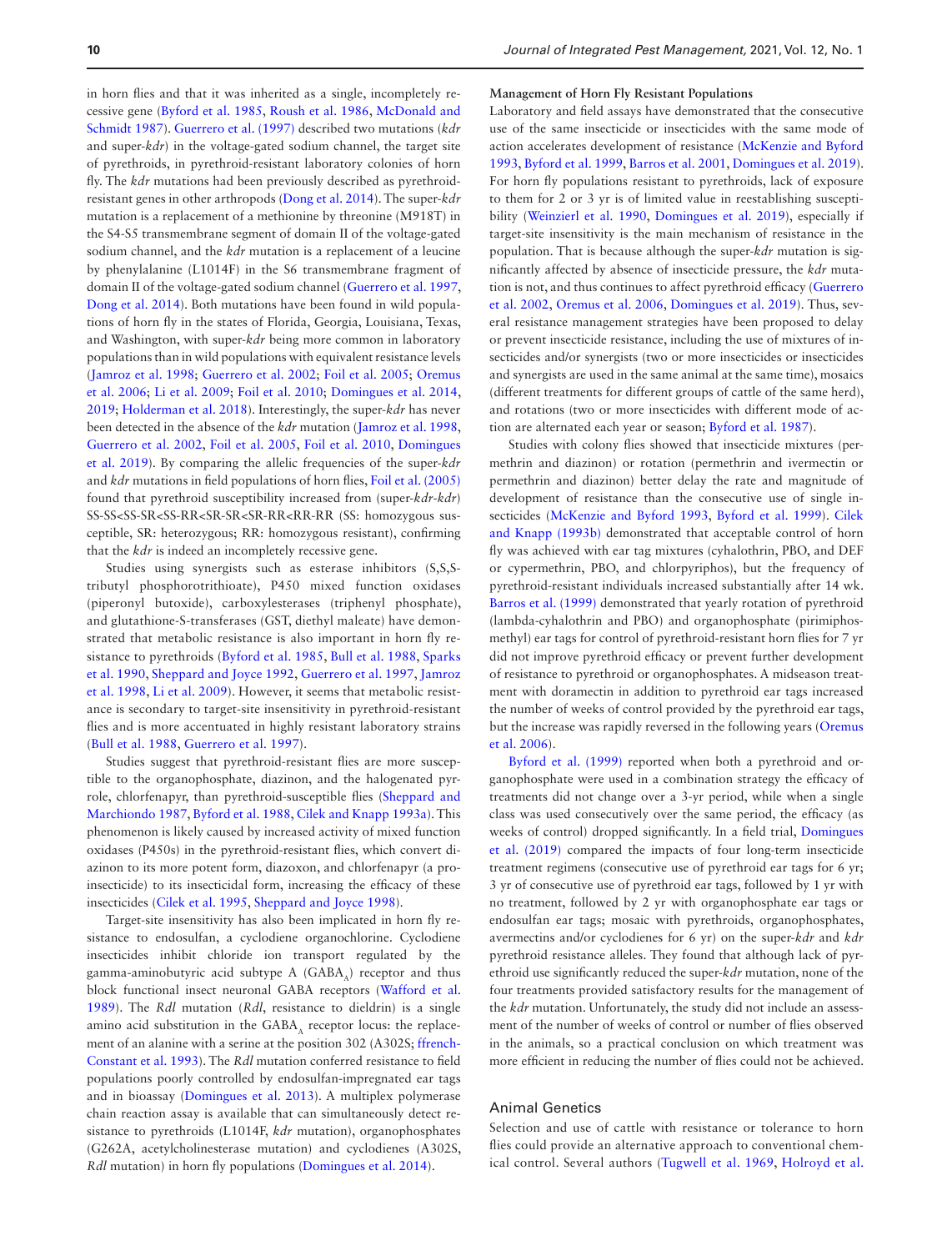[1984](#page-16-38), [Brethour et al. 1987](#page-14-35), [Cocke et al. 1989](#page-15-1)) have indicated different breeds of cattle respond differently to the horn fly. Most of these studies examined the effects of horn flies on Zebu (*B. indicus* L.) or Zebu crossbred cattle. Tugwell et al. (1969) in a comparison of purebred Angus, Charolais, and Brahman heifers and mixed breeds showed that the higher the level of Brahman genetics the lower the number of horn flies regardless of animal color. [Steelman et al. \(1991\)](#page-20-31) in a comparison of European cattle breeds determined the Chianina breed had horn fly densities that were 50% or less that of Angus, Hereford, Polled Hereford, Red Poll, and Charolais cattle. The authors also indicated cows within each breed may have a factor or factors that contribute to innate resistance to the horn fly. A study by [Brown et al. \(1992\)](#page-14-36) estimated repeatability and heritability for resistance to horn flies. Their estimates suggested that breed selection as a nonchemical tool for managing horn fly populations is possible. In Argentina, Criolla (Iberian *B. taurus*) cattle were reported to be more resistant than other breeds to horn fly infestations. This finding has been attributed to the small size of Criolla, which is suggested to be a factor involved in host preference ([Guglielmone et al. 2000](#page-16-39)).

 Phenotypic traits associated with horn fly resistance are reported to include cattle body color [\(Steelman et al. 1991,](#page-20-31) [Pruett et al. 2003](#page-19-39)), body size [\(Steelman et al. 1996](#page-20-32)) and individual variation in immune systems ([Stear et al. 1984\)](#page-20-33). [Oliveira et al. \(2013\)](#page-18-36) compared *B. indicus* (Nelore) and three-cross animals (½ Angus + ¼ Canchim + ¼ Nelore) for their susceptibility/resistance to parasites of cattle in tropical conditions in Brazil. Over the 24-mo study period, cattle in Nelore group (*B. indicus*) had more abundant horn fly infestations than those in a three3-way cross group with ¼ Nelore genetics, suggesting horn flies prefer animals with darker colored hair coats and male animals.

The efficacy of horn fly anticoagulation mechanisms may vary by host and can be a mechanism of cattle resistance to horn flies [\(Pruett](#page-19-39) [et al. 2003,](#page-19-39) [Untalan et al. 2006\)](#page-20-34). [Ling et al. \(2020\)](#page-17-39) found estimates of heritability of horn fly abundance ranged between 0.14 and 0.22 and varied between sire families, suggesting a potential to improve cattle genetic resistance to horn flies. To estimate producer acceptability of horn fly resistance, [McKay et al. \(2019\)](#page-18-6) surveyed grower willingness to purchase fly resistant bulls to improve herd welfare and they found producers were willing to pay a premium of 51–59% more for horn fly resistance if other quality traits were maintained.

### Vaccines

Since horn flies feed so persistently and have a close relationship with its host ([Lancaster and Meisch 1986\)](#page-17-1), vaccines may be a unique approach to fly management in cattle. Differently from other blood-feeding arthropods, horn fly saliva has a lower diversity of anti-hemostatic compounds ([Cupp et al. 1998,](#page-15-31) [2000](#page-15-32)), and thrombostasin, a thrombin-inhibiting protein, seems to be responsible for all clot-inhibiting activity observed in horn fly saliva (i.e., disruption of platelet aggregation and coagulation; [Cupp et al. 1998,](#page-15-31) [2000](#page-15-32); [Zhang et al. 2002\)](#page-20-35). Recombinant thrombostasin was evaluated as a candidate for anti-horn fly vaccine and yielded promising results: flies that fed on vaccinated cattle or vaccinated rabbit acquired a smaller bloodmeal than flies fed on control animals, and egg development was delayed ([Cupp et al. 2004,](#page-15-33) [2010](#page-15-34)). However, the deleterious effects were not uniform across all tested populations due to the presence of different thrombostasin isoforms in the flies. Thus, a vaccine mixture including more than one isoform would be needed for effective horn fly control. [\(Cupp et al. 2010](#page-15-34)).

[Baron and Lysyk \(1995\)](#page-14-37) studied cattle antibody response to horn fly salivary gland antigens and found no correlation between antibody response and fly abundance, suggesting that horn fly salivary antigens may have an immunomodulatory effect on the host. [Breijo](#page-14-38) [et al. \(2016\)](#page-14-38) identified two immunomodulatory proteins in the salivary gland of horn flies: irritans 5, an immunoglobulin-binding protein (Ameri et al. 2008) that counteracts the host's immunoglobulins present in the blood [\(Sá-Nunes and Oliveira 2010](#page-19-40)), and hematobin, a macrophage inhibitor [\(Breijo et al. 2018\)](#page-14-39). In a field study, vaccination of cattle with recombinant hematobin reduced horn fly numbers by 30% ([Breijo et al. 2017](#page-14-40)).

[Bautista et al. \(2004\)](#page-14-41) reported that animals vaccinated with a crude intestine antigen produced specific antibodies to the antigen, which in turn affected fly oviposition but not adult fly survival. Future use of these or other vaccines against the horn fly, either alone or in concert with integrated pest management programs is a promising strategy.

#### Sterile Insect Technique

The sterile insect technique was successfully used to eradicate screwworms from northern and central America [\(Wyss 2000\)](#page-20-36), and more recently from Libya ([Vargas-Terán et al. 1994](#page-20-37)). This tactic consists of sterilizing reared insects using irradiation or other techniques and then releasing mass numbers of sterile insects into the field where they compete with fertile insects for mates thereby reducing offspring [\(Knipling 1955,](#page-17-40) [Klassen and Curtis 2005](#page-17-41)). In the 1970s the use of a sterile insect technique to control horn flies was evaluated under field conditions and showed promising results when the ratio of sterile to wild flies was 10–1 ([Eschle et al. 1973,](#page-15-35) [Kunz et al.](#page-17-42) [1974\)](#page-17-42). [Eschle et al. \(1977\)](#page-15-36) used methoprene in combination with sterile insect technique to successfully eliminate a wild population of horn flies from a ranch on the island of Molokai, Hawaii. The authors suggested that the control system could be used to implement a suppression-eradication program for the island of Molokai and ultimately, the entire state of Hawaii. However, despite the promising results, the use of sterile insect technology for controlling horn fly populations has not been implemented.

One of the main conditions for the success of sterile insect technology is that the released sterile males outnumber the wild-type males, preferably by at least a 10:1 ratio and that the population size of the pest species is low, as fewer sterile flies are required for release. Horn fly populations can reach high numbers and this pest can be found from southern Canada all the way to South America. Thus, the implementation of a horn fly control program using sterile insects would require an extremely large number of flies to be reared and released to be successful. Although horn fly rearing is well established ([Lohmeyer and Kammlah 2006](#page-17-43)), the cost associated with such endeavor is another limitation to the use of sterile insect technologies for horn fly control.

More recently, [Concha et al. \(2016\)](#page-15-37) developed transgenic 'maleonly' screwworm strains that carry a conditional female lethal trait such that, under permissive conditions, both sexes can be efficiently reared and under restrictive conditions, only males are produced. The use of transgenic 'male-only' strains in a sterile insect release program would not only reduce production costs but also provide more efficient population suppression making a genetic control program more economically feasible [\(Concha et al. 2016\)](#page-15-37). [Konganti](#page-17-44) [et al. \(2018\)](#page-17-44) identified eight gene loci in the horn fly genome with functional annotations related to sex determination. These and similar loci could be explored for development of a 'male-only' horn fly strain like those developed for screwworm flies, and maybe bring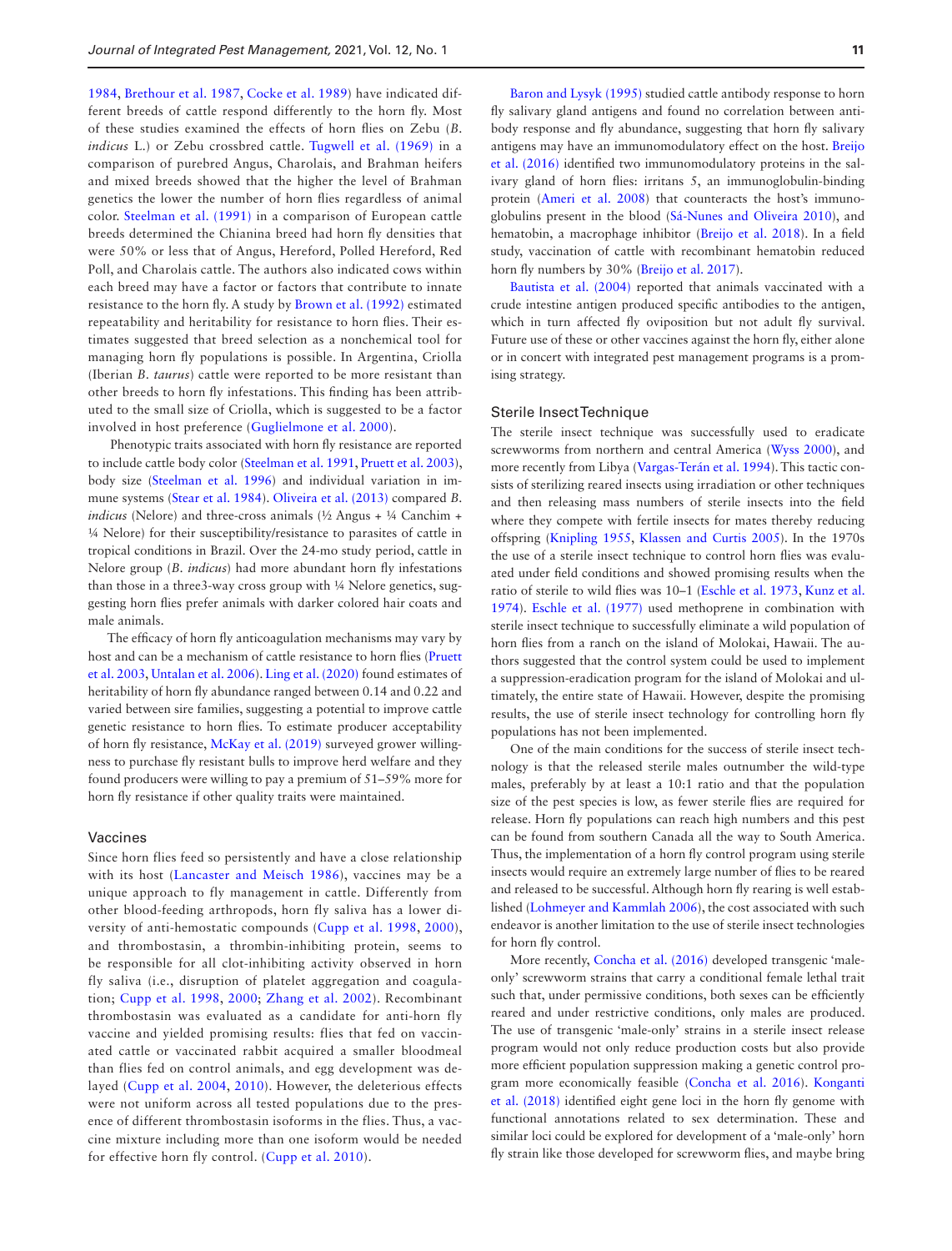back the possibility of using a sterile insect technology project for horn fly control.

# **Future Needs for Ecological Management of Horn Flies**

Horn fly management has long relied on insecticides for prophylactic and reactive fly control. However, gains in preventative tactics to decrease the impact of horn fly populations are being created. Vaccines offer a promising, preventative approach to horn fly management ([Oyarzún et al. 2008,](#page-19-17) [Torres et al. 2011,](#page-20-38) [Breijo et al. 2017\)](#page-14-40). The availability of a partial horn fly genome ([Konganti et al. 2018\)](#page-17-44) as well as several transcriptomes [\(Guerrero et al. 2008,](#page-16-40) [2009](#page-16-41); [Torres](#page-20-38) [et al. 2011;](#page-20-38) [Domingues et al. 2018;](#page-15-38) [Ribeiro et al. 2019](#page-19-19)) offer opportunities for identifying new vaccine targets, improving our understanding of the molecular basis of insecticide resistance, and discovering new chemotherapeutics and methods of control.

Significant technological advancements are expanding the potential of sterile insect technologies as a fly management strategy. Genetic technologies [\(Konganti et al. 2018\)](#page-17-44) and infections with sterilizing *Wolbachia* strains [\(Zhang et al. 2015,](#page-20-39) [Nikolouli et al. 2018\)](#page-18-37) being investigated for use in sterile insect technologies with other dipteran species are potentially useful as a promising preventative tactic for horn fly management.

Genetic improvements to the U.S. beef breeds during this period may have altered the economic impacts of horn fly biting, particularly as it is estimated 60% of the U.S. cattle going to slaughter are now crossbred animals with an Angus influence ([Drouillard 2018\)](#page-15-39). One of the most important measures of cow–calf productivity is calf weaning weights, which have steadily increased for most U.S. breeds since 1980 ([USDA NAHMS 2010,](#page-20-40) [Kuehn and Thallman 2016\)](#page-17-45). There is a need for studies investigating the impact of horn flies on the efficiency of the current cattle breeds, e.g., the effects of variable horn fly populations on forage consumption and consequent milk production and calf weaning weights. Additional linkages between horn fly injury and cattle productivity based on animal breed and other parameters such as vaccination technologies, management systems, regional variation, and other stressors will further improve horn fly management and are needed to improve our understanding of the impacts of horn flies on cattle productivity. Cow–calf producers in Tennessee and Texas recognize horn flies as a production problem and have expressed interest in purchasing genetic cattle breeds with horn fly resistance to improve cattle welfare and reduce input and management costs ([McKay et al. 2019\)](#page-18-6).

As an alternative or supplement to advances in horn fly assessments (discussed earlier in the Monitoring section), precision livestock farming, including the use of smart technologies applied to range systems, is allowing remote measurement of cattle activity patterns, including defensive behaviors [\(Zambelis et al. 2019\)](#page-20-41) and other deviations from normal behaviors and physiological stress [\(Rutter](#page-19-41) [2014](#page-19-41), [2017](#page-19-42)). See [Jukan et al. \(2017\)](#page-16-42) and references therein for a review of the behavioral and animal health applications and technologies being developed for monitoring group farm animal welfare. Various wearable sensors are being used in precision animal agriculture to measure heartbeat, temperature, movements, and animal activity patterns (see [Karthick et al. 2020](#page-16-43) and references therein).

As these technologies become more available and accurate, they will aid in horn fly management research. Sensor technologies will also provide producers quick and accurate information to determine whether a reactive, suppressive technique is needed when preventive tactics are overwhelmed by high horn fly populations.

In situations where horn fly populations are considered injurious, fly control will continue to largely depend on immediate applications of insecticides. Innovations in pesticides includes promising research on biopesticides that can be integrated with other products as components of an insecticide resistance management plan ([Feng](#page-15-40) [and Isman 1995](#page-15-40)). Feed-through insecticides, while not new, are advancing with new chemistries [\(Dell' Porto et al. 2012](#page-15-41)) and the potential use of biopesticides formulated as feed-throughs ([Miller and](#page-18-38) [Chamberlain 1989,](#page-18-38) [Mulla and Su 1999\)](#page-18-39) needs to be reconsidered. Repellents have long been used to protect against bites of medically important arthropods [\(Kalita et al. 2013,](#page-16-44) [Rehman et al. 2014\)](#page-19-43) and plant-based and other natural product repellents are efficacious against Muscid flies ([Mullens et. al. 2009](#page-18-31), [Cook 2020\)](#page-15-42) including the horn fly ([Showler 2017](#page-19-44), [Zhu et al. 2018\)](#page-21-2). Descriptions of horn fly chemosensory gene family members provides a promising avenue for identifying receptors or accessory binding proteins that are activated by repellent compounds and can assist in designing behavior modifying compounds targeting horn flies ([Olafson and Saski 2020\)](#page-18-40).

Innovative technologies such as the Cow Vac horn fly trapping system offer a non-pesticide intervention strategy to mechanically remove flies ([Denning et al. 2014,](#page-15-6) [Kienitz et al. 2018](#page-17-18)). Using assistive or Zero Effort systems as described in [Mudziwepasi and Scott](#page-18-41) [\(2014\)](#page-18-41) to couple technologies such as the Cow Vac or automated sprayers with smart sensors will increase fly management precision and reduce input and operational costs.

To conclude, advances in biological control, vaccination technologies, new insecticide modes of action, repellents, and cattle genetics will greatly increase producer ability to limit horn fly population development. Improved economic injury levels reflecting local conditions and expected management innovations will be critical to facilitate decision making and increase capacity to quickly implement intervention tactics when needed.

### **Acknowledgments**

We thank Matt Bertone, North Carolina State University, and Dan Fitzpatrick, University of Florida, for their generous contributions of the photographs used to illustrate key horn fly characteristics and Rachael Lehmann for her help in formatting the References Cited section. We thank Troy Anderson for reviewing an early draft of this paper and Ed Burgess, Alex Gerry, Jerry Hogsette, Roger Moon, Pia Olafson, Doug Ross, and David Taylor for follow-up edits. A special thanks to the peer reviewers who spotted our many errors and provided helpful guidance to improve this manuscript. We appreciate Penn State Extension in supporting a planning workshop in Orlando, FL, to discuss this manuscript and others in the series with funding from U.S. Department of Agriculture National Institute of Food and Agriculture Project #PEN04540 and Accession #1000356. Finally, our gratitude goes to members of the S1076 regional hatch project: (Fly Management in Animal Agriculture Systems and Impacts on Animal Health and Food Safety) for manuscript discussion, advice, and support.

# **References Cited**

- <span id="page-13-0"></span>**Alonso, C. B. G., G. A. Zurita, and M. I. Bellocq.** 2020. Dung beetles response to livestock management in three different regional contexts. Sci. Rep. 10: 1–10.
- <span id="page-13-2"></span>**Ameri, M., X. Wang, M. J. Wilkerson, M. R. Kanost, and A. B. Broce.** 2008. An immunoglobulin binding protein (antigen 5) of the stable fly (Diptera: Muscidae) salivary gland stimulates bovine immune responses. J. Med. Entomol. 45: 94–101.
- <span id="page-13-1"></span>**Andress, E. R., S. M. DeRouen, and L. D. Foil.** 2000. Efficacy of doramectin 0.5% w/v Pour-On for control of the horn fly, *Haematobia irritans*. Vet. Parasitol. 90: 327–331.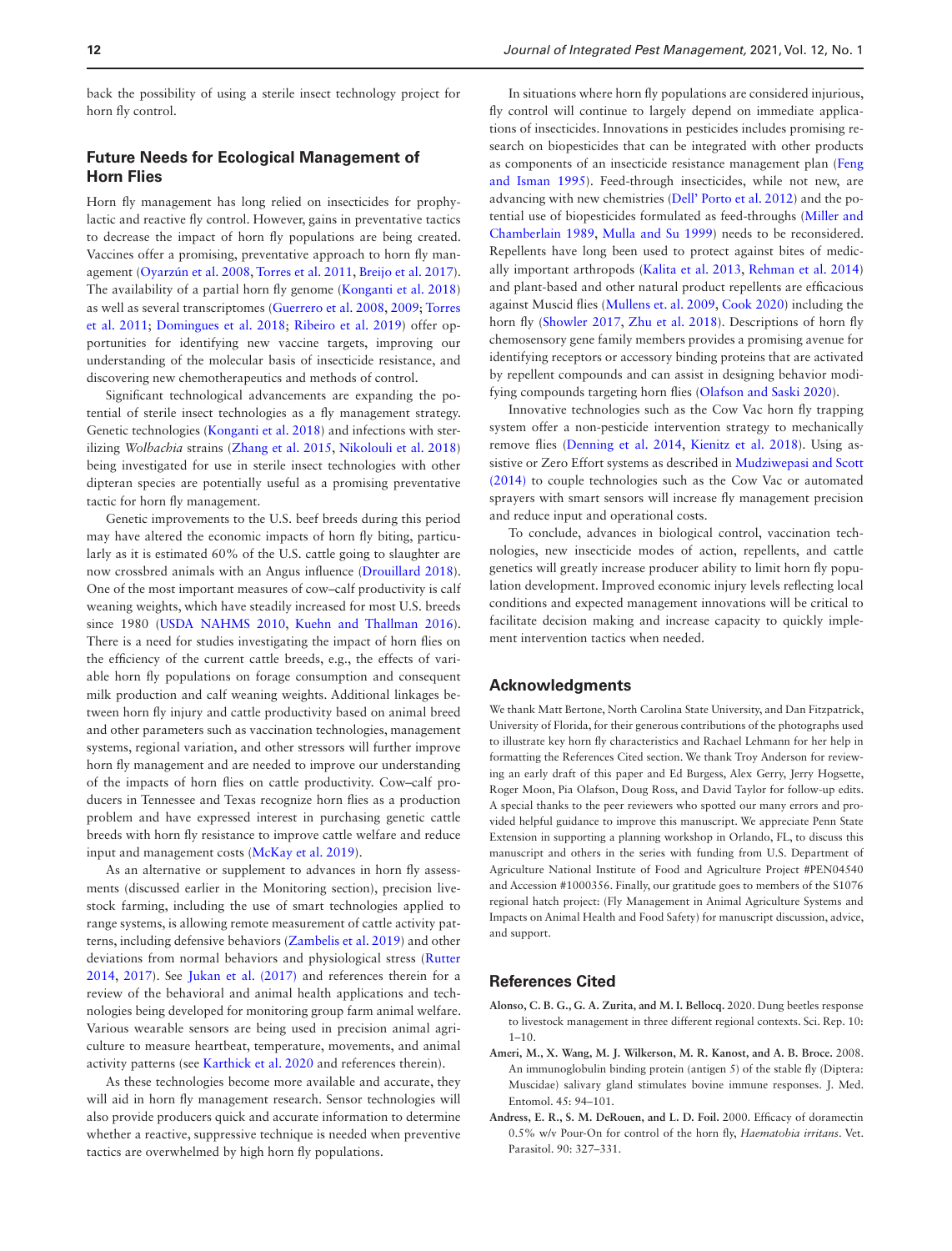- <span id="page-14-11"></span>**Angel-Sahagún, C. A., R. Lezama-Gutiérrez, J. Molina-Ochoa, E. Galindo-Velasco, M. López-Edwards, O. Rebolledo-Domínguez, C. Cruz-Vázquez, W. P. Reyes-Velázquez, S. R. Skoda, and J. E. Foster.** 2005. Susceptibility of biological stages of the horn fly, *Haematobia irritans*, to entomopathogenic fungi (Hyphomycetes). J. Insect Sci. 5: 50.
- <span id="page-14-17"></span>**Arnason, J. T., S. R. Sims, and I. M. Scott.** 2012. Natural products from plants as insecticides, pp. 1–8. *In* Feller, G. and C. Gerday (eds.), Encyclopedia of life support systems (EOLSS). UNESCO, Oxford, UK.
- <span id="page-14-10"></span>**Azevedo, L. H., R. M. Emberson, F. C. N. de Esteca, and G. J. de Moraes.**  2015. Macrochelid mites (Mesostigmata: Macrochelidae) biological control agents, pp. 103–132. *In* D. Carrillo**,** G. J. de Moraes, and J. E. Peña (eds.), Prospects for biological control of plant feeding mites and other harmful organisms, progress in biological control. Springer International Publishing, Cham, Switzerland.
- <span id="page-14-15"></span>**Barker, R. W., and R. L. Jones.** 1976. Inhibition of larval horn fly development in the manure of bovines fed Dimilin® mineral blocks. J. Econ. Entomol. 69: 441–443.
- <span id="page-14-37"></span>**Baron, R. W., and T. J. Lysyk.** 1995. Antibody responses in cattle infested with *Haematobia irritans irritans* (Diptera:Muscidae). J. Med. Entomol. 32: 630–605.
- <span id="page-14-34"></span>**Barros, A. T., M. W. Alison, Jr., and L. D. Foil.** 1999. Evaluation of a yearly insecticidal ear tag rotation for control of pyrethroid-resistant horn flies (Diptera: Muscidae). Vet. Parasitol. 82: 317–325.
- <span id="page-14-26"></span>**Barros, A. T., J. Ottea, D. Sanson, and L. D. Foil.** 2001. Horn fly (Diptera: Muscidae) resistance to organophosphate insecticides. Vet. Parasitol. 96: 243–256.
- <span id="page-14-29"></span>**Bass, C., and L. M. Field.** 2011. Gene amplification and insecticide resistance. Pest Manage. Sci. 67: 886–890.
- <span id="page-14-24"></span>**Batish, D. R., H. P. Singh, R. K. Kohli, and S. Kaur.** 2008. Eucalyptus essential oil as a natural pesticide. Forest Ecol. Manage. 256: 2166–2174.
- <span id="page-14-41"></span>**Bautista, C. R., I. Giles, N. Montenegro, and J. V. Figueroa.** 2004. Immunization of bovines with concealed antigens from Haematobia irritans. Ann. N. Y. Acad. Sci. 1026: 284–288.
- <span id="page-14-12"></span>**Bawer, M. D., P. R. D'Souza, and B. S. Pradeep.** 2014. Biocontrol of *Haemotobia irritans* horn flies with entomopathogenic fungi (*Beauveria bassiana* and *Metarhizium anisopliae*). J. Biol. Control 28: 112–114.
- <span id="page-14-21"></span>**Bloomquist, J. R.** 1996. Ion channels as targets for insecticides. Annu. Rev. Entomol. 41: 163–190.
- <span id="page-14-9"></span>**Blume, R. R., J. J. Matter, and J. L. Eschle.** 1973. *Onthophagus gazella*: effect on survival of horn flies in the laboratory. Environ. Entomol. 2: 811–814.
- <span id="page-14-8"></span>**Bornemissza, G. F.** 1970. Insectary studies on the control of dung breeding flies by the activity of the dung beetle, *Onthophagus gazella* F. (Coleoptera: Scarabaeinae). Aust. J. Entomol. 9: 31–41.
- <span id="page-14-19"></span>**Bowers, W. S.** 1969. Juvenile hormone: Activity of aromatic terpenoid ethers. Science 164: 323–325.
- **Bowers, W. S., H. M. Fales, M. J. Thompson, and E. C. Uebel.** 1966. Juvenile hormone: Identification of an active compound from balsam fir. Science 154: 1020–1021.
- <span id="page-14-23"></span>**Boxler, D. J., G. J. Brewer, R. N. Funston, and J. A. Musgrave.** 2018. Field evaluations of insecticide mode of action classes for control of horn flies in Nebraska. 2018 Nebraska Beef Cattle Report. pp. 81–85.
- <span id="page-14-14"></span>**Bravo, A., and M. Soberón.** 2008. How to cope with insect resistance to Bt toxins? Trends Biotechnol. 26: 573–579.
- <span id="page-14-13"></span>**Bravo, A., S. Likitvivatanavong, S. S. Gill, and M. Soberón.** 2011. *Bacillus thuringiensis*: a story of a successful bioinsecticide. Insect Biochem. Mol. Biol. 41: 423–431.
- <span id="page-14-38"></span>**Breijo, M., L. Pastro, S. Rocha, X. Ures, P. Alonzo, M. Santos, C. Bolatto, C. Fernández, and A. Meikle.** 2016. A natural cattle immune response against horn fly (Diptera: Muscidae) salivary antigens may regulate parasite blood intake. J. Econ. Entomol. 109: 1951–1956.
- <span id="page-14-40"></span>**Breijo, M., S. Rocha, X. Ures, L. Pastro, P. Alonzo, C. Fernández, and A. Meikle.** 2017. Evaluation of hematobin as a vaccine candidate to control *Haematobia irritans* (Diptera: Muscidae) loads in cattle. J. Econ. Entomol. 110: 1390–1393.
- <span id="page-14-39"></span>**Breijo, M., E. Esteves, B. Bizzarro, P. G. Lara, J. B. Assis, S. Rocha, L. Pastro, C. Fernández, A. Meikle, and A. Sá-Nunes.** 2018. Hematobin is a novel immunomodulatory protein from the saliva of the horn fly *Haematobia irritans* that inhibits the inflammatory response in murine macrophages. Parasit. Vectors. 11: 435.
- <span id="page-14-35"></span>**Brethour, J. R., T. L. Harvey, R. Negus, L. Corah, and D. Patterson.** 1987. Effect of cattle breed and flucythrinate-impregnated ear tags on horn fly (Diptera: Muscidae) control on yearling heifers. J. Econ. Entomol. 80: 1035–1038.
- <span id="page-14-4"></span>**Broom, D. M., F. A. Galindo, and E. Murgueitio.** 2013. Sustainable, efficient livestock production with high biodiversity and good welfare for animals. Proc. R. Soc. B Biol. Sci. 280: 20132025.
- <span id="page-14-36"></span>**Brown, A. H., Jr., C. D. Steelman, Z. B. Johnson, C. F. Rosenkrans, Jr., and T. M. Brasuell.** 1992. Estimates of repeatability and heritability of horn fly resistance in beef cattle. J. Anim. Sci. 70: 1375–1381.
- <span id="page-14-5"></span>**Brown, M. A., W. G. Jackson, C. D. Steelman, G. Tolley, Z. B. Johnson, and W. R. Getz.** 1993. Genotype x environmental interactions in horn flies (Diptera: Muscidae) resistance in Angus, Brahman and F1 reciprocal crossbred cows on common bermudagrass or endophyte-infected tall fescue. Prof. Anim. Sci. 9: 178–182.
- <span id="page-14-6"></span>**Bruce, W.** 1938. A practical trap for the control of horn flies on cattle. J. Kansas Entomol. Soc. 11: 88–93.
- <span id="page-14-7"></span>**Bruce, W. G.** 1940. The horn fly and its control. Leaflet 205. US Department of Agriculture, Washington, DC.
- <span id="page-14-0"></span>**Bruce, W. G.** 1964. The history and biology of the horn fly, Haematobia irritans (L.): with comments on control. Technical Bulletin. 32. North Carolina Agricultural Experimentation Station, Raleigh, NC.
- <span id="page-14-28"></span>Bull, D. L., R. L. Harris, and N. W. Pryor. 1988. The contribution of metabolism to pyrethroid and DDT resistance in the horn fly (Diptera: Muscidae). J. Econ. Entomol. 81: 449–458.
- <span id="page-14-25"></span>**Burns, E. C., and B. H. Wilson.** 1963. Field resistance of horn flies to the organic phosphate insecticide Ronnel. J. Econ. Entomol. 56: 718-718.
- <span id="page-14-27"></span>**Byford, R. L., S. S. Quisenberry, T. C. Sparks, and J. A. Lockwood.** 1985. Spectrum of insecticide cross-resistance in pyrethroid-resistant populations of *Haematobia irritans* (Diptera: Muscidae). J. Econ. Entomol. 78: 768–773.
- <span id="page-14-30"></span>**Byford, R. L., J. A. Lockwood, S. M. Smith, and D. E. Franke.** 1987. Redistribution of behaviorally resistant horn flies (Diptera: Muscidae) on cattle treated with pyrethroid-impregnated ear tags. Environ. Entomol. 16: 467–470.
- <span id="page-14-31"></span>**Byford, R. L., T. C. Sparks, B. Green, J. Knox, and W. Wyatt.** 1988. Organophosphorus insecticides for the control of pyrethroidresistant horn flies (Diptera: Muscidae). J. Econ. Entomol. 81: 1562–1566.
- <span id="page-14-1"></span>**Byford, R. L., M. E. Craig, and B. L. Crosby.** 1992. A review of ectoparasites and their effect on cattle production. J. Anim. Sci. 70: 597–602.
- <span id="page-14-33"></span>**Byford, R. L., M. E. Craig, S. M. DeRouen, M. D. Kimball, D. G. Morrison, W. E. Wyatt, and L. D. Foil.** 1999. Influence of permethrin, diazinon and ivermectin treatments on insecticide resistance in the horn fly (Diptera: Muscidae). Int. J. Parasitol. 29: 125–135; discussion 137.
- <span id="page-14-2"></span>**Campbell, J. B.** 1976. Effect of horn fly control on cows as expressed by increased weaning weights of calves. J. Econ. Entomol. 69: 711–712.
- <span id="page-14-20"></span>**Campbell, W. C.** 1981. An introduction to the avermectins. N Z Vet. J. 29: 174–178.
- <span id="page-14-22"></span>**Campbell, J. B., D. J. Boxler, D. C. Clanton, and A. F. Applegarth.** 2006. Efficacy of several insecticide ear tags for control of horn flies (Diptera: Muscidae) on Nebraska beef cattle. J. Kansas Entomol. Soc. 79: 113–118.
- <span id="page-14-16"></span>**Casida, J. E.** 1956. Mode of action of pesticides, metabolism of organophosphorus insecticides in relation to their antiesterase activity, stability, and residual properties. J. Agric. Food Chem. 4: 772–785.
- <span id="page-14-18"></span>**Casida, J. E., D. W. Gammon, A. H. Glickman, and L. J. Lawrence.** 1983. Mechanisms of selective action of pyrethroid insecticides. Ann. Rev. Pharmacol. Toxicol. 23: 413–438.
- <span id="page-14-3"></span>**Castro, E., A. Gil, M. A. Solari, and N. A. Farias.** 2005. Validation of a subjective counting method for a horn fly (*Haematobia irritans irritans*) (Diptera: Muscidae) population in a cattle herd. Vet. Parasitol. 133: 363–367.
- **Cheng, S. S., C. G. Huang, Y. J. Chen, J. J. Yu, W. J. Chen, and S. T. Chang.**  2009. Chemical compositions and larvicidal activities of leaf essential oils from two eucalyptus species. Bioresour. Technol. 100: 452–456.
- <span id="page-14-32"></span>**Cilek, J. E., and F. W. Knapp.** 1993a. Enhanced diazinon susceptibility in pyrethroid-resistant horn flies (Diptera: Muscidae): potential for insecticide resistance management. J. Econ. Entomol. 86: 1303–1307.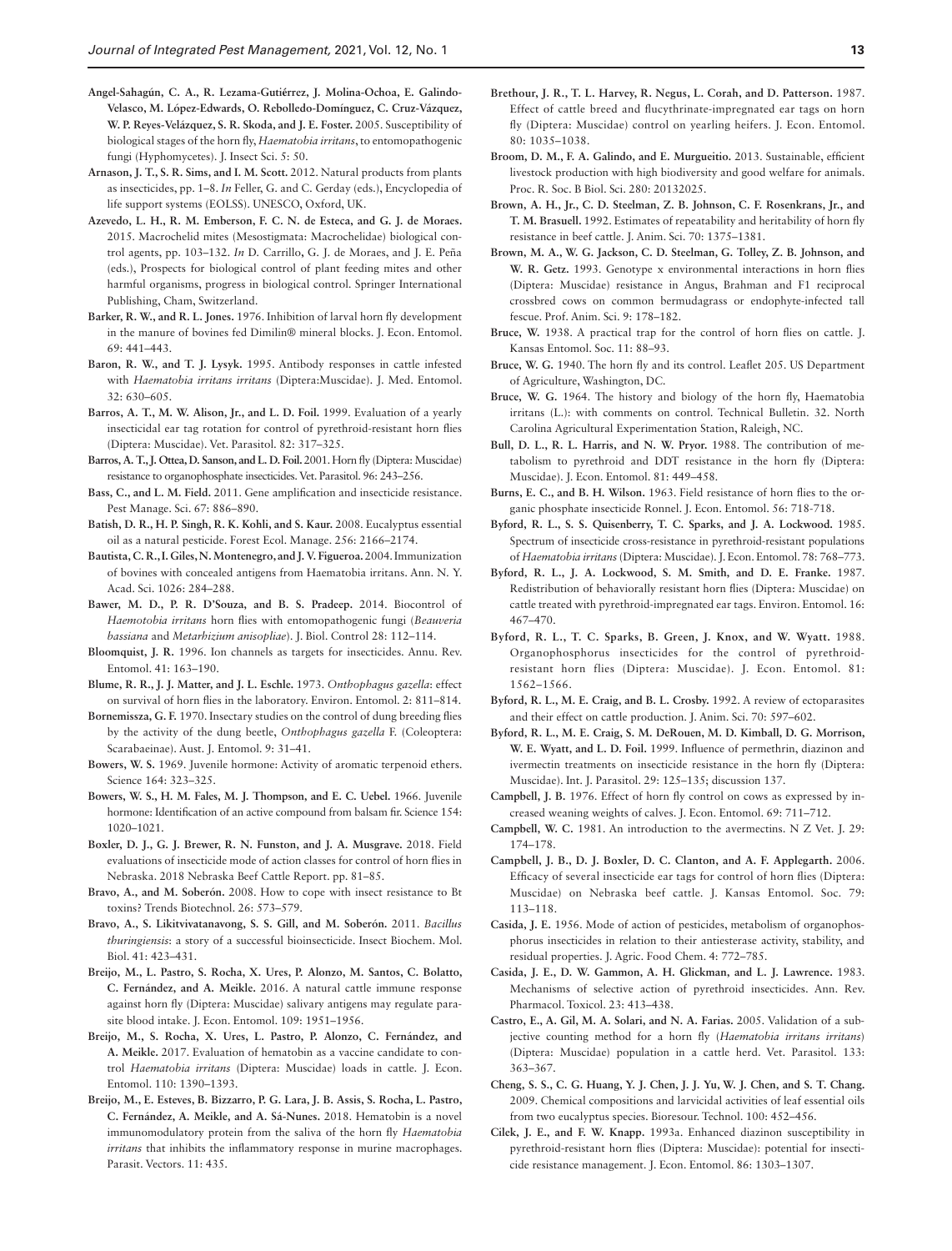- <span id="page-15-30"></span>**Cilek, J. E., and F. W. Knapp.** 1993b. Influence of insecticide mixtures impregnated in cattle ear tags for management of pyrethroid-resistant horn flies (Diptera: Muscidae). J. Econ. Entomol. 86: 444–449.
- <span id="page-15-20"></span>**Cilek, J. E., C. D. Steelman, and F. W. Knapp.** 1991. Horn fly (Diptera: Muscidae) insecticide resistance in Kentucky and Arkansas. J. Econ. Entomol. 84: 756–762.
- <span id="page-15-27"></span>**Cilek, J. E., D. L. Dahlman, and F. W. Knapp.** 1995. Possible mechanism of diazinon negative cross-resistance in pyrethroid-resistant horn flies (Diptera: Muscidae). J. Econ. Entomol. 88: 520–524.
- <span id="page-15-14"></span>**Cloyd, R. A., C. L. Galle, S. R. Keith, N. A. Kalschur, and K. E. Kemp.** 2009. Effects of commercially available plant-derived essential oil products on arthropod pests. J. Econ. Entomol. 102: 1567–1579.
- <span id="page-15-11"></span>**Coats, J. R.** 1990. Mechanisms of toxic action and structure–activity relationships for organochlorine and synthetic pyrethroid insecticides. Environ. Health Perspect. 87: 255–262.
- <span id="page-15-1"></span>**Cocke, J., Jr., R. Knutson, and D. K. Lunt.** 1989. Effects of horn fly control with cyhalothrin ear tags on weight gains in weaning calves in Texas. Southw. Entomol. 14: 357–362.
- <span id="page-15-37"></span>**Concha, C., A. Palavesam, F. D. Guerrero, A. Sagel, F. Li, J. A. Osborne, Y. Hernandez, T. Pardo, G. Quintero, M. Vasquez,** *et al*. 2016. A transgenic male-only strain of the New World screwworm for an improved control program using the sterile insect technique. BMC Biol. 14: 72.
- <span id="page-15-42"></span>**Cook, D.** 2020. A historical review of management options used against the stable fly (Diptera: Muscidae). Insects 11: 313.
- <span id="page-15-9"></span>**Cox, C.** 2002. Insecticide factsheet pyrethrins/pyrethrum. J. Pesticide. Reform. 22: 14–20.
- <span id="page-15-31"></span>**Cupp, E. W., M. S. Cupp, J. M. Ribeiro, and S. E. Kunz.** 1998. Blood-feeding strategy of *Haematobia irritans* (Diptera: Muscidae). J. Med. Entomol. 35: 591–595.
- <span id="page-15-32"></span>**Cupp, M. S., D. Zhang, and E. W. Cupp.** 2000. Horn fly (Diptera: Muscidae) saliva targets thrombin action in hemostasis. J. Econ. Entomol. 37: 416–421.
- <span id="page-15-33"></span>**Cupp, M. S., E. W. Cupp, C. Navarre, N. Wisnewski, K. S. Brandt, G. M. Silver, D. Zhang, and V. Panangala.** 2004. Evaluation of a recombinant salivary gland protein (thrombostasin) as a vaccine candidate to disrupt bloodfeeding by horn flies. Vaccine 22: 2285–2297.
- <span id="page-15-34"></span>**Cupp, M. S., E. W. Cupp, C. Navarre, D. Zhang, X. Yue, L. Todd, and V. Panangala.** 2010. Salivary gland thrombostasin isoforms differentially regulate blood uptake of horn flies fed on control-and thrombostasinvaccinated cattle. J. Med. Entomol. 47: 610–617.
- <span id="page-15-41"></span>**Dell' Porto, A., E. G. L. Hoppe, A. G. Gomes, R. S. S. Mata, and R. M. S. de Rocha.** 2012. Efficacy of 25% diflubenzuron for control of *Haematobia irritans* (Diptera: Muscidae): *in vitro* and field challenges. Arquivos Instis. Biol. 79: 617–620.
- <span id="page-15-6"></span>**Denning, S. S., S. P. Washburn, and D. W. Watson.** 2014. Development of a novel walk-through fly trap for the control of horn flies and other pests on pastured dairy cows. J. Dairy Sci. 97: 4624–4631.
- <span id="page-15-7"></span>**Depner, K. R.** 1968. Hymenopterous parasites of the horn fly, *Haematobia irritans* (Diptera: Muscidae), in Alberta. Can. Entomol. 100: 1057–1060.
- <span id="page-15-0"></span>**DeRouen, S. M., L. D. Foil, A. J. MacKay, D. E. Franke, D. W. Sanson, and W. E. Wyatt.** 2003. Effect of horn fly (*Haematobia irritans*) control on growth and reproduction of beef heifers. J. Econ. Entomol. 96: 1612–1616.
- <span id="page-15-29"></span>**Domingues, L. N., F. D. Guerrero, M. E. Becker, M. W. Alison, and L. D. Foil.**  2013. Discovery of the Rdl mutation in association with a cyclodiene resistant population of horn flies, *Haematobia irritans* (Diptera: Muscidae). Vet. Parasitol. 198: 172–179.
- <span id="page-15-25"></span>**Domingues, L. N., F. D. Guerrero, and L. D. Foil.** 2014. Simultaneous detection of pyrethroid, organophosphate, and cyclodiene target site resistance in *Haematobia irritans* (Diptera: Muscidae) by multiplex polymerase chain reaction. J. Med. Entomol. 51: 964–970.
- <span id="page-15-38"></span>**Domingues, L. N., F. D. Guerrero, C. Cameron, A. Farmer, K. G. Bendele, and L. D. Foil.** 2018. The assembled transcriptome of the adult horn fly, *Haematobia irritans*. Data Brief 19: 1933–1940.
- <span id="page-15-26"></span>**Domingues, L. N., F. D. Guerrero, and L. D. Foil.** 2019. Impacts of long-term insecticide treatment regimens on skdr and kdr pyrethroid resistance alleles in horn fly field populations. Parasitol. Res. 118: 2485–2497.
- <span id="page-15-22"></span>**Dong, K., Y. Du, F. Rinkevich, Y. Nomura, P. Xu, L. Wang, K. Silver, and B. S. Zhorov.** 2014. Molecular biology of insect sodium channels and pyrethroid resistance. Insect Biochem. Mol. Biol. 50: 1–17.
- <span id="page-15-13"></span>**Don-Pedro, K.** 1990. Insecticidal activity of fatty acid constituents of fixed vegetable oils against *Callosobruchus maculatus* (F.) on cowpea. J. Pesticide Sci. 30: 295–302.
- <span id="page-15-4"></span>**Dougherty, C. T., F. W. Knapp, L. P. Bush, J. E. Maul, and J. Van Willigen.**  1998. Mortality of horn fly (Diptera: Muscidae) larvae in bovine dung supplemented with loline alkaloids from tall fescue. J. Med. Entomol. 35: 798–803.
- <span id="page-15-39"></span>**Drouillard, J. S.** 2018. Current situation and future trends for beef production in the United States of America – a review. Asian-Austral. J. Anim. Sci. 31: 1007–1016.
- <span id="page-15-2"></span>**Eddy, G. W., A. R. Roth, and F. W. Plapp Jr.** 1962. Studies on the flight habits of some marked insects. J. Econ. Entomol. 55: 603–607.
- <span id="page-15-10"></span>**Elliott, M., and N. F. Janes.** 1978. Synthetic pyrethroids – a new class of insecticide. Chem. Soc. Rev. 7: 473–505.
- <span id="page-15-15"></span>**EPA.** 2006. Permethrin facts. EPA 738-F-06-012. Available from [https://archive.epa.gov/pesticides/reregistration/web/html/](https://archive.epa.gov/pesticides/reregistration/web/html/permethrin_fs.html) [permethrin\\_fs.html](https://archive.epa.gov/pesticides/reregistration/web/html/permethrin_fs.html)
- <span id="page-15-35"></span>**Eschle, J. L., S. E. Kunz, C. D. Schmidt, B. F. Hogan, and R. O. Drummond.**  1973. Suppression of a population of horn flies with the sterile-male technique. Environ. Entomol. 2: 976–980.
- <span id="page-15-36"></span>**Eschle, J. L., J. A. Miller, and C. D. Schmidt.** 1977. Insect growth regulator and sterile males for suppression of horn flies. Nature 265: 325–326.
- <span id="page-15-19"></span>**FAO. Food and Agriculture Organization of the United Nations.** 2004. Resistance management and integrated parasite control in ruminants, guidelines. FAO, Roma, Italy.
- <span id="page-15-40"></span>**Feng, R., and M. B. Isman.** 1995. Selection for resistance to azadirachtin in the green peach aphid, *Myzus persicae*. Experientia 51: 831–833.
- <span id="page-15-28"></span>**ffrench-Constant, R. H., J. C. Steichen, T. A. Rocheleau, K. Aronstein, and R. T. Roush.** 1993. A single-amino acid substitution in a gamma-aminobutyric acid subtype A receptor locus is associated with cyclodiene insecticide resistance in *Drosophila* populations. Proc. Natl. Acad. Sci. USA 90: 1957–1961.
- <span id="page-15-18"></span>**Fincher, G. T.** 1991. Sustained-release bolus for horn fly (Diptera: Muscidae) control: effects of methoprene and diflubenzuron on some nontarget species. Environ. Entomol. 20: 77–82.
- <span id="page-15-17"></span>**Fishel, F.** 2019. Pesticide toxicity profile: synthetic pyrethroid pesticides. *EDIS* 2005 (8). [\(https://journals.flvc.org/edis/article/view/115001\)](https://journals.flvc.org/edis/article/view/115001).
- <span id="page-15-24"></span>**Foil, L. D., F. Guerrero, M. W. Alison, and M. D. Kimball.** 2005. Association of the kdr and superkdr sodium channel mutations with resistance to pyrethroids in Louisiana populations of the horn fly, *Haematobia irritans irritans* (L.). Vet. Parasitol. 129: 149–158.
- <span id="page-15-23"></span>**Foil, L. D., F. D. Guerrero, and K. G. Bendele.** 2010. Detection of target site resistance to pyrethroids and organophosphates in the horn fly using multiplex polymerase chain reaction. J. Med. Entomol. 47: 855–861.
- <span id="page-15-21"></span>**Fournier, D., and A. Mutero.** 1994. Modification of acetylcholinesterase as a mechanism of resistance to insecticides. Comp. Biochem. Physiol. C Toxicol. Pharmacol. 108: 19–31.
- <span id="page-15-5"></span>**Fuhlendorf, S. D., and D. M. Engle.** 2001. Restoring heterogeneity on rangelands: ecosystem management based on evolutionary grazing patterns. BioScience 51: 625–632.
- <span id="page-15-12"></span>**Fukami, J. I.** 1985. Insecticides as inhibitors of respiration, pp. 47–69. *In* H. C. von Keyserlingk, A. Jäger**,** and C. H. von Szczepanski (eds.), Approaches to new leads for insecticides. Springer-Verlag, New York.
- <span id="page-15-3"></span>**Galindo, F. S., K. Delate, B. Heins, H. Phillips, A. Smith, and P. H. Pagliari.**  2020. Cropping system and rotational grazing effects on soil fertility and enzymatic activity in an integrated organic crop-livestock system. Agronomy 10: 803.
- <span id="page-15-8"></span>**Galindo-Velasco, E., R. Lezama-Gutiérrez, C. Cruz-Vázquez, A. Pescador-Rubio, C. A. Angel-Sahagún, M. M. Ojeda-Chi, R. I. Rodríguez-Vivas, and D. Contreras-Lara.** 2015. Efficacy of entomopathogenic fungi (Ascomycetes: Hypocreales) against adult *Haematobia irritans* (Diptera: Muscidae) under stable conditions in the Mexican dry tropics. Vet. Parasitol. 209: 173–178.
- <span id="page-15-16"></span>**Galli, G. M., L. F. Roza, R. C. V. Santos, P. M. Quatrin, A. F. Ourique, B. Klein, R. Wagner, M. D. Baldissera, A. Volpato, G. Campigotto,** *et al.* 2018. Low dose of nanocapsules containing *Eucalyptus* Oil has beneficial repellent effect against horn fly (Diptera: Muscidae). J. Econ. Entomol. 111: 2983–2987.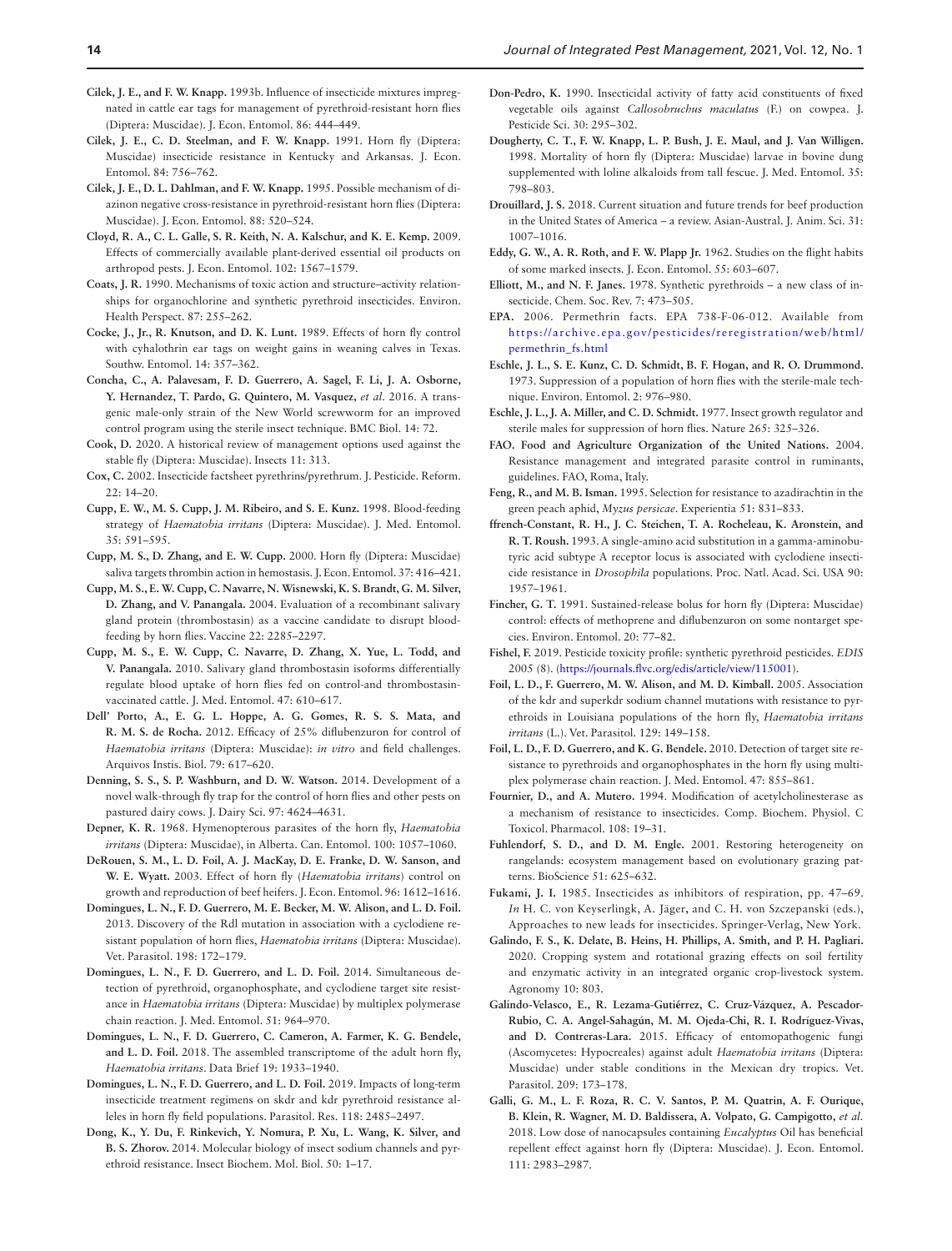- <span id="page-16-14"></span>**Geden, C. J., R. D. Moon, and J. F. Butler.** 2006. Host Ranges of six solitary filth fly parasitoids (Hymenoptera: Pteromalidae, Chalcididae) from Florida, Eurasia, Morocco, and Brazil. Environ. Entomol. 35: 405–412.
- <span id="page-16-29"></span>**Georghiou, G. P., and C. E. Taylor.** 1977. Genetic and biological influences in the evolution of insecticide resistance. J. Econ. Entomol. 70: 319–323.
- <span id="page-16-10"></span>**Gerry, A. C.** 2019. Cattle ectoparasites in extensive and intensive cattle systems. *In* T. Engle, D. Klingborg, and B. Rollin (eds.), Cattle welfare in North America. CRC Press/Taylor & Francis, Boca Raton, FL.
- <span id="page-16-20"></span>**Gerry, A. C.** 2020. VetPestX: database of pesticides for control of insect pests of animals (updated 1/20/2020). Available from [https://www.](https://www.veterinaryentomology.org/vetpestx) [veterinaryentomology.org/vetpestx](https://www.veterinaryentomology.org/vetpestx).
- <span id="page-16-7"></span>**Gillespie, B. E., W. E. Owens, S. C. Nickerson, and S. P. Oliver.** 1999. Deoxyribonucleic acid fingerprinting of *Staphylococcus aureus* from heifer mammary secretions and from horn flies. J. Dairy Sci. 82: 1581–1585.
- <span id="page-16-19"></span>**Gingrich, R. E.** 1965. *Bacillus thuringiensis* as a feed additive to control dipterous pests of cattle. J. Econ. Entomol. 58: 363–364.
- <span id="page-16-18"></span>**Glare, T. R., and M. O. O'Callaghan.** 2000. *Bacillus thuringiensis*: biology, ecology and safety. Wiley, New York.
- <span id="page-16-8"></span>**Gordon, D. V., W. D. Haufe, and K. K. Klein.** 1984. Determination of economic thresholds for horn fly control in Western Canada: a farm level simulation approach. Can. J. Agric. Econ. 33: 399–421.
- <span id="page-16-17"></span>**Gough, J. M., R. J. Akhurst, D. J. Ellar, D. H. Kemp, and G. L. Wijffels.** 2002. New isolates of *Bacillus thuringiensis* for control of livestock ectoparasites. Biol. Control. 23: 179–189.
- <span id="page-16-0"></span>**Greer, N. I., and J. F. Butler.** 1973. Comparison of horn fly development in manure of five animal species. Fl. Entomol. 56: 197–199.
- <span id="page-16-22"></span>**Grosscurt, A. C.** 1977. Mode of action of diflubenzuron as an ovicide and some factors influencing its potency, pp. 21–24. British Crop Protection Conference – Pests and Diseases. British Crop Protection Council, London.
- <span id="page-16-23"></span>**Grosscurt, A. C.** 1978. Diflubenzuron: some aspects of its ovicidal and larvicidal mode of action and an evaluation of its practical possibilities. Pest. Sci. 9: 373–383.
- <span id="page-16-24"></span>**Grosscurt, A. C., and B. Jongsma.** 1987. Mode of action and insecticidal properties of diflubenzuron, pp. 75–99. In J. E. Wright and A. Retnakaran (eds.), Benzoylphenyl ureas. Plenum, New York.
- <span id="page-16-34"></span>**Guerrero, F. D.** 2000. Cloning of a horn fly cDNA, HiαE7, encoding an esterase whose transcript concentration is elevated in diazinon-resistant flies. Insect Biochem. Mol. Biol. 30: 1107–1115.
- <span id="page-16-35"></span>**Guerrero, F. D., R. C. Jamroz, D. Kammlah, and S. E. Kunz.** 1997. Toxicological and molecular characterization of pyrethroid-resistant horn flies, *Haematobia irritans*: identification of kdr and super-kdr point mutations. Insect Biochem. Mol. Biol. 27: 745–755.
- <span id="page-16-33"></span>**Guerrero, F. D., J. H. Pruett, S. E. Kunz, and D. M. Kammlah.** 1999. Esterase profiles of diazinon-susceptible and-resistant horn flies (Diptera: Muscidae). J. Econ. Entomol. 92: 286–292.
- <span id="page-16-37"></span>**Guerrero, F. D., M. W. Alison, Jr, D. M. Kammlah, and L. D. Foil.** 2002. Use of the polymerase chain reaction to investigate the dynamics of pyrethroid resistance in *Haematobia irritans irritans* (Diptera: Muscidae). J. Med. Entomol. 39: 747–754.
- <span id="page-16-40"></span>**Guerrero, F. D., S. E. Dowd, V. M. Nene, and L. D. Foil.** 2008. Expressed cDNAS from embryonic and larval stages of the horn fly (Diptera: Muscidae). J. Med. Entomol. 45: 686–692.
- <span id="page-16-41"></span>**Guerrero, F. D., S. E. Dowd, Y. Sun, L. Saldivar, G. B. Wiley, S. L. Macmil, F. Najar, B. A. Roe, and L. D. Foil.** 2009. Microarray analysis of female and larval-specific gene expression in the horn fly. (Diptera: Muscidae). J. Med. Entomol. 46: 257–270.
- <span id="page-16-39"></span>**Guglielmone, A. A., E. Curto, O. S. Anziani, and A. J. Mangold.** 2000. Cattle breed‐variation in infestation by the horn fly *Haematobia irritans*. Med. Vet. Entomol. 14: 272–276.
- <span id="page-16-11"></span>**Gusmão, M. R., M. C. S. de Oliveira, M. L. F. Nicodemo, and J. R. M. Pezzopane.** 2020. Insect richness in dung patches of cattle raised in two livestock systems. J. Neotropical Agric. 7: 9–17.
- <span id="page-16-26"></span>**Hackler, R. E., C. Hatton, M. Hertlein, P. L. Johnson, J. Owen, J. Renga, J. J. Sheets, T. Sparks, and R. Suhr.** 1998. Development of broad-spectrum insecticide activity from a miticide, pp. 147–156. *In* D. R. Baker, J. G. Fenyes, G. S. Basarab and D. A. Hunt (eds.), Synthesis and Chemistry of Agrochemicals V. ACS Publications. Washington, DC.
- <span id="page-16-12"></span>**Hall, R. D., and K. E. Doisy.** 1989. Walk-through trap for control of horn flies (Diptera: Muscidae) on pastured cattle. J. Econ. Entomol. 82: 530–534.
- <span id="page-16-13"></span>Hammer, O. 1941. Biological and ecological investigations on flies associated with pasturing cattle and their excrement. Vidensk. Medd. Naturhist. Foren. 105: 141–393.
- <span id="page-16-2"></span>**Harris, R. L., and E. D. Frazar.** 1970. Intake of blood by adult horn flies reared in the laboratory. Ann. Entomol. Soc. Am. 63: 1475–1476.
- <span id="page-16-1"></span>**Harris, R. L., J. A. Miller, and E. D. Frazer.** 1974a. Horn flies and stable flies: feeding activity. Ann. Entomol. Soc. Am. 67: 891–894.
- <span id="page-16-21"></span>**Harris, R. L., W. F. Chamberlain, and E. D. Frazar.** 1974b. Horn flies and stable flies: free-choice feeding of methoprene mineral blocks to cattle for control. J. Econ. Entomol. 67: 384–386.
- <span id="page-16-30"></span>**Harvey, T. L., J. R. Brethour, and A. B. Broce.** 1984. Loss in effectiveness of insecticide ear tags for horn fly (Diptera: Muscidae) control. J. Kansas Entomol. Soc. 57: 715–717.
- <span id="page-16-9"></span>**Haufe, W. O.** 1974. Pests! A factor in the economic production of livestock. Can. Agric. 19: 24–26.
- <span id="page-16-5"></span>Haufe, W. O. 1982. Growth of range cattle protected from horn flies (*Haematobia irritans*) by ear tags impregnated with fenvalerate. Can. J Anim. Sci. 62: 567–573.
- <span id="page-16-16"></span>**Heale, J. B., J. E. Isaac, and D. Chandler.** 1989. Prospects for strain improvement in entomopathogenic fungi. Pest. Sci. 26: 79–92.
- <span id="page-16-3"></span>**Hoelscher, C. E., J. R. Brazzel, and R. L. Combs Jr.** 1967. Overwintering of the horn fly in northeast Mississippi. J Econ. Entomol. 60: 1175–1176.
- <span id="page-16-15"></span>**Holderman, C. J., L. A. Wood, C. J. Geden, and P. E. Kaufman.** 2017. Discovery, Development, and evaluation of a horn fly-isolated (Diptera: Muscidae) *Beauveria bassiana* (Hypocreales: Cordyciptaceae) strain from Florida, USA. J. Insect Sci. 17: 51.
- <span id="page-16-32"></span>**Holderman, C. J., D. R. Swale, J. R. Bloomquist, and P. E. Kaufman.** 2018. Resistance to permethrin, β-cyfluthrin, and diazinon in Florida horn fly horn populations. Insects 9: 63.
- <span id="page-16-25"></span>**Hollingworth, R. M., and K. I. Ahammadsahib.** 1995. Inhibitors of respiratory complex 1: mechanisms, pesticidal actions and toxicology. Rev. Pestic. Toxicol. 3: 277–302.
- <span id="page-16-38"></span>**Holroyd, R. G., D. J. Hirst, A. W. Merrifield, and M. A. Toleman.** 1984. The effect of spraying for buffalo fly (*Haematobia irritans exigua*) on infestations, growth rate and lesion development on *Bos indicus* x *B. taurus* cattle in the dry tropics of North Queensland. Aust. J. Agric. Res. 35: 595–608.
- <span id="page-16-6"></span>**Huston, J., N. L. Wilson, and K. Bales.** 1979. Effect of stirofos-impregnated ear tags on horn fly numbers and weight changes in beef cattle. Miscellaneous Publication 1469. Texas Agricultural Experimental Station, College Station, TX.
- <span id="page-16-28"></span>**IRAC.** 2020. IRAC Mode of action classification scheme. Version 9.4. [https://](https://irac-online.org/) [irac-online.org/](https://irac-online.org/).
- <span id="page-16-27"></span>**Isman, M. B., C. M. Machial, S. Miresmailli, and L. D. Bainard.** 2007. Essential oil-based pesticides: new insights from old chemistry, pp. 201– 209. In Pesticide chemistry: crop protection, public health, environmental safety. Wiley Online Library, Hoboken, NJ.
- <span id="page-16-36"></span>**Jamroz, R. C., F. D. Guerrero, D. M. Kammlah, and S. E. Kunz.** 1998. Role of the kdr and super-kdr sodium channel mutations in pyrethroid resistance: correlation of allelic frequency to resistance level in wild and laboratory populations of horn flies (*Haematobia irritans*). Insect Biochem. Mol. Biol. 28: 1031–1037.
- <span id="page-16-4"></span>**Jones, C. J., R. S. Patterson, P. G. Koehler, and C. L. Bloomcamp.** 1988. Horn fly (Diptera: Muscidae) control on horses using pyrethroid tags and tail tapes. Fl. Entomol. 71: 205–207.
- <span id="page-16-42"></span>**Jukan, A., X. Masip-Bruin, and N. Amla.** 2017. Smart computing and sensing technologies for animal welfare: a systematic review. ACM Comput. Surveys 50: 10: 1–10:27.
- <span id="page-16-44"></span>**Kalita, B., S. Bora, and A. K. Sharma.** 2013. Plant essential oils as mosquito repellent-a review. Int. J. Res. Dev. Pharm. Life Sci. 3: 715–721.
- <span id="page-16-43"></span>**Karthick, G. S., M. Sridhar, and P. B. Pankajavalli.** 2020. Internet of things in animal healthcare (IoTAH): review of recent advancements in architecture, sensing technologies and real-time monitoring. SN Comput. Sci. 1: 301.
- <span id="page-16-31"></span>**Kaufman, P. E., E. Lloyd, R. Kumar, and T. J. Lysyk.** 1999. Horn fly susceptibility to diazinon, fenthion, and permethrin at selected elevations in Wyoming. J Agric. Urban Entomol. 16: 141–157.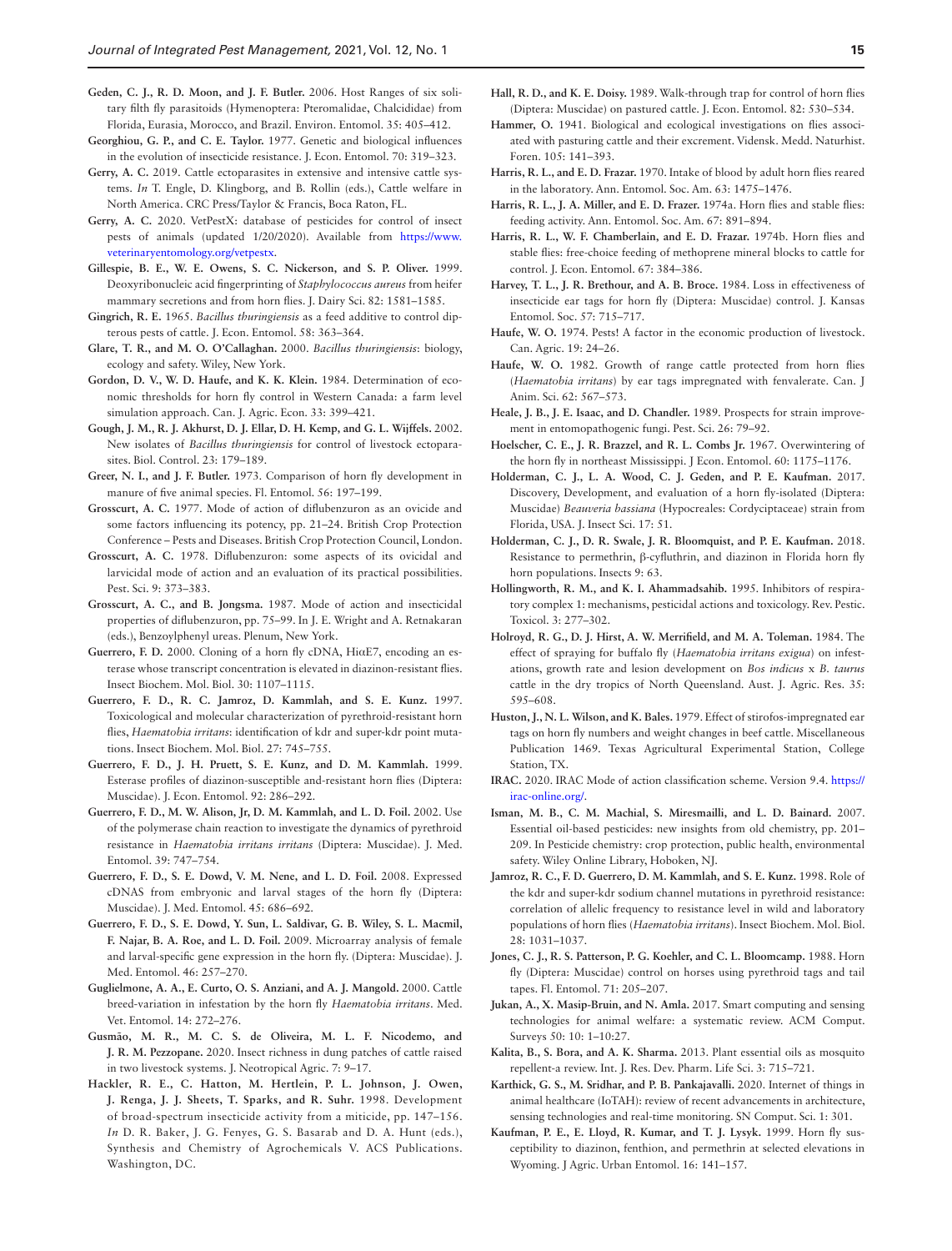- <span id="page-17-24"></span>**Kearns, C. W.** 1956. The mode of action of insecticides. Annu. Rev. Entomol. 1: 123–148.
- <span id="page-17-13"></span>**Keown, J. F., and P. J. Kononoff.** 2007. How to interpret the DHIA-520 Somatic cell count profile. NEBGuide, G1656. University of Nebraska Lincoln, Extension, IANR, Lincoln, NE.
- <span id="page-17-33"></span>**Khan, Z. R., D. G. James, C. A. O. Midega, and J. A. Pickett.** 2008. Chemical ecology and conservation biological control. Biol. Control 45: 210–224.
- <span id="page-17-26"></span>**Khater, H. F.** 2012. Prospects of botanical biopesticides in insect pest management. Pharmacologia 3: 641–656.
- <span id="page-17-18"></span>**Kienitz, M. J., B. J. Heins, and R. D. Moon.** 2018. Evaluation of a commercial vacuum fly trap for controlling flies on organic dairy farms. J Dairy Sci. 101: 4667–4675.
- <span id="page-17-14"></span>**Kinzer, H. G., and J. M. Reeves.** 1974. Dispersal and host location of the horn fly. Environ. Entomol. 3: 107–111.
- <span id="page-17-12"></span>**Kinzer, H. G., W. E. Houghton, J. M. Reeves, S. E. Kunz, J. D. Wallace, and N. S. Urquhart.** 1984. Influence of horn flies on weight loss in cattle, with notes on prevention of loss by insecticide treatment. Southw. Entomol. 9: 212–217.
- <span id="page-17-41"></span>**Klassen, W., and C. F. Curtis.** 2005. History of the sterile insect technique, pp. 3–36. In V. A. Dyck, J. Hendrichs, and A. Robinson (eds.), Sterile insect technique. Springer, Dordrecht, The Netherlands.
- <span id="page-17-29"></span>**Klauck, V., R. Pazinato, L. M. Stefani, R. C. Santos, R. A. Vaucher, M. D. Baldissera, R. Raffin, A. Boligon, M. Athayde, D. Baretta,** *et al.* 2014. Insecticidal and repellent effects of tea tree and andiroba oils on flies associated with livestock. Med. Vet. Entomol. 28 (Suppl 1): 33–39.
- <span id="page-17-40"></span>**Knipling, E. F.** 1955. Possibilities of insect control or eradication through the use of sexually sterile males. J Econ. Entomol. 48: 459–462.
- <span id="page-17-44"></span>**Konganti, K., F. D. Guerrero, F. Schilkey, P. Ngam, J. L. Jacobi, P. E. Umale, A. A. Perez de Leon, and D. W. Threadgill.** 2018. A whole genome assembly of the horn fly, *Haematobia irritans*, and prediction of genes with roles in metabolism and sex determination. G3 (Bethesda) 8: 1675–1686.
- <span id="page-17-3"></span>**Krafsur, E. S., A. L. Rosales, J. F. Robison-Cox, and J. P. Turner.** 1992. Age Structure of horn fly (Dipter: Muscidae) population estimated by pterin concentration. J. Med. Entomol. 28: 678–686.
- <span id="page-17-20"></span>**Krantz, G.** 1983. Mites and biological control agents of dung-breeding flies, with special reference to the Macrochelidae, pp. 91–98. *In* Hoy, M. A.**,**  Cunningham, G. L. **and** L. Knutson (eds.), Biological control of pests by mites. UC Berkeley, Special Public. 3304, Berkeley, CA.
- <span id="page-17-45"></span>**Kuehn, L., and R. Thallman.** 2016. Across-breed EPD tables for the year 2016 adjusted to breed differences for birth year of 2014, vol. 380. Roman L. Hruska U.S. Meat Animal Research Center, Lincoln, NE. pp. 127–154.
- <span id="page-17-8"></span>**Kunz, S. E.** 1980. Horn fly populations as effected by seasonal changes in rangeland forage condition. Southwest. Entomol. 5: 80–83.
- <span id="page-17-42"></span>**Kunz, S. E., M. R. Graham, B. F. Hogan, and J. L. Eschle.** 1974. Effect of releases of sterile horn flies into a native population of horn flies. Environ. Entomol. 3: 159–162.
- <span id="page-17-11"></span>**Kunz, S. E., A. J. Miller, P. L. Sims, and D. C. Meyerhoeffer.** 1984. Economics of controlling horn flies (Diptera: Muscidae) in range cattle management. J Econ. Entomol. 77: 657–660.
- <span id="page-17-2"></span>**Kunz, S. E., K. D. Murrell, G. Lambert, L. F. James, and C. E. Terrill.** 1991. Estimated losses of livestock to pests., pp. 69–98. *In* D. Pimentel (ed.), CRC handbook of pest management in agriculture. CRC Press, USA.
- <span id="page-17-7"></span>**Kuramochi, K.** 1985. Studies on the reproductive biology of the horn fly, *Haematobia irritans* (L.) (Diptera: Muscidae) II: effects of temperature on follicle development and blood meal volume of lab-reared flies. Appl. Entomol. Zool. 20: 264–270.
- <span id="page-17-5"></span>**Kuramochi, K.** 2000. Ovipositional behavior of the horn fly (Diptera: Muscidae) in the field. J. Med. Entomol. 37: 461–466.
- <span id="page-17-6"></span>**Kuramochi, K., and Y. Nishijima.** 1980. Measurement of the meal size of the horn fly, *Haematobia irritans* (L.) (Diptera: Muscidae), by the use of amaranth. Appl. Entomol. Zool. 15: 262–269.
- <span id="page-17-31"></span>**Lachance, S., and F. Grange.** 2014. Repellency effectiveness of seven plant essential oils, sunflower oil and natural insecticides against horn flies on pastured dairy cows and heifers. Med. Vet. Entomol. 28: 193–200.
- <span id="page-17-1"></span>**Lancaster Jr., J., and M. V. Meisch.** 1986. Arthropods in livestock and poultry production. Ellis Horwood Limited. West Sussex, England.
- <span id="page-17-34"></span>**Lee, M. H., H. J. Lee, and P. D. Ryu.** 2001. Public health risks: chemical and antibiotic residues – review. Asian-Australas. J. Anim. Sci. 14: 402–413.
- <span id="page-17-19"></span>**Legner, E. F., and R. W. Warkentin.** 1991. Influence of *Onthophagus gazella* on hornfly, *Haematobia irritans* density in irrigated pastures. Entomophaga 36: 547–553.
- <span id="page-17-30"></span>**Lei, Y., P. Fu, X. Jun, and P. Cheng.** 2019. Pharmacological properties of geraniol-a review. Planta Med. 85: 48–55.
- <span id="page-17-35"></span>**Li, A. Y., F. D. Guerrero, and J. H. Pruett.** 2007a. Involvement of esterases in diazinon resistance and biphasic effects of piperonyl butoxide on diazinon toxicity to *Haematobia irritans irritans* (Diptera: Muscidae). Pest. Biochem. Physiol. 87: 147–155.
- <span id="page-17-37"></span>**Li, X., M. A. Schuler, and M. R. Berenbaum.** 2007b. Molecular mechanisms of metabolic resistance to synthetic and natural xenobiotics. Ann. Rev. Entomol. 52: 231–253.
- <span id="page-17-38"></span>**Li, A. Y., K. H. Lohmeyer, and J. A. Miller.** 2009. Dynamics and mechanisms of permethrin resistance in a field population of the horn fly, *Haematobia irritans irritans*. Insect Sci. 16: 175–184.
- <span id="page-17-16"></span>**Lima, L. G., A. P. Prado, and S. H. Perri.** 2002. Comparison of two methods (visual estimates and filming) for counts of horn flies (*Haematobia irritans irritans*) (L.) (Diptera: Muscidae). Vet. Parasitol. 103: 227–235.
- <span id="page-17-39"></span>**Ling, A., T. Krause, B. Heins, N. Hinkle, D. Pringle, S. E. Aggrey, and R. Rekaya.** 2020. Genetic study of horn fly abundance in beef cattle. J. Anim. Sci. 98 (Suppl. 4): 16.
- <span id="page-17-36"></span>**Lockwood, J. A., R. L. Byford, R. N. Story, T. C. Sparks, and S. S. Quisenberry.** 1985. Behavioral resistance to the pyrethroids in the horn fly, *Haematobia irritans* (Diptera: Muscidae). Environ. Entomol. 14: 873–880.
- <span id="page-17-10"></span>**Loftin, K. M., and R. F. Corder.** 2010. Arthropod pests of equines. MP 484-PD-6-10N. University of Arkansas Cooperative Extension.
- <span id="page-17-43"></span>**Lohmeyer, K. H., and D. M. Kammlah.** 2006. Improved mass rearing techniques for the horn fly, (L.) (Diptera: Muscidae). Southwest. Entomol. 31: 83–85.
- <span id="page-17-21"></span>**Lohmeyer, K. H., and J. A. Miller.** 2006. Pathogenicity of three formulations of entomopathogenic fungi for control of adult *Haematobia irritans* (Diptera: Muscidae). J Econ. Entomol. 99: 1943–1947.
- <span id="page-17-17"></span>**Lopes, L. B., R. M. Pitta, C. Eckstein, B. C. E. Pedreira, P. C. Grossi, E. Sindeaux, R. G. Peruffo, and T. G. Cornelissen.** 2020. Diversity of coleopterans associated with cattle dung in open pastures and silvopastoral systems in the Brazilian Amazon. Agroforest. Syst. 94: 2277–2287.
- <span id="page-17-0"></span>**Low, V. L., T. K. Tan, P. E. Lim, L. N. Domingues, S. T. Tay, Y. A. L. Lim, T. G. Goh, C. Panchadcharam, P. Bathmanaban, and M. Sofian-Azirun.**  2014. Use of COI, CytB and ND5 genes for intra-and inter-specific differentiation of *Haematobia irritans* and *Haematobia exigua*. Vet. Parasitol. 204: 439–442.
- <span id="page-17-32"></span>**Lumaret, J. P., F. Errouissi, K. Floate, J. Römbke, and K. Wardhaugh.** 2012. A review on the toxicity and non-target effects of macrocyclic lactones in terrestrial and aquatic environments. Curr. Pharm. Biotechnol. 13: 1004–1060.
- <span id="page-17-25"></span>**Lümmen, P.** 1998. Complex I inhibitors as insecticides and acaricides. Biochim. Biophys. Acta Bioenergitics 1364: 287–296.
- <span id="page-17-4"></span>**Lysyk, T. J.** 1992. Simulating development of immature horn flies, *Haematobia irritans* (L.) (Diptera: Muscidae) in Alberta. Can. Entomol. 124: 841–851.
- <span id="page-17-15"></span>**Lysyk, T. J.** 2000. Comparison of sample units for estimating population abundance and rates of change of adult horn fly (Diptera: Muscidae). J. Med. Entomol. 37: 299–307.
- <span id="page-17-9"></span>**Lysyk, T. J., and R. D. Moon.** 1994. Diapause Induction in the horn fly (Diptera: Muscidae). Can. Entomol. 126: 949–959.
- <span id="page-17-22"></span>**Lysyk, T. J., L. D. Kalischuk-Tymensen, K. Rochon, and L. B. Selinger.** 2010. Activity of *Bacillus thuringiensis* isolates against immature horn fly and stable fly (Diptera: Muscidae). J Econ. Entomol. 103: 1019–1029.
- <span id="page-17-27"></span>**Maciel, W., W. D. Lopes, B. Cruz, W. Teixeira, G. Felippelli, C. A. Sakamoto, F. C. Fávero, C. Buzzulini, V. Soares, L. V. Gomes,** *et al.* 2015. Effects of *Haematobia irritans* infestation on weight gain of Nelore calves assessed with different antiparasitic treatment schemes. Prev. Vet. Med. 118: 182–186.
- <span id="page-17-23"></span>**Madhav, M., G. Brown, J. A. T. Morgan, S. Asgari, E. A. McGraw, and P. James.** 2020. Transinfection of buffalo flies (*Haematobia irritans exigua*) with *Wolbachia* and effect on host biology. Parasit. Vectors 13: 296.
- <span id="page-17-28"></span>**Maia, M. F., and S. J. Moore.** 2011. Plant-based insect repellents: a review of their efficacy, development and testing. Malaria J. 10: 1–15.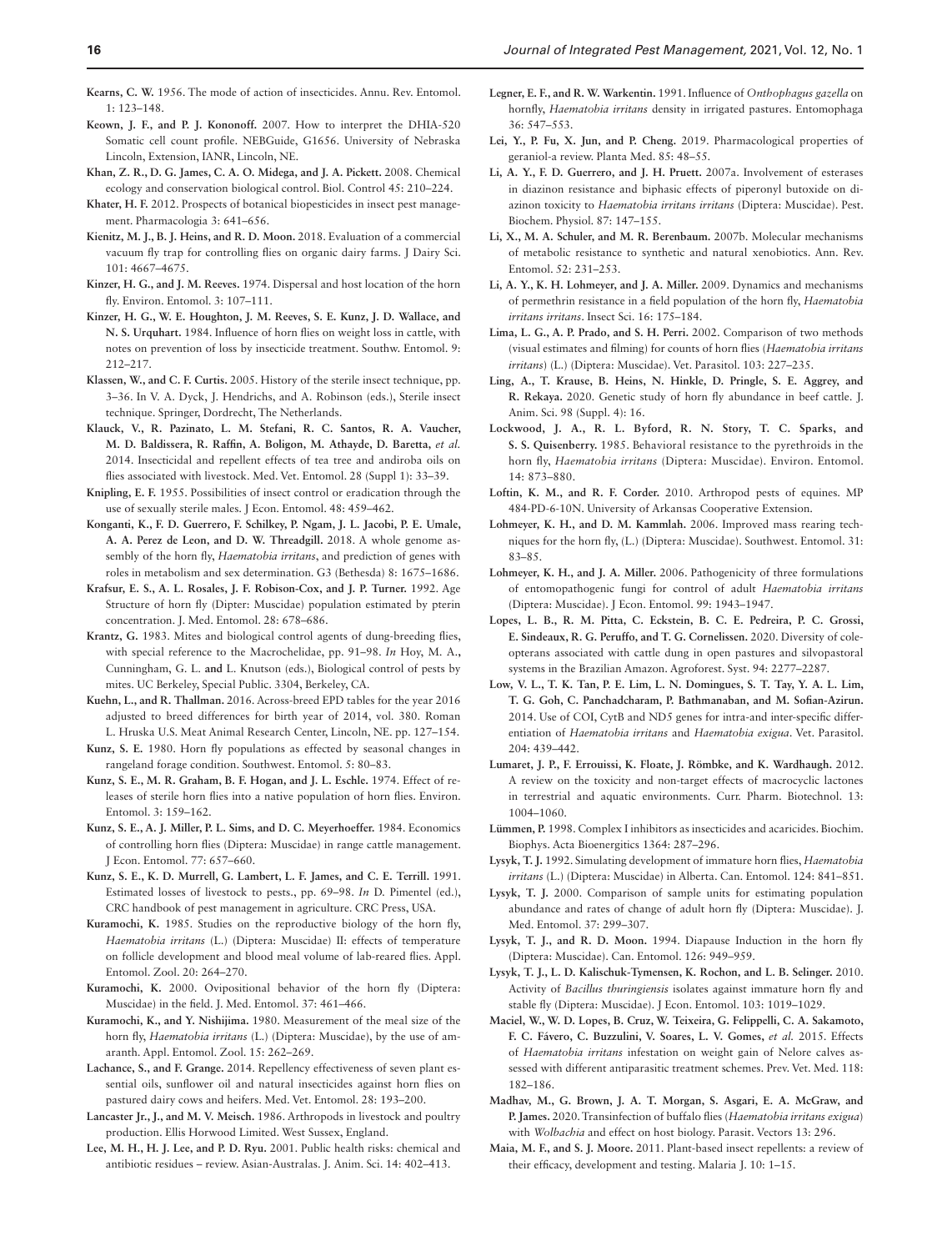- <span id="page-18-24"></span>**Manville, J. F.** 1975. Juvabione and its analogs. Juvabione and Δ4′ dehydrojuvabione isolated from the whole wood of *Abies balsamea*, have the R,R stereoconfigurations, not the R,S. Can. J. Chem. 53: 1579–1585.
- <span id="page-18-25"></span>**Manville, J. F.** 1976. Juvabione and its analogues. II. Isolation, identification, and occurrence of juvabioland its epimer isojuvabiol from the whole wood of *Abies balsamea*. Can. J. Chem. 54: 2365–2371.
- <span id="page-18-26"></span>**Manville, J. F., and C. D. Kriz.** 1977. Juvabione and its analogues. IV. Isolation, identification, and occurrence of juvabione, juvabiol, and epijuvabiol from the whole wood of *Abies lasiocarp*a. Can. J. Chem. 55: 2547–2553.
- <span id="page-18-12"></span>**Marlatt, C. L.** 1910. The horn fly (*Haematobia serrata* Rob.-Desv.). U.S. Dept. Agr. Bur. Entomol. Circ. 115. 13 p.
- <span id="page-18-17"></span>**Marley, S. E., R. D. Hall, and R. M. Corwin.** 1993. Ivermectin cattle pour-on: duration of a single late spring treatment against horn flies, *Haematobia irritans* (L.) (Diptera: Muscidae) in Missouri, USA. Vet. Parasitol. 51: 167–172.
- <span id="page-18-27"></span>**Martin, R. J.** 1997. Modes of action of anthelmintic drugs. Vet. J. 154: 11–34.
- <span id="page-18-34"></span>**McDonald, P. T., and C. D. Schmidt.** 1987. Genetics of permethrin resistance in the horn fly (Diptera: Muscidae). J. Econ. Entomol. 80: 433–437.
- <span id="page-18-33"></span>**McDuffie, W. C.** 1960. Current status of insecticide resistance in livestock pests. Misc. Publ. Entomol. Soc. Am. 2: 49–54.
- <span id="page-18-6"></span>**McKay, L., K. L. DeLong, S. Schexnayder, A. P. Griffith, D. B. Taylor, P. Olafson, and R. T. Trout Fryxell.** 2019. Cow-calf producers' willingness to pay for bulls resistant to horn flies (Diptera: Muscidae). J Econ. Entomol. 112: 1476–1484.
- <span id="page-18-35"></span>**McKenzie, C. L., and R. L. Byford.** 1993. Continuous, alternating, and mixed insecticides affect development of resistance in the horn fly (Diptera: Muscidae). J Econ. Entomol. 86: 1040–1048.
- <span id="page-18-1"></span>**McLintock, J., and K. R. Depner.** 1954. A review of the life history and habits of the horn fly, *Siphona irritans* (L.) (Diptera: Muscidae). Can. Entomol. 86: 20–33.
- <span id="page-18-2"></span>**Melo, L. R. B., M. A. Medeiros, L. A. F. Beserra, A. T. M. Barros, F. Riet-Correa, S. S. Azevedo, and V. L. R. Vilela.** 2020. Development and number of generations of *Haematobia irritans* (Diptera: Muscidae) in bovine fecal masses in the semiarid region of Brazil. Vet. Parasitol. 20: 100411.
- <span id="page-18-13"></span>**Mendes, J., and A. X. Linhares.** 1999. Diapause, pupation sites and parasitism of the horn fly, *Haematobia irritans*, in south-eastern Brazil. Med. Vet. Entomol. 13: 185–190.
- <span id="page-18-38"></span>**Miller, J. A., and W. F. Chamberlain.** 1989. Azadirachtin as a larvicide against the horn fly, stable fly, and house fly (Diptera: Muscidae). J Econ. Entomol. 82: 1375–1378.
- <span id="page-18-20"></span>**Miller, J. A., M. L. Beadles, J. S. Palmer, and M. O. Pickens.** 1977. Methoprene for control of the horn fly: a sustained-release bolus formulation for cattle. J Econ. Entomol. 70: 589–591.
- <span id="page-18-19"></span>**Miller, J. A., D. D. Oehler, and P. J. Scholl.** 1994. Moxidenctin: pharmacokinetics and activity against horn flies (Diptera: Muscidae) and trichostrongyle nematode egg production. Vet. Parasitol. 53: 133–143.
- <span id="page-18-18"></span>**Miller, J. A., D. D. Oehler, and J. M. Pound.** 1998. Delivery of ivermectin by injectable microspheres. J Econ. Entomol. 91: 655–659.
- <span id="page-18-11"></span>**Miraballes, C., D. Buscio, A. Diaz, J. Sanchez, F. Riet-Correa, A. Saravia, and E. Castro-Janer.** 2017. Efficiency of a walk-through fly trap for *Haematobia irritans* control in milking cows in Uruguay. Vet. Parasitol. 10: 126–131.
- <span id="page-18-23"></span>**Miura, T., C. H. Schaefer, R. M. Takahashi, and F. S. I. Mulligan.** 1976. Effects of the insect growth inhibitor, Dimilin,® on hatching mosquito eggs. J. Econ. Entomol. 69: 655–658.
- <span id="page-18-16"></span>**Mochi, D. A., A. C. Monteiro, L. D. Simi, and A. A. Sampaio.** 2009. Susceptibility of adult and larval stages of the horn fly, *Haematobia irritans*, to the entomopathogenic fungus *Metarhizium anisopliae* under field conditions. Vet. Parasitol. 166: 136–143.
- <span id="page-18-14"></span>**Mochi, D. A., A. C. Monteiro, A. C. Machado, and L. Yoshida.** 2010a. Efficiency of entomopathogenic fungi in the control of eggs and larvae of the horn fly *Haematobia irritans* (Diptera: Muscidae). Vet. Parasitol. 167: 62–66.
- <span id="page-18-15"></span>**Mochi, D. A., A. C. Monteiro, A. C. Machado, and L. Yoshida.** 2010b. Entomopathogenic fungal activity against pupae and adult *Haematobia irritans* (Diptera: Muscidae). Vet. Parasitol. 168: 105–110.
- <span id="page-18-0"></span>**Moon, R.** 2002. Mucid flies, pp. 279–301. *In* G. Mullen and L. Durden (eds.), Medical and veterinary entomology. Academic London, London, United Kingdom.
- <span id="page-18-7"></span>**Morgan, N. O.** 1964. Autecology of the adult horn fly, *Haematobia irritans* (L.), (Diptera: Muscidae). Ecology 45: 728–736.
- <span id="page-18-41"></span>**Mudziwepasi, S. K., and M. S. Scott.** 2014. Assessment of a wireless sensor network based monitoring tool for zero effort technologies: a cattle-health and movement monitoring test case, pp. 1–6. 2014 IEEE 6th Intl. Conf. Adaptive Sci. Tech. (ICAST).
- <span id="page-18-39"></span>**Mulla, M. S., and T. Su.** 1999. Activity and biological effects of neem products against arthropods of medical and veterinary importance. J Am. Mosq. Control Assoc. 15: 133–152.
- <span id="page-18-31"></span>**Mullens, B. A., W. G. Reifenrath, and S. M. Butler.** 2009. Laboratory trials of fatty acids as repellents or antifeedants against houseflies, horn flies and stable flies (Diptera: Muscidae). Pest. Manag. Sci. 65: 1360–1366.
- <span id="page-18-8"></span>**Mullens, B. A., D. Soto, and A. C. Gerry.** 2016. Estimating field densities of *Haematobia irritans* (Diptera: Muscidae) using direct visual field counts versus photographic assessments. J. Med. Entomol. 53: 703–706.
- <span id="page-18-30"></span>**Mullens, B. A., D. W. Watson, A. C. Gerry, B. A. Sandelin, D. Soto, D. Rawls, S. Denning, L. Guisewite, and J. Cammack.** 2017. Field trials of fatty acids and geraniol applied to cattle for suppression of horn flies, *Haematobia irritans* (Diptera: Muscidae), with observations on fly defensive behaviors. Vet. Parasitol. 245: 14–28.
- <span id="page-18-3"></span>**Mullens, B. A., D. Soto, and A. C. Gerry.** 2018a. Sex ratios and mating status of the horn fly on pastured cattle as a function of repellent-oil treatments. J. Med. Entomol. 55: 1325–1329.
- <span id="page-18-32"></span>**Mullens, B. A., D. Soto, A. C. Gerry, F. E. Fowler, and A. N. Diniz.** 2018b. Effects of fatty acid and geraniol repellent-oil mixtures applied to cattle on blood feeding and reproductive parameters in field populations of *Haematobia irritans* (Diptera: Muscidae). J. Med. Entomol. 55: 408–416.
- <span id="page-18-28"></span>**Nauen, R., R. Slater, T. C. Sparks, A. Elbert, and A. Mccaffery.** 2019. IRAC: insecticide resistance and mode-of-action classification of insecticides, pp. 995–1012. *In* P. Jeschke, M. Witschel, W. Krämer and U. Schirmer (eds.), Modern crop protection compounds. John Wiley & Sons, Ltd, Weinheim.
- <span id="page-18-9"></span>**Nichols, E., S. Spector, J. Louzada, T. Larsen, S. Amezquita, and M. E. Favila.**  2008. Ecological functions and ecosystem services provided by Scarabaeinae dung beetles. Biol. Conserv. 141: 1461–1474.
- <span id="page-18-4"></span>**Nickerson, S. C., W. E. Owens, and R. L. Boddie.** 1995. Mastitis in dairy heifers-initial studies on prevalence and control. J Dairy Sci. 78: 1607–1618.
- <span id="page-18-37"></span>**Nikolouli, K., H. Colinet, D. Renault, T. Enriquez, L. Mouton, P. Gibert, F. Sassu, C. Cáceres, C. Stauffer, R. Pereira,** *et al.* 2018. Sterile insect technique and *Wolbachia* symbiosis as potential tools for the control of the invasive species *Drosophila suzukii*. J Pest Sci. 91: 489–503.
- <span id="page-18-21"></span>**O'Brien, R. D.** 1963. Binding of organophosphates to cholinesterases. J Agric. Food Chem. 11: 163–166.
- <span id="page-18-22"></span>**O'Brien, R. D.** 1966. Mode of action of insecticides. Annu. Rev Entomol. 11: 369–402.
- <span id="page-18-40"></span>**Olafson, P. U., and C. A. Saski.** 2020. Chemosensory-related gene family members of the horn fly, *Haematobia irritans irritans* (Diptera: Muscidae), identified by transcriptome analysis. Insects 11: 816.
- <span id="page-18-36"></span>**Oliveira, M. C., M. M. Alencar, R. Giglioti, M. C. Beraldo, F. F. Aníbal, R. O. Correia, L. Boschini, A. C. Chagas, T. B. Bilhassi, and H. N. Oliveira.**  2013. Resistance of beef cattle of two genetic groups to ectoparasites and gastrointestinal nematodes in the state of São Paulo, Brazil. Vet. Parasitol. 197: 168–175.
- <span id="page-18-10"></span>**Oliveira, M. C., M. L. F. Nicodemo, M. R. Gusmão, J. R. M. Pezzopane, T. B. Bilhassi, C. H. Santana, T. C. Gonçalves, M. D. Rabelo, and R. Giglioti.** 2017. Differential *Haematobia irritans* infestation levels in beef cattle raised in silvopastoral and conventional pasture systems. Vet. Parasitol. 246: 96–99.
- <span id="page-18-29"></span>**Oliveira, A. P., A. A. Santos, A. S. Santana, A. P. S. Lima, C. R. Melo, E. D. R. Santana, T. S. Sampaio, A. F. Blank, A. P. A. Araújo, P. F. Cristaldo,**  *et al.* 2018. Essential oil of *Lippia sidoides* and its major compound thymol: toxicity and walking response of populations of *Sitophilus zeamais* (Coleoptera: Curculionidae). Crop Protect. 112: 33-3.
- <span id="page-18-5"></span>**Oliver, S. P., B. E. Gillespie, S. J. Headrick, M. J. Lewis, and H. H. Dowlen.**  2005. Prevalence, risk factors, and strategies for controlling mastitis in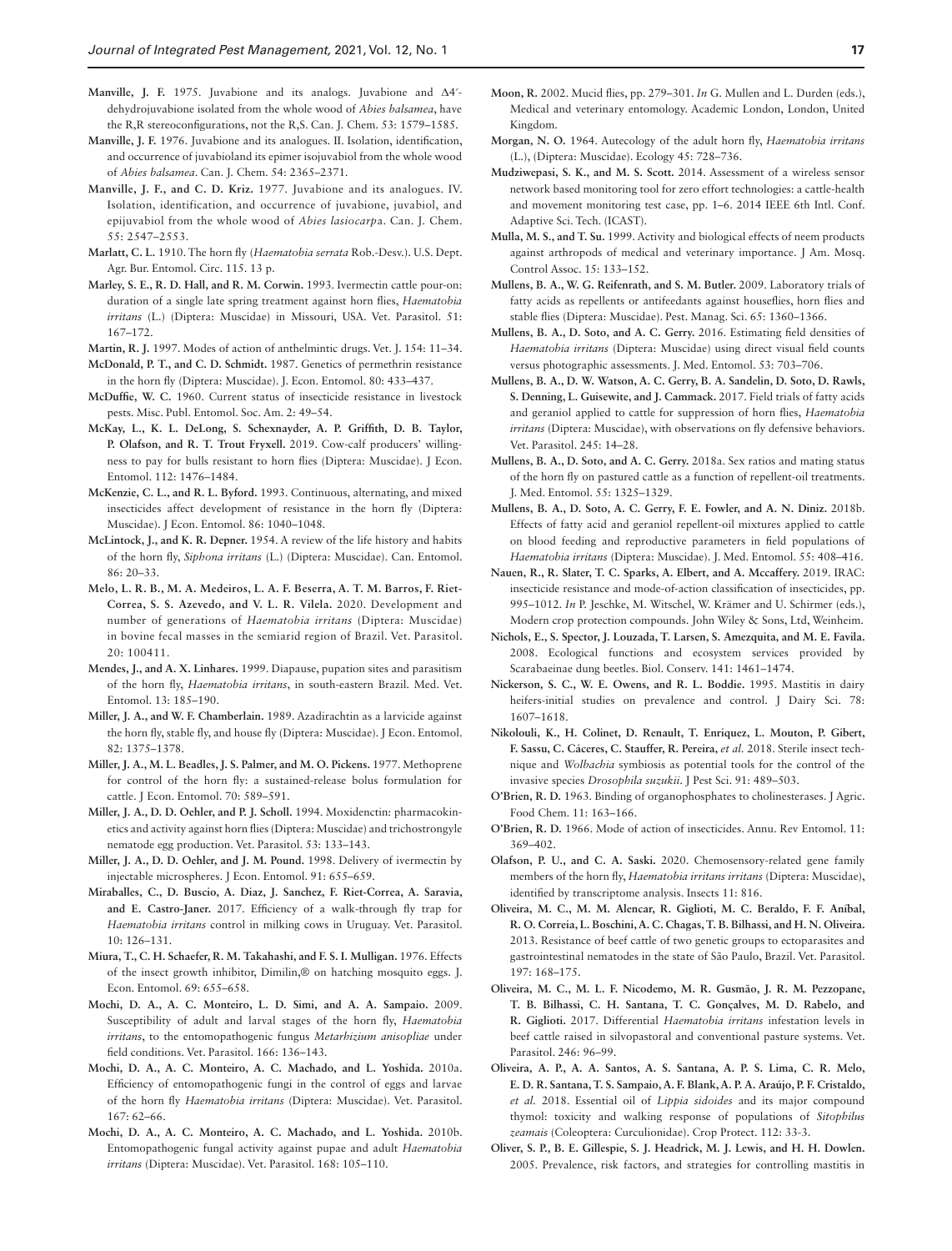heifers during the periparturient period. Int. J. Appl. Res.Vet. Med. 3: 150–162.

- <span id="page-19-36"></span>**Oremus, G., F. D. Guerrero, M. W. Alison, Jr, M. M. Kimball, J. H. Kim, and L. D. Foil.** 2006. Effects of mid-season avermectin treatments on pyrethroid resistance in horn fly (Diptera: Muscidae) populations at three locations in Louisiana. Vet. Parasitol. 141: 156–164.
- <span id="page-19-3"></span>**Owens, W. E., S. P. Oliver, B. E. Gillespie, C. H. Ray, and S. C. Nickerson.**  1998. Role of horn flies (*Haematobia irritans*) in Staphylococcus aureusinduced mastitis in dairy heifers. Am. J. Vet. Res. 59: 1122–1124.
- <span id="page-19-17"></span>**Oyarzún, M. P., A. Quiroz, and M. A. Birkett.** 2008. Insecticide resistance in the horn fly: alternative control strategies. Med. Vet. Entomol. 22: 188–202.
- <span id="page-19-25"></span>**Oyedele, A. O., A. A. Gbolade, M. B. Sosan, F. B. Adewoyin, O. L. Soyelu, and O. O. Orafidiya.** 2002. Formulation of an effective mosquito-repellent topical product from lemongrass oil. Phytomedicine 9: 259–262.
- <span id="page-19-13"></span>**Parra, L., C. Rojas, A. Catrileo, R. Galdames, A. Mutis, M. A. Birkett, and A. Quiroz.** 2013. Differences in the fly-load of *Haematobia irritans* (Diptera: Muscidae) on cattle is modified by endophyte infection of pastures. Electr. J. Biotechnol. 16: 4-4.
- <span id="page-19-14"></span>**Parra, L., A. Mutis, M. Chacón, M. Lizama, C. Rojas, A. Catrileo, O. Rubilar, G. Tortella, M. A. Birkett, and A. Quiroz.** 2016. Horn fly larval survival in cattle dung is reduced by endophyte infection of tall fescue pasture. Pest Manag. Sci. 72: 1328–1334.
- <span id="page-19-18"></span>Peck, O. 1974. Chalcidoid (Hymenoptera) parasites of the horn fly, *Haematobia Irritans* (Diptera: Muscidae), in Alberta and elsewhere in Canada. Can Entomol. 106: 473–477.
- <span id="page-19-6"></span>Pedigo, L. P., and M. E. Rice. 2009. Entomology and pest management. Pearson Prentice Hall, Hoboken, NJ.
- <span id="page-19-24"></span>**Perumalsamy, H., M. J. Jang, J. R. Kim, M. Kadarkarai, and Y. J. Ahn.** 2015. Larvicidal activity and possible mode of action of four flavonoids and two fatty acids identified in *Millettia pinnata* seed toward three mosquito species. Parasites Vectors 8: 237.
- <span id="page-19-39"></span>**Pruett, J. H., C. D. Steelman, J. A. Miller, J. M. Pound, and J. E. George.** 2003. Distribution of horn flies on individual cows as a percentage of the total horn fly population. Vet. Parasitol. 116: 251–258.
- <span id="page-19-12"></span>**Psota, E. T., E. K. Luc, G. M. Pighetti, L. G. Schneider, R. T. Trout Fryxell, J. W. Keele, and L. A. Kuehn.** 2021. Development and validation of a neural network for the automated detection of horn flies on cattle. Comput. Electron. Agric. 180: 105927.
- <span id="page-19-2"></span>**Quisenberry, S. S., and D. R. Strohbehn.** 1984a. Horn fly (Diptera: Muscidae) control on beef cows with permethrin-impregnated ear tags and effect on subsequent calf weight gains. J Econ. Entomol. 77: 422–424.
- <span id="page-19-31"></span>**Quisenberry, S. S., J. A. Lockwood, R. L. Byford, H. K. Wilson, and T. C. Sparks.** 1984b. Pyrethroid resistance in the horn fly, *Haematobia irritans (*L.) (Diptera: Muscidae). J Econ. Entomol. 77: 1095–1098.
- <span id="page-19-43"></span>**Rehman, J. U., A. Ali, and I. A. Khan.** 2014. Plant based products: use and development as repellents against mosquitoes: a review. Fitoterapia 95: 65–74.
- <span id="page-19-28"></span>**Reifenrath, W. G.** 2005. U. S. Patent No. 6,953,814. U.S. Patent Trademark Off, Washington, DC.
- <span id="page-19-19"></span>**Ribeiro, J. M., H. J. Debat, M. Boiani, X. Ures, S. Rocha, and M. Breijo.**  2019. An insight into the sialome, mialome and virome of the horn fly, *Haematobia irritans*. BMC Genomics 20: 616.
- <span id="page-19-8"></span>**Rinehart, L., and A. Baier.** 2011. Pasture for organic ruminant livestock. (<http://enpleinegueule.com/francais/lire/pasturerule.pdf>).
- <span id="page-19-9"></span>**Roberts, C., C. Spurgeon, and J. Fowler.** 2007. Characteristics of the United States organic beef industry. Range Improvement Task Force, Report 67.
- <span id="page-19-35"></span>**Roush, R. T., R. L. Combs, T. C. Randolph, J. Macdonald, and J. A. Hawkins.**  1986. Inheritance and effective dominance of pyrethroid resistance in the horn fly (Diptera: Muscidae). J Econ. Entomol. 79: 1178-1182.
- <span id="page-19-41"></span>**Rutter, S. M.** 2014. Smart technologies for detecting animal welfare status and delivering health remedies for rangeland systems. Revue Sci. Techn. 33: 181–187.
- <span id="page-19-42"></span>**Rutter, S. M.** 2017. 13 - Advanced livestock management solutions, pp. 245– 261. In D. M. Ferguson**,** C. Lee, and A. Fisher (eds.), Advances in sheep welfare, herd and flock welfare. Woodhead Publishing, Cambridge, United Kingdom.
- <span id="page-19-4"></span>**Ryman, V. E., S. C. Nickerson, D. J. Hurley, R. D. Berghaus, and F. M. Kautz.**  2013. Influence of horn flies (*Haematobia irritans*) on teat skin condition,

intramammary infection, and serum anti-*S. aureus* antibody titres in holstein heifers. Res. Vet. Sci. 95: 343–346.

- <span id="page-19-1"></span>**Sanders, D. P., and R. C. Dobson.** 1969. Contributions to the biology of the horn fly. J Econ. Entomol. 62: 1362–1366.
- <span id="page-19-40"></span>**Sá-Nunes, A., and C. J. F. Oliveira.** 2010. Sialogenins and other immunomodulators derived from blood feeding parasites, pp. 131–152. *In* R. M. Kini, K. J. Clemetson, F. S. Markland, M. A. McLane, and T. Morita (eds.), Toxins and hemostasis: from bench to bedside. 1st ed. Springer, London, United Kingdom.
- <span id="page-19-15"></span>**Scasta, J. D., D. M. Engle, J. L. Talley, J. R. Weir, J. C. Stansberry, S. D. Fuhlendorf, and R. N. Harr.** 2012. Pyric-herbivory to manage horn flies (Diptera: Muscidae) on cattle. Southwest. Entomol. 37: 325–334.
- <span id="page-19-16"></span>**Scasta, J. D., D. M. Engle, J. L. Talley, J. R. Weir, S. D. Fuhlendorf, and D. M. Debinski.** 2015. Drought influences control of parasitic flies of cattle on pastures managed with patch-burn grazing. Rangeland Ecol. Manage. 68: 290–297.
- <span id="page-19-33"></span>Schmidt, C. D., S. E. Kunz, H. D. Petersen, and J. L. Robertson. 1985. Resistance of horn flies (Diptera: Muscidae) to permethrin and fenvalerate. J Econ. Entomol. 78: 402–406.
- <span id="page-19-5"></span>**Schreiber, E. T., J. B. Campbell, S. E. Kunz, D. C. Clanton, and D. B. Hudson.**  1987. Effects of horn fly (Diptera: Muscidae) control on cows and gastrointestinal worm (Nematode: Trichostrongylidae) treatment for calves on cow and calf weight gains. J Econ. Entomol. 80: 451–454.
- <span id="page-19-34"></span>**Scott, J. A.** 1995. The molecular genetics of resistance: resistance as a response to stress. Fl. Entomol. 78: 399–414.
- <span id="page-19-27"></span>**Seo, J. H., S. M. Lee, J. Lee, and J. B. Park.** 2015. Adding value to plant oils and fatty acids: biological transformation of fatty acids into ω-hydroxycarboxylic, α, ω-dicarboxylic, and ω-aminocarboxylic acids. J. Biotechnol. 216: 158–166.
- <span id="page-19-29"></span>**Sheppard, C. D.** 1983. Stirofos resistance in a population of horn flies. J. Entomol. Sci. 18: 370–376.
- <span id="page-19-30"></span>**Sheppard, D. C.** 1984. Fenvalerate and flucythrinate resistance in a horn fly population. J. Agric. Entomol. 1: 305–310.
- <span id="page-19-32"></span>**Sheppard, C. D., and J. A. Joyce.** 1992. High levels of pyrethroid resistance in horn flies (Diptera: Muscidae) selected with cyhalothrin. J. Econ. Entomol. 85: 1587–1593.
- <span id="page-19-38"></span>**Sheppard, C. D., and J. A. Joyce.** 1998. Increased susceptibility of pyrethroidresistant horn flies (Diptera: Muscidae) to chlorfenapyr. J. Econ. Entomol. 91: 398–400.
- <span id="page-19-37"></span>**Sheppard, D. C., and A. A. Marchiondo.** 1987. Toxicity of diazinon to pyrethroid resistant and susceptible horn flies, *Haematobia irritans* (L.): laboratory studies and field trials. J. Agric. Entomol. 4: 262–270.
- <span id="page-19-44"></span>**Showler, A. T.** 2017. Botanically based repellent and insecticidal effects against horn flies and stable flies (Diptera: Muscidae). J. Integr. Pest Manage. 8: 1–11.
- <span id="page-19-0"></span>**Showler, A. T., W. L. A. Osbrink, and K. H. Lohmeyer.** 2014. Horn Fly, *Haematobia irritans irritans* (L.), overwintering. Int. J. Insect Sci. 6: 43–47.
- <span id="page-19-26"></span>**Showler, A. T., J. L. Harlien, and A. A. Perez de Léon.** 2019. Effects of laboratory grade limonene and a commercial limonene-based insecticide on *Haematobia irritans irritans* (Muscidae: Diptera): deterrence, mortality, and reproduction. J. Med. Entomol. 56: 1064–1070.
- <span id="page-19-20"></span>**Siddall, J. B.** 1976. Insect growth regulators and insect control: a critical appraisal. Environ. Health Perspect. 14: 119–126.
- <span id="page-19-22"></span>**Singh, D.** 2014. Advances in plant biopesticides. Springer, Berlin, Germany.
- <span id="page-19-7"></span>**Sjostrom, L. S., B. J. Heins, M. I. Endres, R. D. Moon, and J. C. Paulson.**  2016. Relationship of activity and rumination to abundance of pest flies among organically certified cows fed 3 levels of concentrate. J. Dairy Sci. 99: 9942–9948.
- <span id="page-19-10"></span>**Skoda, S. R., J. B. Campbell, and S. E. Kunz.** 1987. Wide-area treatment of cattle for horn flies and face flies (Diptera: Muscidae) in south-central Nebraska. J. Econ. Entomol. 80: 811–816.
- <span id="page-19-21"></span>**Sla**֜**ma, K.** 1971. Insect juvenile hormone analogues. Ann. Rev. Biochem. 40:1079–1102.
- <span id="page-19-23"></span>**Sla**֜**ma, K., and C. M. Williams.** 1965. Juvenile hormone activity for the bug *Pyrrhocoris apterus*. Proc. Natl. Acad. Sci. USA 54: 411–14.
- <span id="page-19-11"></span>**Smythe, B. G., S. Urias, M. E. Wise, E. J. Scholljegerdes, A. F. Summers, and D. W. Bailey.** 2017. Comparing visual and digital counting methods to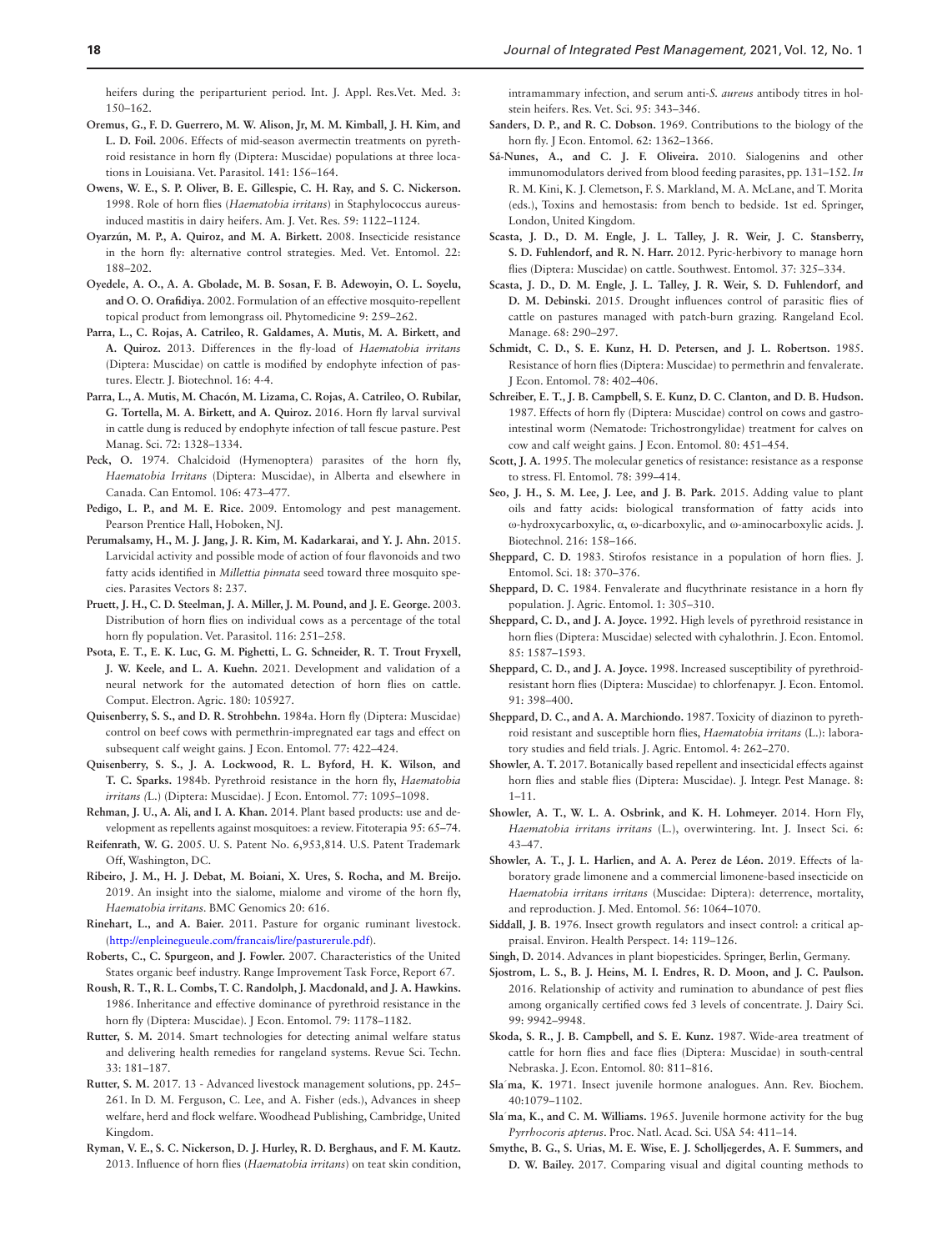estimate horn fly (Diptera: Muscidae) populations on cattle. J. Med. Entomol. 54: 980–984.

- <span id="page-20-2"></span>**Smythe, B. G., M. E. Wise, A. F. Cibils, D. VanLeeuwen, A. F. Summers, M. G. Fletcher, and E. J. Scholljegerdes.** 2019. Growth and reproductive performance of rangeland beef-cattle as influenced by controlled and uncontrolled populations of horn flies (Diptera: Muscidae). J. Econ. Entomol. 112: 969–973.
- <span id="page-20-8"></span>**Smythe, B., D. Boxler, G. Brewer, E. Psota, and D. W. Watson.** 2020. Using visual and digital imagery to quantify horn fly (Diptera: Muscidae) densities. J. Insect Sci. 20: 1–7.
- <span id="page-20-3"></span>**Southwood, T. R. E., and G. A. Norton.** 1973. Economic aspects of pest management strategies and decisions, pp. 168–184. In D. P. W. Geier, L. R. Clark, D. J. Anderson, and H. A. Nix (eds.), Insects: studies in population management. Ecological Society of Australia, Canberra, Australia.
- <span id="page-20-25"></span>**Sparks, T. C., J. A. Lockwood, R. L. Byford, J. B. Graves, and B. R. Leonard.**  1989. The role of behavior in insecticide resistance. Pest. Sci. 26: 383–399.
- <span id="page-20-28"></span>**Sparks, T. C., R. L. Byford, M. E. Craig, B. L. Crosby, and C. McKenzie.**  1990. Permethrin metabolism in pyrethroid-resistant adults of the horn fly (Muscidae: Diptera). J. Econ. Entomol. 83: 662–665.
- <span id="page-20-33"></span>**Stear, M. J., M. J. Newman, F. W. Nicholas, S. C. Brown, and R. G. Holroyd.**  1984. Tick resistance and the major histocompatibility system. Austral. J. Exp. Biol. Med. Sci. 62 (Pt 1): 47–52.
- <span id="page-20-31"></span>**Steelman, C. D., A. H. Brown, Jr., E. E. Gbur, and G. Tolley.** 1991. Interactive response of the horn fly (Diptera: Muscidae) and selected breeds of beef cattle. J. Econ. Entomol. 84: 1275–1282.
- <span id="page-20-32"></span>**Steelman, C. D., C. J. Brown, R. W. McNew, E. E. Gbur, M. A. Brown, and G. Tolley.** 1996. The effects of selection for size in cattle on horn fly population density. Med. Vet. Entomol. 10: 129–136.
- <span id="page-20-9"></span>**Steelman, C. D., R. W. McNew, R. B. Simpson, R. W. Rorie, J. M. Phillips, and C. F. Rosenkrans, Jr**. 2003. Evaluation of alternative tactics for management of insecticide-resistant horn flies (Diptera: Muscidae). J. Econ. Entomol. 96: 892–901.
- <span id="page-20-17"></span>**Steenberg, T., J. B. Jespersen, K. M. Jensen, B. O. Nielsen, and R. A. Humber.**  2001. Entomopathogenic fungi in flies associated with pastured cattle in Denmark. J. Invertebr. Pathol. 77: 186–197.
- <span id="page-20-24"></span>**Strong, L.** 1993. Overview: the impact of avermectins on pastureland ecology. Vet. Parasitol. 48: 3–17.
- <span id="page-20-20"></span>**Sun, Y. P., and E. R. Johnson.** 1960. Synergistic and antagonistic actions of insecticide-synergist combinations and their mode of action. J. Agric. Food Chem. 8: 261–266.
- <span id="page-20-18"></span>**Swiger, S. L., and R. D. Payne.** 2017. Selected insecticide delivery devices for management of horn flies (*Haematobia irritans*) (Diptera: Muscidae) on beef cattle. J. Med. Entomol. 54: 173–177.
- <span id="page-20-4"></span>**Talley, J., and E. Machtinger.** 2019. Livestock Entomology, pp. 349–362. *In* J. H. Byrd and J. K. Tomberlin (eds.), Forensic entomology: the utility of arthropods in legal investigations. CRC Press, Boca Raton, FL.
- <span id="page-20-26"></span>**Temeyer, K. B., A. Y. Li, K. H. Lohmeyer, A. C. Chen, P. U. Olafson, D. W. Sanson, and L. D. Foil.** 2008. Acetylcholinesterase mutation in diazinon-resistant *Haematobia irritans* (L.) (Diptera: Muscidae). Vet. Parasitol. 154: 300–310.
- <span id="page-20-27"></span>**Temeyer, K. B., D. K. Brake, and K. G. Schlechte.** 2012. Acetylcholinesterase of *Haematobia irritans* (Diptera: Muscidae): baculovirus expression, biochemical properties, and organophosphate insensitivity of the G262A mutant. J. Med. Entomol. 49: 589–594.
- <span id="page-20-0"></span>**Thomas, D. B.** 1985. Phenology of intra-puparial metamorphosis in horn fly and stable fly. A note on the diapause stage of the horn fly. Southwest. Entomol. 10: 139–143.
- <span id="page-20-15"></span>**Thomas, G. D., and C. E. Morgan.** 1972. Field mortality studies of the immature stages of the horn fly in Missouri. Environ. Entomol. 1: 453–459.
- <span id="page-20-19"></span>**Thompson, H. M.** 1999. Esterases as markers of exposure to organophosphates and carbamates. Ecotoxicology 8: 369–384.
- <span id="page-20-38"></span>**Torres, L., C. Almazán, N. Ayllón, R. C. Galindo, R. Rosario-Cruz, H. Quiroz-Romero, and J. de la Fuente.** 2011. Functional genomics of the horn fly, *Haematobia irritans* (Linnaeus, 1758). BMC Genomics 12: 105.
- <span id="page-20-13"></span>**Tozer, R. S., and R. W. Sutherst.** 1996. Control of horn fly (Diptera: Muscidae) in Florida with an Australian trap. J. Econ. Entomol. 89: 415–420.
- <span id="page-20-5"></span>**Tugwell, P., E. C. Burns, and B. Witherspoon.** 1966. Notes on the Flight Behavior of the Horn Fly, *Haematobia irritans* (L.) (Diptera: Muscidae). J. Kansas Entomol. Soc. 39: 561–565.
- <span id="page-20-6"></span>**Tugwell, P. E., E. C. Burns, and J. W. Turner.** 1969. Brahman breeding as a factor affecting the attractiveness or repellency of cattle to the horn fly. J. Econ. Entomol. 62: 56–57.
- <span id="page-20-34"></span>**Untalan, P. M., J. H. Pruett, H. N. Atteberry, and C. D. Steelman.** 2006. Thrombostasin isoform frequency in a Central Texas field population of the horn fly, *Haematobia irritans*. Vet. Parasitol. 142: 359–366.
- <span id="page-20-40"></span>**USDA NAHMS.** 2010. Beef 2007–08 Part III: changes in the U. S. beef cowcalf industry, 1993–2008. USDA, Animal and Plant Health Inspection Service, Veterinary Service, National Animal Health Monitoring System, Fort Collins, CO. [\(https://www.aphis.usda.gov/animal\\_health/nahms/](https://www.aphis.usda.gov/animal_health/nahms/beefcowcalf/downloads/beef0708/Beef0708_is_PartIII_Highlights_1.pdf) [beefcowcalf/downloads/beef0708/Beef0708\\_is\\_PartIII\\_Highlights\\_1.](https://www.aphis.usda.gov/animal_health/nahms/beefcowcalf/downloads/beef0708/Beef0708_is_PartIII_Highlights_1.pdf) [pdf\)](https://www.aphis.usda.gov/animal_health/nahms/beefcowcalf/downloads/beef0708/Beef0708_is_PartIII_Highlights_1.pdf).
- <span id="page-20-37"></span>**Vargas-Terán, M., B. S. Hursey, and E. P. Cunningham.** 1994. Eradication of the screwworm from Libya using the sterile insect technique. Parasitol. Today 10: 119–122.
- <span id="page-20-11"></span>**Vecchio, M. C., V. A. Bolaños, R. A. Golluscio, and A. M. Rodríguez.** 2019. Rotational grazing and exclosure improves grassland condition of the halophytic steppe flooding pampa (Argentina) compared with continuous grazing. Rangeland J. 41: 1–12.
- <span id="page-20-21"></span>**Vijverberg, H. P., J. M. van der Zalm, and J. van der Bercken.** 1982. Similar mode of action of pyrethroids and DDT on sodium channel gating in myelinated nerves. Nature 295: 601–603.
- <span id="page-20-29"></span>**Wafford, K. A., D. B. Sattelle, D. B. Gant, A. T. Eldefrawi, and M. E. Eldefrawi.** 1989. Noncompetitive inhibition of GABA receptors in insect and vertebrate CNS by endrin and lindane. Pest. Biochem. Physiol. 25: 63–72.
- <span id="page-20-16"></span>**Watts, K. J., and R. L. Combs.** 1977. Parasites of *Haematobia irritans* and other flies breeding in bovine feces in northeast Mississippi. Environ. Entomol. 6: 823–826.
- <span id="page-20-30"></span>**Weinzierl, R. A., C. D. Schmidt, D. B. Faulkner, G. F. Cmarik, and G. D. Zinn.**  1990. Chronology of permethrin resistance in a southern Illinois population of the horn fly (Diptera: Muscidae) during and after selection by pyrethroid use. J. Econ. Entomol. 83: 690–697.
- <span id="page-20-12"></span>**Weir, J. R., S. D. Fuhlendorf, D. M. Engle, T. G. Bidwell, D. C. Cummings, D. Elmore, R. F. Limb, B. W. Allred, J. D. Scasta, and S. L. Winter.** 2013. Patch burning: integrating fire and grazing to promote heterogeneity. No. E-998. US Fish & Wildlife Publications, Falls Church, VA.
- <span id="page-20-7"></span>**Williams, R. E., and E. J. Westby.** 1980. Evaluation of pyrethroids impregnated in cattle ear tags for control of face flies and horn flies. J. Econ. Entomol. 73: 791–792.
- <span id="page-20-14"></span>**Wise, K., and K. Waldron.** 2020. Elements of IPM for dairy cattle in New York State. New York State Integrated Pest Management Program. [\(https://](https://ecommons.cornell.edu/handle/1813/69594) [ecommons.cornell.edu/handle/1813/69594\)](https://ecommons.cornell.edu/handle/1813/69594).
- <span id="page-20-23"></span>**Woolley, C. E., S. Lachance, T. J. DeVries, and R. Bergeron.** 2018. Behavioural and physiological responses to pest flies in pastured dairy cows treated with a natural repellent. Appl. Anim. Behav. Sci. 207: 1–7.
- <span id="page-20-1"></span>**Wright, J. E.** 1970. Diapause in the horn fly, *Haematobia irritans*. Ann. Entomol. Soc. Am. 63: 1273–1275.
- <span id="page-20-36"></span>**Wyss, J. H.** 2000. Screwworm eradication in the Americas. Ann. NY Acad. Sci. 916: 186–193.
- <span id="page-20-41"></span>**Zambelis, A., T. Wolfe, and E. Vasseur.** 2019. Technical note: validation of an ear-tag accelerometer to identify feeding and activity behaviors of tiestallhoused dairy cattle. J. Dairy Sci. 102: 4536–4540.
- <span id="page-20-35"></span>**Zhang, D., M. S. Cupp, and E. W. Cupp.** 2002. Thrombostasin: purification, molecular cloning and expression of a novel anti-thrombin protein from horn fly saliva. Insect Biochem. Mol. Biol. 32: 321–330.
- <span id="page-20-39"></span>**Zhang, D., X. Zheng, Z. Xi, K. Bourtzis, and J. R. Gilles.** 2015. Combining the sterile insect technique with the incompatible insect technique: I-impact of *wolbachia* infection on the fitness of triple- and double-infected strains of *Aedes albopictus*. PLoS One 10: e0121126.
- <span id="page-20-10"></span>**Zhou, Y., P. H. Gowda, P. Wagle, S. Ma, J. P. S. Neel, V. G. Kakani, and J. L. Steiner.** 2019. Climate effects on tallgrass prairie responses to continuous and rotational grazing. Agronomy 9: 219.
- <span id="page-20-22"></span>**Zhu, J. J., G. J. Brewer, D. J. Boxler, K. Friesen, and D. B. Taylor.** 2015. Comparisons of antifeedancy and spatial repellency of three natural product